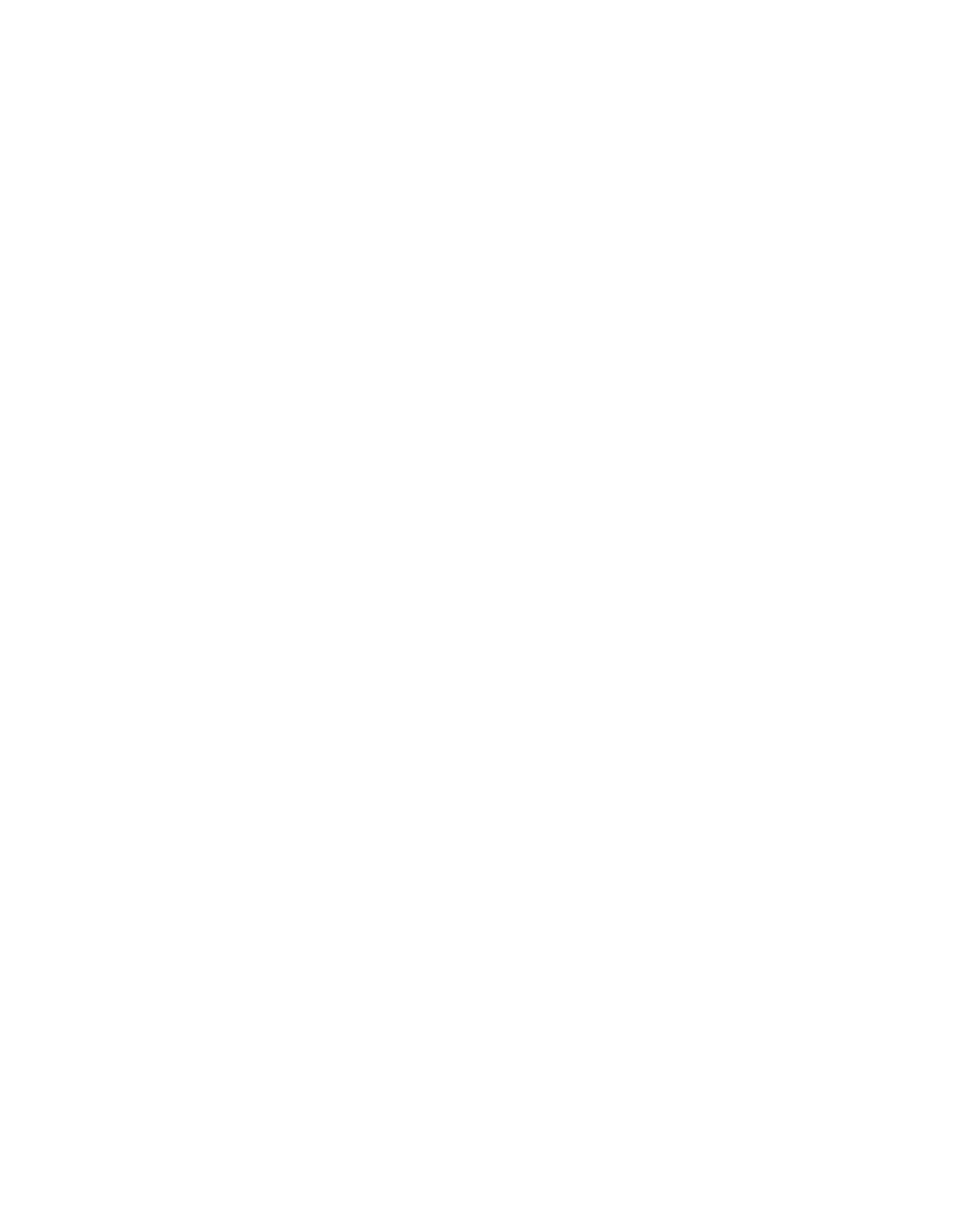# Draft Annual Report 2005



## **UTAH RECLAMATION** MITIGATION AND CONSERVATION COMMISSION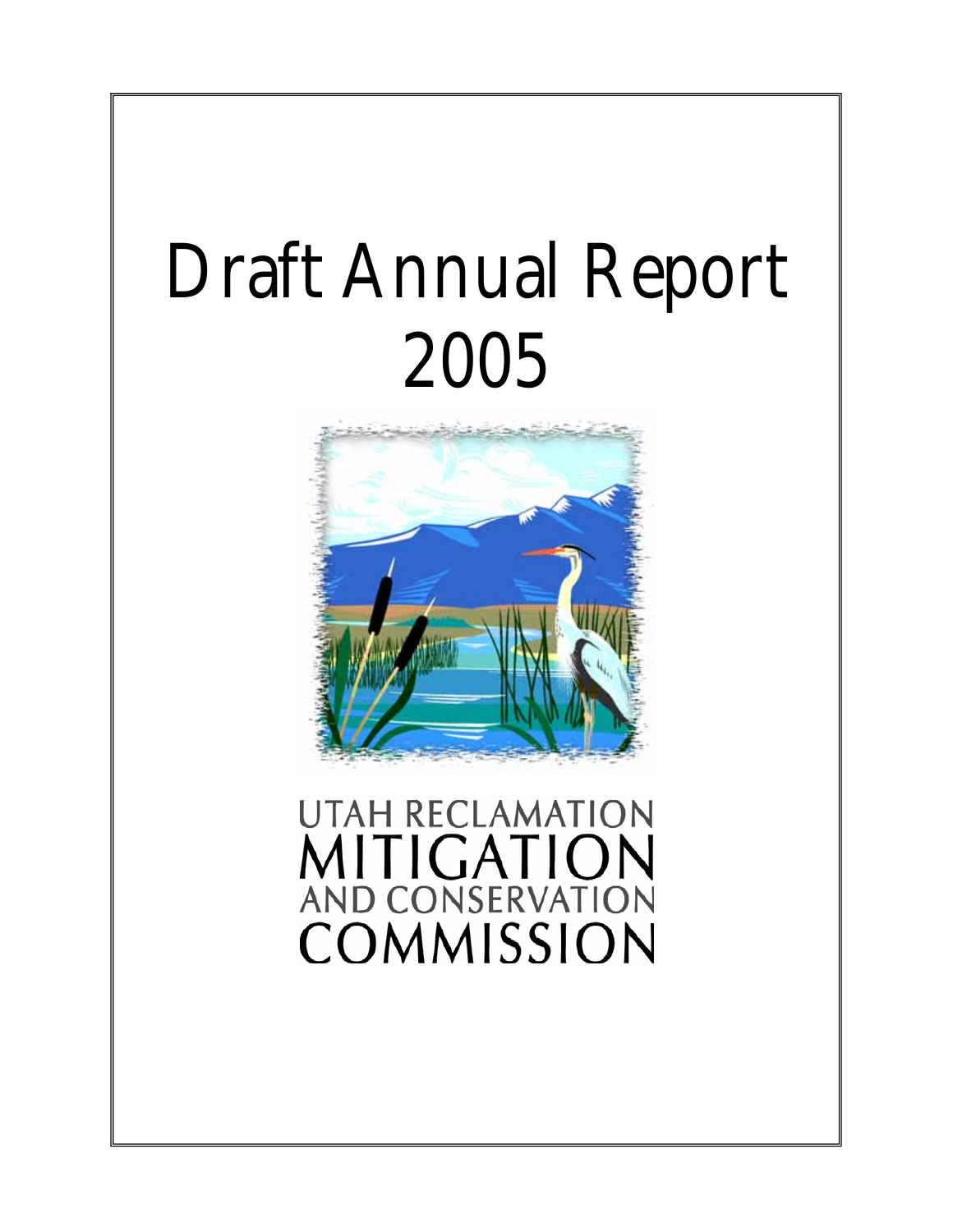The Utah Reclamation Mitigation & Conservation Commission

## Draft Annual Report 2005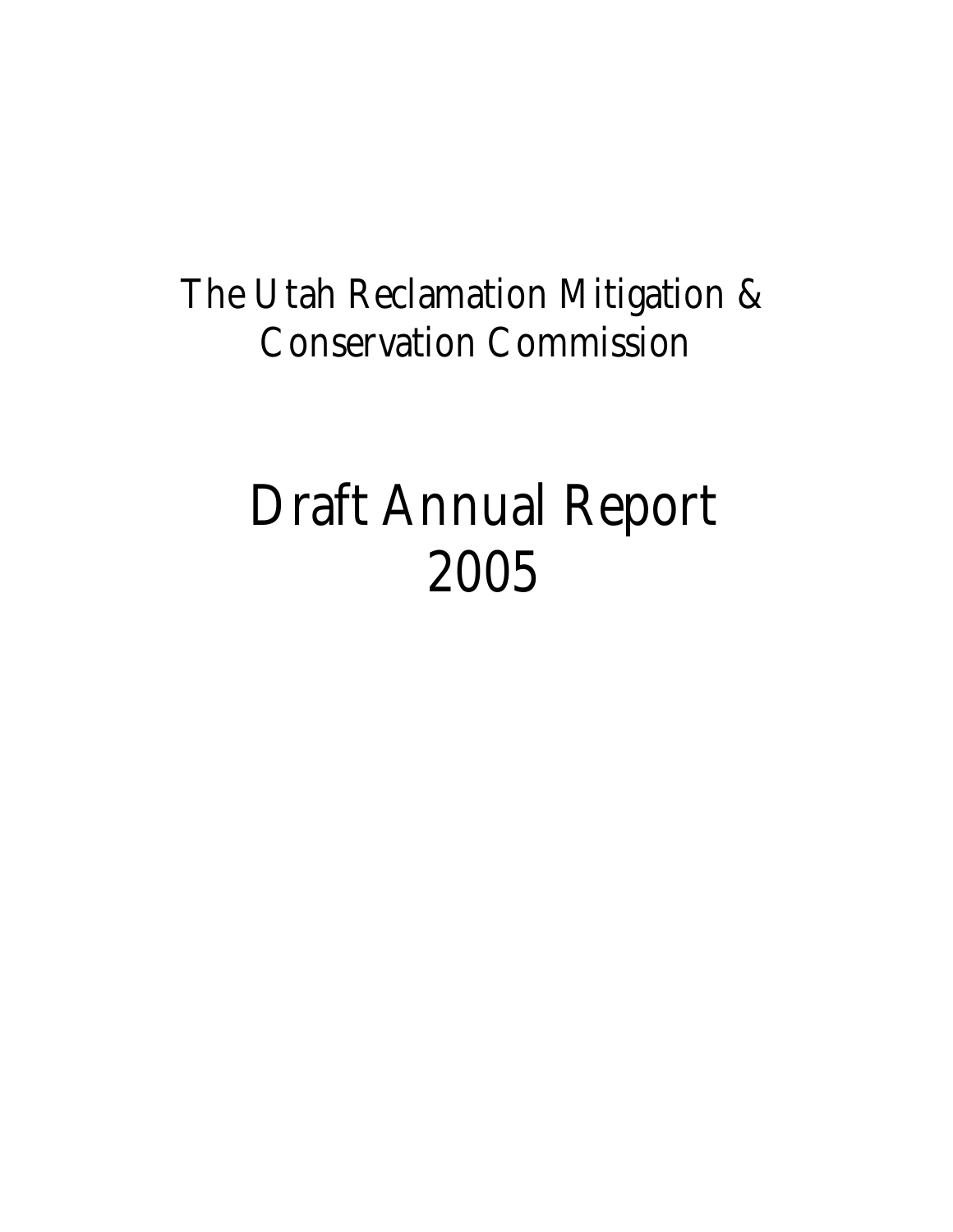## **Table of Contents**

| Aquatic and Riparian Habitat Restoration-Diamond Fork 11       |  |
|----------------------------------------------------------------|--|
|                                                                |  |
|                                                                |  |
|                                                                |  |
|                                                                |  |
|                                                                |  |
|                                                                |  |
|                                                                |  |
|                                                                |  |
|                                                                |  |
| Strawberry Aqueduct & Collection System Wetland Mitigation  17 |  |
|                                                                |  |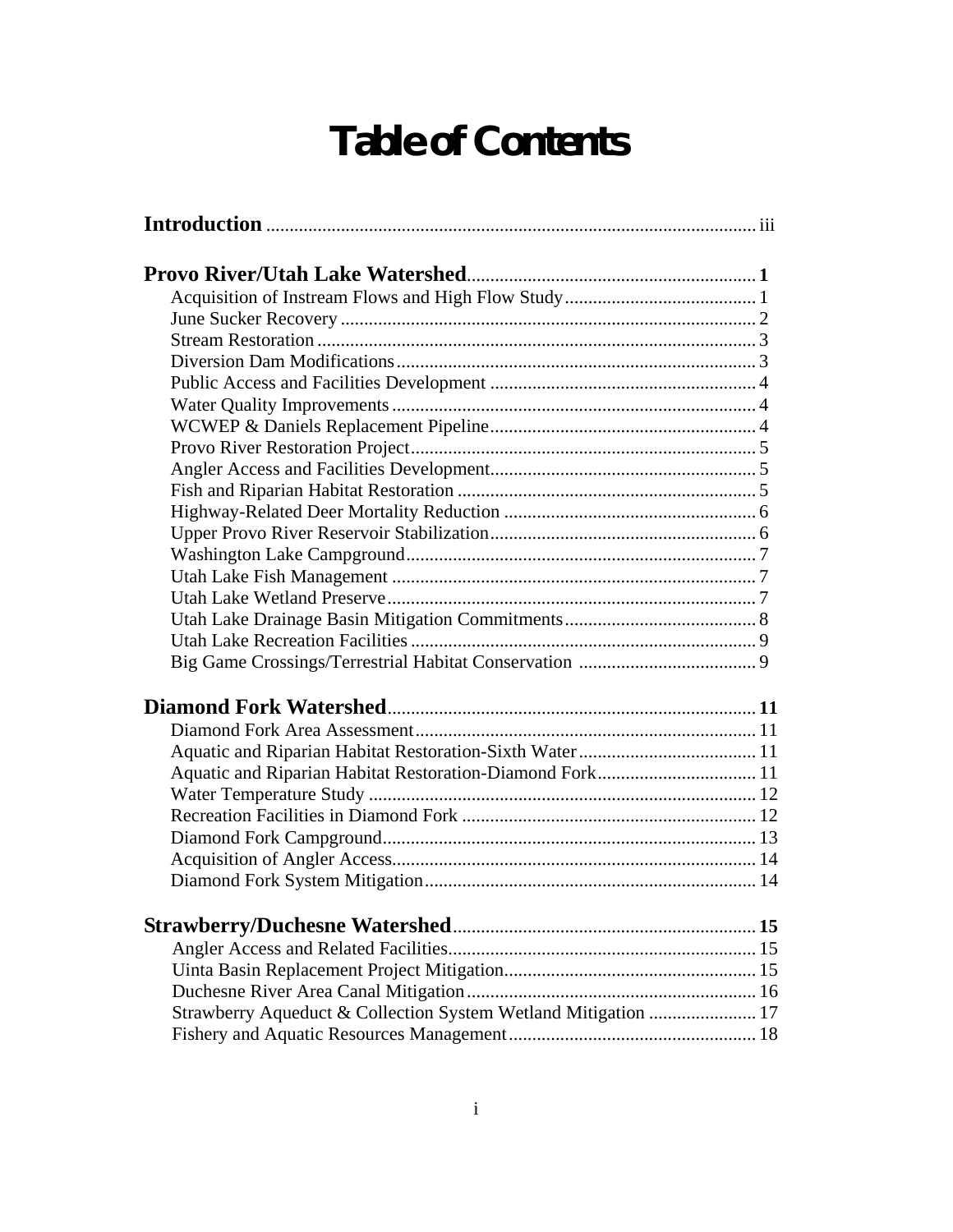### **Strawberry/Duchesne Watershed cont**.

| Strawberry Area Assessment, Watershed & Wildlife Habitat Restoration  18 |  |
|--------------------------------------------------------------------------|--|
|                                                                          |  |
|                                                                          |  |
|                                                                          |  |
|                                                                          |  |
|                                                                          |  |
|                                                                          |  |
| Watershed Stabilization, Wildlife Enhancement & Access Management 22     |  |
|                                                                          |  |
|                                                                          |  |
|                                                                          |  |
| Restoration & Management of Commission-Acquired Properties  24           |  |
|                                                                          |  |
|                                                                          |  |
|                                                                          |  |
|                                                                          |  |
|                                                                          |  |
|                                                                          |  |
|                                                                          |  |
|                                                                          |  |
|                                                                          |  |
|                                                                          |  |
|                                                                          |  |
|                                                                          |  |
|                                                                          |  |
|                                                                          |  |
|                                                                          |  |
|                                                                          |  |

## **Appendix A Financial Supplement: Fiscal Year 2005**

### **Appendix B List of Acronyms**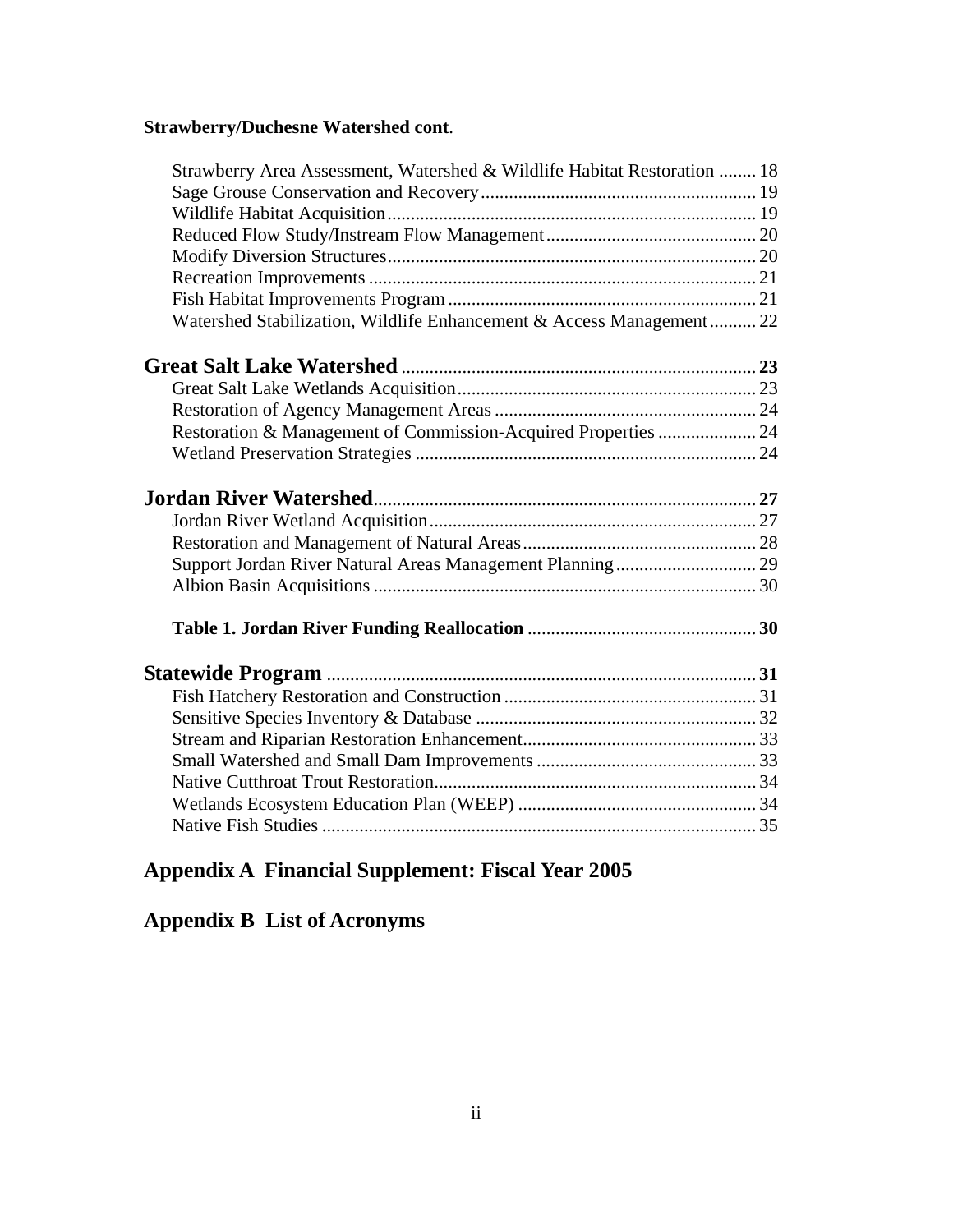## **Introduction**

Welcome to the draft 2005 Annual Report of the Utah Reclamation Mitigation and Conservation Commission. The Utah Reclamation Mitigation and Conservation Commission (the Commission) was authorized under the Central Utah Project Completion Act of 1992 (CUPCA). That law set terms and conditions for completing the Central Utah Project (CUP), which diverts, stores and delivers large quantities of water from numerous Utah rivers in the Colorado and Bonneville basins to help meet ever-increasing needs of Utah's citizens.

The Commission, organized in July 1994 as an agency in the executive branch of the Federal government, is charged with planning, coordinating and funding implementation of the environmental mitigation and conservation program mandated by CUPCA. CUPCA requires the Commission to implement its mitigation program concurrently with completion of CUP water development features.

The Commission focuses on riparian, wetland and other wildlife habitat restoration in several key watersheds in central Utah. These watersheds are the Provo River/Utah Lake, Strawberry/Duchesne, Diamond Fork and Great Salt Lake watersheds. The Commission may also implement a few projects throughout the state that address conservation or restoration of fish and wildlife resources lost to CUP.

In accordance with CUPCA, the Commission adopts a comprehensive plan that establishes its program priorities for a five-year period. The plan must undergo a comprehensive review every five years to ensure statutory mitigation requirements are met. The first Mitigation and Conservation Plan was adopted in 1996 and a comprehensive revision was conducted in 2001. The next comprehensive review is scheduled for 2006.

This document contains a report of project progress through September 2005. As such, this document includes highlights of the Commission's accomplishments during fiscal year 2005, and briefly introduces a few proposed program and project changes that will be addressed in the 2006 Plan. Appendix A provides financial information through September 30, 2005 for fiscal year 2005.

CUPCA directs the Commission to focus on four key factors to implement its Plan: an ecosystem approach, public involvement, measures based on best available scientific knowledge, and partnerships. Projects are carried out through contracts and agreements with local, State and Federal natural resources agencies, Tribal governments, universities, and nonprofit organizations in Utah. The Commission is authorized to spend approximately \$170 million (1991 dollars) (somewhat less than 10% of the approximately \$2 billion authorized for the CUP) to carry out the mitigation program. Annual funding depends on congressional appropriations.

This draft Annual Report, as well as many of the studies and decisions referenced in this document, are available on the Commission's website at www.mitigationcommission.gov.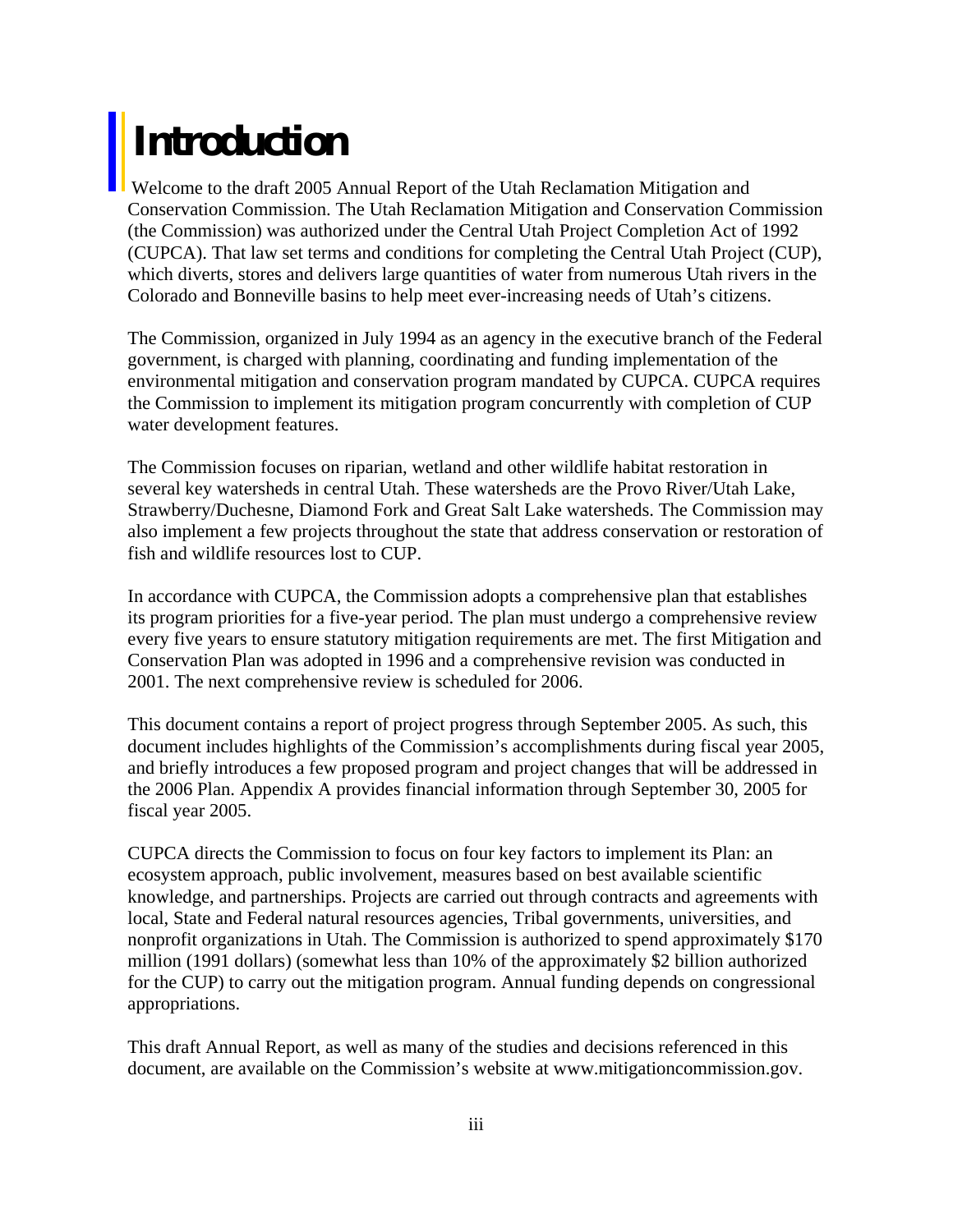*The following is organized into watersheds primarily affected by the Bonneville Unit of the Central Utah Project. Listed program elements represent specific actions the Commission has taken since 1994 (when the Commission was created) to meet CUPCA mitigation obligations.* 

## **Provo River/Utah Lake Watershed**

#### *Lower Provo River*

**Acquisition of Instream Flows and High Flow Study** Acquire and provide additional instream flows in the lower Provo River; study problems of high flows in the river.

**Implementation to Date & Future Actions** The Commission is working with the Central Utah Water Conservancy District (CUWCD) to acquire water rights in the lower Provo River. To date the CUWCD and Commission have acquired about 3,300 acre feet of water. A change application was filed that allows just over 1,000 acre feet to be used for instream flow purposes. This was accomplished during 2002.

Change applications<sup>1</sup> have not yet been filed on the other lower Provo River shares, so additional instream flows have therefore not been realized. Given competing demands and increased cost of water since passage of CUPCA, it is unlikely that funding authorized for purchasing water will be sufficient to fulfill the statutory goal of establishing a 75 cfs instream flow. Since 1994, the Commission and District have endeavored to acquire water and water rights; but, to date only approximately 3,300 acre-feet have been acquired from willing sellers. No additional water or water rights were acquired in 2005.

Recognizing the increasing cost and decreasing availability of water rights on the willing seller market to achieve this objective, the Commission believes that providing minimum instream flows of 75 cfs will not be achievable solely through purchase of water rights. The Commission, CUWCD and Department of the Interior have therefore incorporated the objective of providing minimum instream flows of 75 cfs into the planning for the Utah Lake Drainage Basin Water Delivery System (ULS). The ULS Final Environmental Impact Statement (EIS) was issued September 30, 2004. Records of Decision were issued December 22, 2004 and January 27, 2005. Constructing and operating the ULS Proposed Action will provide an average of 16,000 acre-feet of supplemental water annually to be delivered to Utah Lake via the lower Provo River and will help accomplish the goal of providing a 75 cfs minimum instream flow in the lower Provo River.<sup>2</sup>

Utah Reclamation Mitigation & Conservation Commission Draft Annual Report 2005 1

<sup>&</sup>lt;sup>1</sup>The water has been acquired through the purchase of shares in several mutual water companies. Changing the use of this water from irrigation to instream flows requires approval by the water company. This approval has not yet been obtained on most of the shares acquired from various canal companies and is under negotiation. 2

 $^{2}$ ULS will provide supplemental water for the lower Provo River in years when water is conveyed from Strawberry Reservoir to Utah Lake for purposes of making the CUP exchange to Jordanelle Reservoir, as part of the Municipal and Industrial System. This supplemental flow supply would be available in about 70% of the years. More information is available on the supplemental flow pattern in the Bonneville Unit Definite Plan Report 2004 Supplement, Water Supply Appendix, Volume 5, Chapter 6, Table P-8b-ii.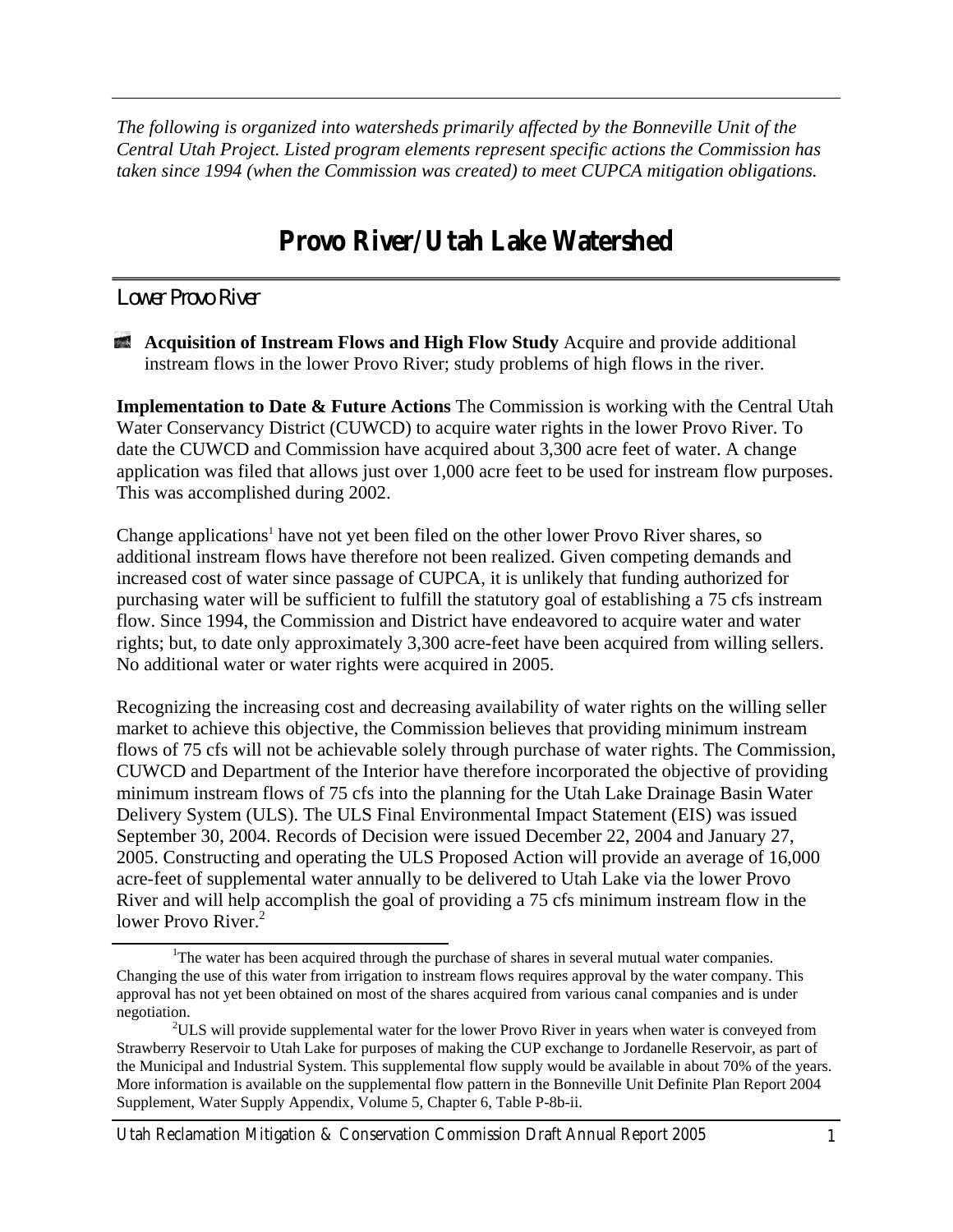The Commission will contribute \$15 million of (fiscal year 2005) authorization under Section 302(a) of CUPCA, plus additional funds to be allocated under Section 202(c) of CUPCA, toward payment of the proportionate share of the cost of those specific ULS facilities used to deliver instream flow water. Approximately \$2.1 million of authorization will remain available for purchase of water rights, if they become available.

Regarding the *high flow study*, in 2004 the Commission and CUWCD completed the first phase of a comprehensive study to determine relationships among flow levels and aquatic habitat and other geomorphic and ecological functions on the Provo River System. The study area extends from Jordanelle Dam downstream to Utah Lake. Data developed from the study will be used to assess CUP operation effects on aquatic habitats. Study results were used in the National Environmental Policy Act (NEPA) analysis to assess potential impacts of ULS alternatives. No additional work was performed in 2005.

**June Sucker Recovery** Support development of the June Sucker Recovery Implementation Program and help fund implementation of the June Sucker Recovery Plan. Develop an education program that focuses on the June sucker.

**Implementation to Date & Future Actions** In 1995, the Commission funded the U.S. Bureau of Reclamation to conduct studies required under the U.S. Fish and Wildlife Service's 1994 Biological Opinion.<sup>3</sup> In 1996 and 1997, the Commission cost-shared with the U.S. Bureau of Reclamation, U.S. Department of the Interior, Central Utah Water Conservancy District and Provo River Water Users Association for the second and third year of studies. The Commission contributed \$166,000 toward completion of those studies.

Additionally, studies funded under the Commission's Utah Lake Fish Management program element are primarily directed at June sucker. In May, 1994 the Commission signed its first agreement with the Utah Division of Wildlife Resources to fund such studies.

The Commission participated with the June Sucker Flow Workgroup to redraft the June Sucker Recovery Plan, for which a final document was approved by the U.S. Fish and Wildlife Service in June 1999. The Commission is also a significant partner and participant in the June Sucker Recovery Implementation Program (JSRIP).<sup>4</sup> In its 1999 Record of Decision for the Diamond Fork System, the Commission and other joint lead agencies committed to support development and implementation of such a program.

 $T$ The Recovery Implementation Program is expected to provide 1) identification of all threats to June sucker, not just Provo River spawning and nursery flows; 2) reasonable certainty of meeting the goals for participants; and, 3) shared recovery by all stakeholders. Participants include the U.S. Fish and Wildlife Service, U.S. Bureau of Reclamation, Mitigation Commission, Utah Department of Natural Resources, Central Utah Water Conservancy District, Provo River Water Users Association, Provo Reservoir Water Users Company, and an environmental/outdoor interests representative.

<sup>&</sup>lt;sup>3</sup>This Biological Opinion was required in partial fulfillment of the environmental review process for the Deer Creek Reservoir/Jordanelle Reservoir Operating Agreement. The U.S. Fish and Wildlife Service issued a Biological Opinion on the Provo River Project in 1994 under authority of the Endangered Species Act. The Biological Opinion found that operation of the Provo River Project may jeopardize continued existence of the June sucker. A reasonable and prudent alternative was identified for the Provo River Project. The alternative required the Federal government to provide minimum instream flows during a 3-year period and to complete studies during the 3-year period to define various flow-related aspects of June sucker life history requirements and habitat needs. 4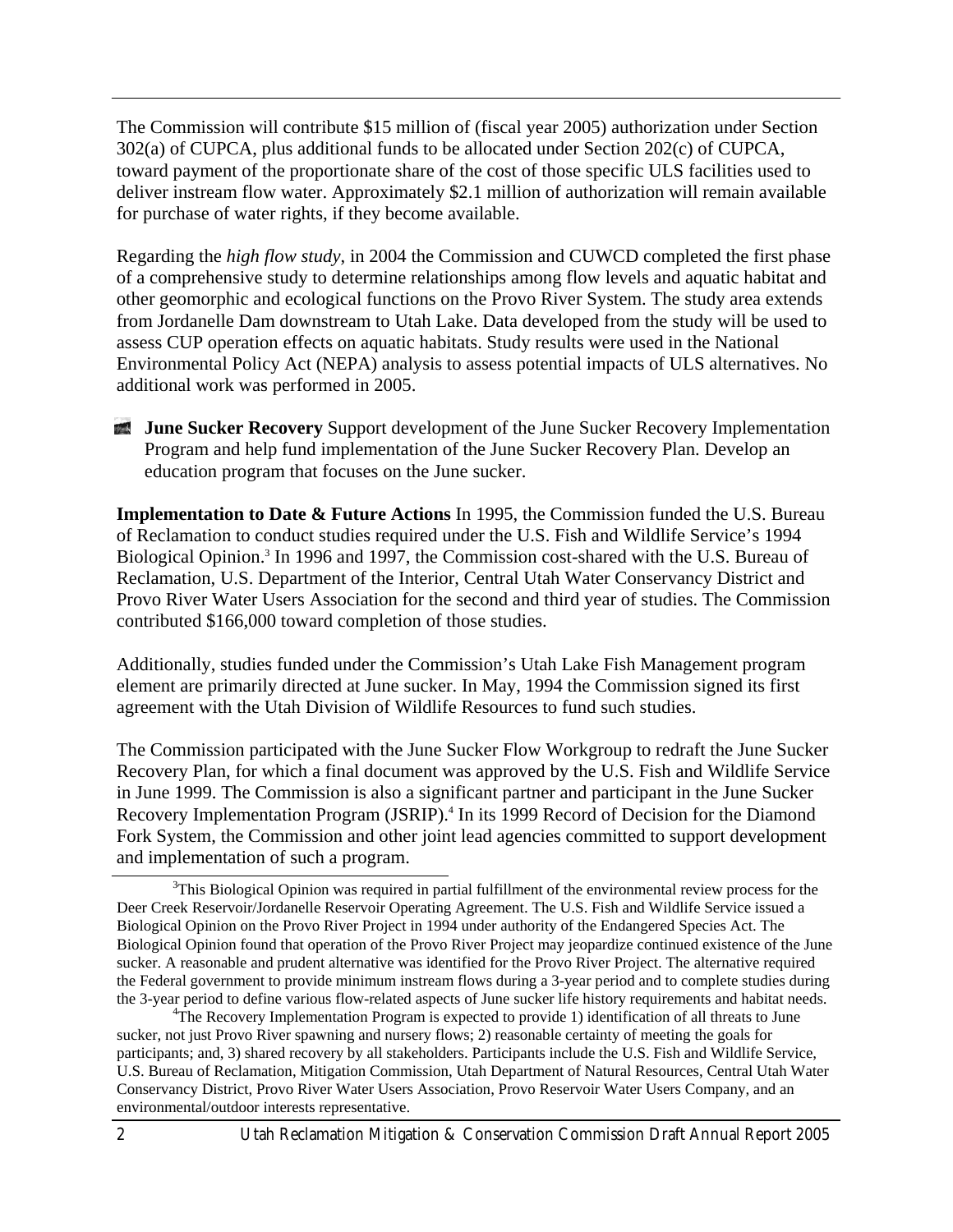The JSRIP is ongoing. The Commission has contributed an estimated \$1,330,000 directly to the JSRIP program toward recovery of the June sucker. The Commission's funds have been used primarily for June sucker brood stock development and management.

Several other Commission program elements support restoration of habitats and otherwise contribute to programs that also may benefit June sucker recovery. To date, the Commission has committed about \$7,000,000 to these other programs. See sections of this report discussing the following program elements: *Acquisition of Instream Flows and High Flow Study*; *Utah Lake Fish Management*; *Stream Restoration and Diversion Dam Modification*; and *Fish Hatchery Restoration and Construction*.

**Stream Restoration** Plan and implement stream restoration projects along the lower Provo River.

**Implementation to Date & Future Actions** Lower Provo River stream restoration is part of the June Sucker Recovery Plan. A study of potential habitat improvement alternatives, initiated under the June Sucker Recovery Implementation Program, was completed in 2002. Additional

studies are ongoing to determine feasibility of habitat alterations in the lower Provo River for June sucker spawning, incubation and rearing.

In its 2005 Plan, the Commission announced its intent to reprioritize and commit funds and staff resources to the analysis, planning and implementation of potential projects to restore habitat in the lower Provo River in close coordination with the JSRIP over the next five years. This has been implemented. Part of this effort is to acquire lands needed for restoration of spawning tributaries for the June sucker. The Commission initiated preliminary title work, appraisals, and negotiations for several parcels in 2005 adjacent to or including potential spawning tributaries. Negotiations to acquire needed lands are expected to be complete early in 2006.



June sucker habitat re-establishment project area map showing study area reach designations. Source: "June Sucker Habitat Enhancement Alternatives in the Lower Provo River and its Interface with Utah Lake Final Report, June 2002"

 $\frac{1}{2}$  is  $\frac{1}{2}$ **Diversion Dam Modifications** Plan and implement diversion dam modifications along the lower Provo River.

**Implementation to Date & Future Actions** A study to evaluate diversion dams on the lower Provo River for potential modification was completed in 2002, and the report is available from the Commission. No diversions have yet been modified, but planning began in 2004 on a

Utah Reclamation Mitigation & Conservation Commission Draft Annual Report 2005 3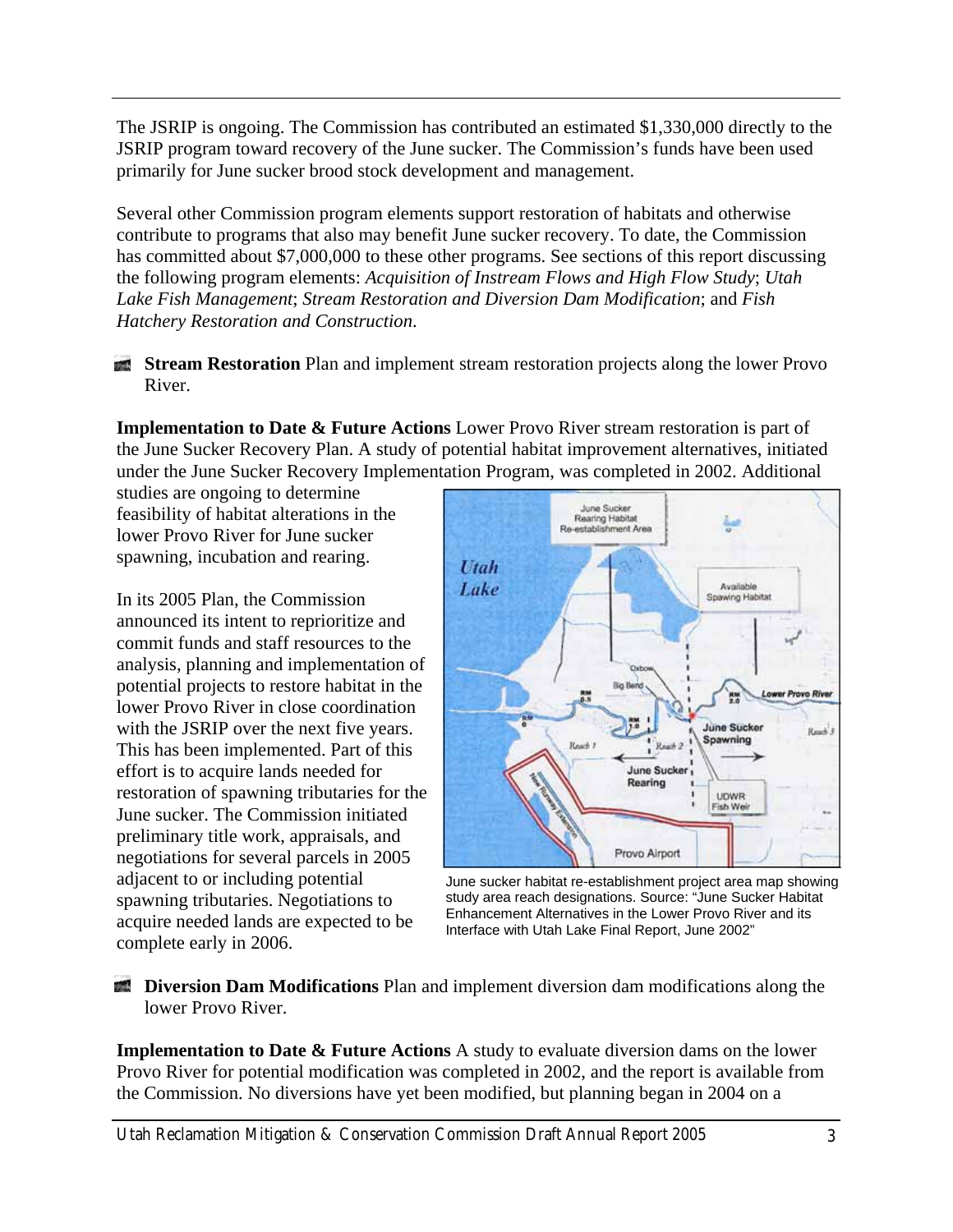project that will modify or remove the Fort Fields Diversion structure located in the reach designated as critical habitat for the June sucker on the lower Provo River. NEPA analysis is expected to be complete in 2006. In 2005, the Commission developed a partnership with the Central Utah Water Conservancy District and Department of the Interior to rehabilitate, modify or replace other diversion structures on the Provo River downstream of Murdock Dam. Planning began in 2005, with NEPA scheduled to begin in 2006. On the ground work is anticipated late in 2006.



**Implementation to Date & Future Actions** Funds were obligated in 2005 for appraisals and land acquisition. The Commission will implement this element in concert with the *Stream Restoration* and *June Sucker Recovery* program elements in the lower Provo River watershed to support an integrated approach to habitat restoration and public access.

**Water Quality Improvements** Implement water quality improvement measures along the lower Provo River.

**Implementation to Date & Future Actions** Water quality measures on the lower Provo River, affected by the operation of the hydroelectric plant on Deer Creek Reservoir, were put in effect in 2003. Measures included entrainment of additional air into releases through hydroelectric turbines in the dam outlet to increase dissolved oxygen concentrations in discharged water. This measure is ongoing annually by dam operators.

#### *Middle Provo*

**WCWEP and Daniels Replacement Pipeline** Implement Wasatch County Water Efficiency Project (WCWEP) and the Daniels Replacement Pipeline Project, which will restore stream flows in 26 miles of streams in the Strawberry Valley.

**Implementation to Date & Future Actions** CUPCA authorized construction of this project by the Central Utah Water Conservancy District, in cooperation with Department of the Interior, Daniels Irrigation Company and Wasatch County Special Service Area No. 1. Under CUPCA, the Commission was authorized to contribute funds, which had also been authorized for the Commission to acquire water rights in the Daniels area for constructing WCWEP, if WCWEP and Daniels Replacement Pipeline Projects were integrated. The Final Environmental Impact Statement for the WCWEP and Daniels Replacement Pipeline Project was issued November 22, 1996. The Commission and Department of the Interior each issued records of decision in March 1997 that integrated the two projects.

An agreement between the Commission and the District was signed in March 1997, in which the District agreed to assume all responsibility for construction, operation, maintenance and repair of the project, thus relieving the Commission of liability for long-term operation and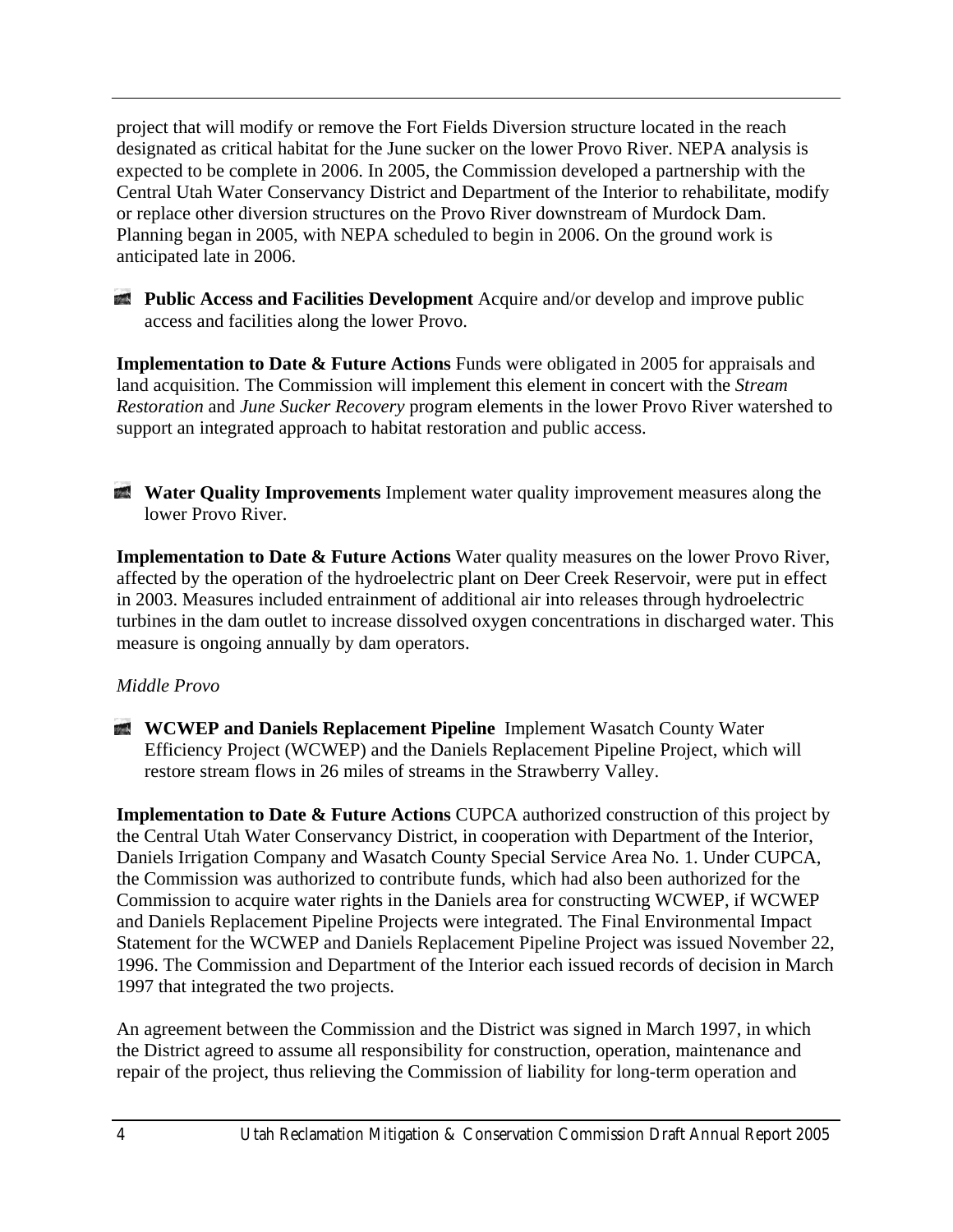maintenance of the Daniels Replacement Pipeline, the project feature that allows for stream mitigation to occur in the upper Strawberry River system.

The District entered into contracts for WCWEP construction in 1998 and work was completed in 2001. Streamflows were restored to the upper Strawberry River and tributaries in 2001 and 2002. The Commission assisted the District in dam removal and wetland creation from formerly-used irrigation reservoirs in the upper Strawberry River drainage in 2002. Rehabilitation of removed portions of the canals and headcuts created during the 100+ years of Daniels Diversion operation was completed in 2003. This project achieved 9,225 out of the required 34,090 mitigation credits (27%) for the Strawberry Aqueduct and Collection System Aquatic Mitigation Plan.

### *Provo River Restoration Project*

**Angler Access and Facilities Development** Complete angler access requirements along the middle Provo River as part of the Provo River Restoration Project (PRRP). Develop and implement plans for angler access and similar recreational facilities in partnership with concerned entities along the middle Provo River.

**Implementation to Date & Future Actions** Acquisition of angler access and property for the PRRP has been underway for several years. The Bureau of Reclamation and Commission have purchased about 95 percent of the acreage needed; the U.S. Bureau of Reclamation had previously acquired about 200 acres. Public access is available to about 10 miles along the river; access is still needed along less than one mile. The Commission will use authorization of CUPCA Section 309(a)(4) as needed to complete acquisitions for the PRRP.

Access to the middle Provo River corridor will be provided from seven angler-access parking areas. Six of the seven sites have been constructed and the last site is scheduled for construction in 2006. All of the angler-access parking areas include restrooms, trash pickup and information displays, and two or three sites will include accessible fishing platforms. The Education and Interpretation program element will be completed in 2006 with construction of two additional display kiosks (three total).

**Fish and Riparian Habitat Restoration** Restore riparian and fish habitat along the middle Provo River in accordance with the Riverine Habitat Restoration Alternative described in the PRRP Record of Decision. Additionally, modify diversion dams to bypass instream flows and cooperate with the U.S. Bureau of Reclamation to complete wetland mitigation measures for the Municipal and Industrial System.

**Implementation to Date & Future Actions** The Final Environmental Impact Statement for the PRRP was issued in December 1997 and a Record of Decision was signed by the Commission on February 23, 1998. Department of the Interior issued its Record of Decision on April 1, 1998. The Riverine Habitat Restoration Alternative (the Proposed Action) was selected.

Baseline monitoring of riparian habitat, physical features, sensitive species, neotropical migratory birds, and related studies are underway. Construction of a pilot project upstream of

Utah Reclamation Mitigation & Conservation Commission Draft Annual Report 2005 5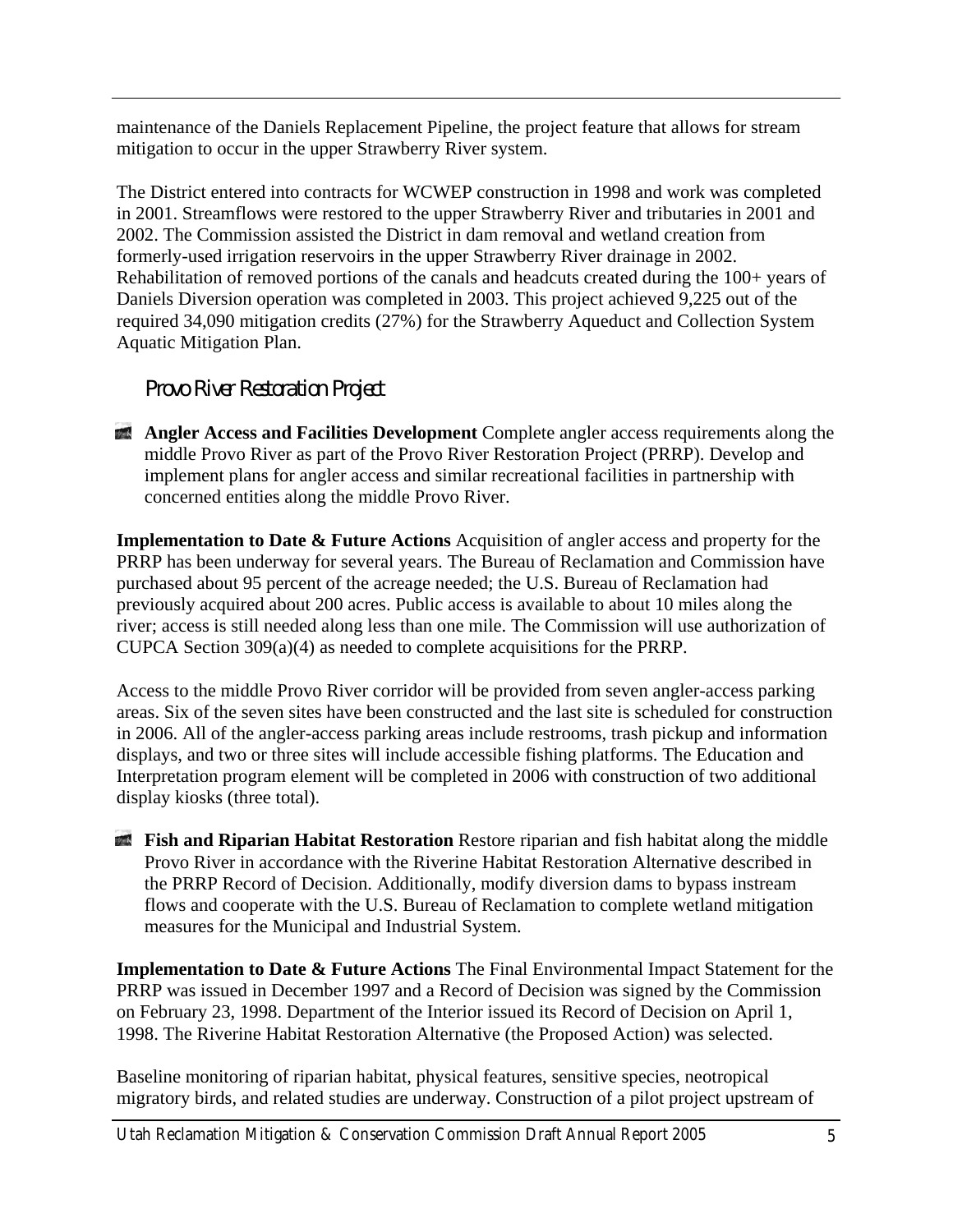

the new Highway 40 river crossing was completed in 1999. The pilot project reconstructed about a mile of main Provo River channel, 2 miles of secondary channel, and numerous wetland features. In 2000, river restoration between

May 2005 runoff flows through a middle Provo River section restored downstream of Midway Lane in Midway, Utah. Photo by Tyler Allred.

Highway 40 and River Road was completed. In 2001, work began on a 2-mile reach, which was completed in early 2002. Crews reconstructed about 0.9 miles of river upstream of the pilot project in 2002. In 2003, work began on the river from Midway Lane down to the Heber Valley Railroad crossing. This reach was completed late in 2004 and included the extension of Spring Creek, a tributary of the Provo River. Also in 2004, about 0.5 miles of river downstream of the Heber Valley Railroad trestle were restored.

In 2005, restoration began on a 1 ¾ mile segment located downstream of River Road. About 1/2 of the project was completed by the end of fiscal year 2005. Provo River Restoration Project construction is anticipated to be completed by summer, 2007.

### *Upper Provo*

**Highway-Related Deer Mortality Reduction** Identify and implement permanent solutions to mitigate for deer mortality caused on highways around Jordanelle Reservoir.

**Implementation to Date & Future Actions** The Commission had budgeted \$1 million during this plan period to complete this mitigation measure; however, consultation with the Utah Division of Wildlife Resources and U. S. Fish and Wildlife Service resulted in a joint decision to cease evaluating at-grade "deer crosswalks" on U.S. Highway 40 as a viable mitigation measure. The Commission, U.S. Fish and Wildlife Service, and Utah Division of Wildlife Resources have determined the most appropriate solution for mitigating impacts to deer and other big game is through off-site mitigation. The Utah Division of Wildlife Resources identified high priority big game ranges in the area for acquisition and subsequent management for wildlife habitat values. Contacts were made with willing sellers in 2005, and appraisals were ordered. Negotiations will continue and are expected to be successfully completed in 2006.

**Upper Provo River Reservoir Stabilization** Stabilize lakes in the upper Provo River Drainage.

**Implementation to Date & Future Actions** Each of the 12 lakes in the upper Provo River drainage were rehabilitated and stabilized between 1994 and 1999. Trails and other recreational facilities were also constructed.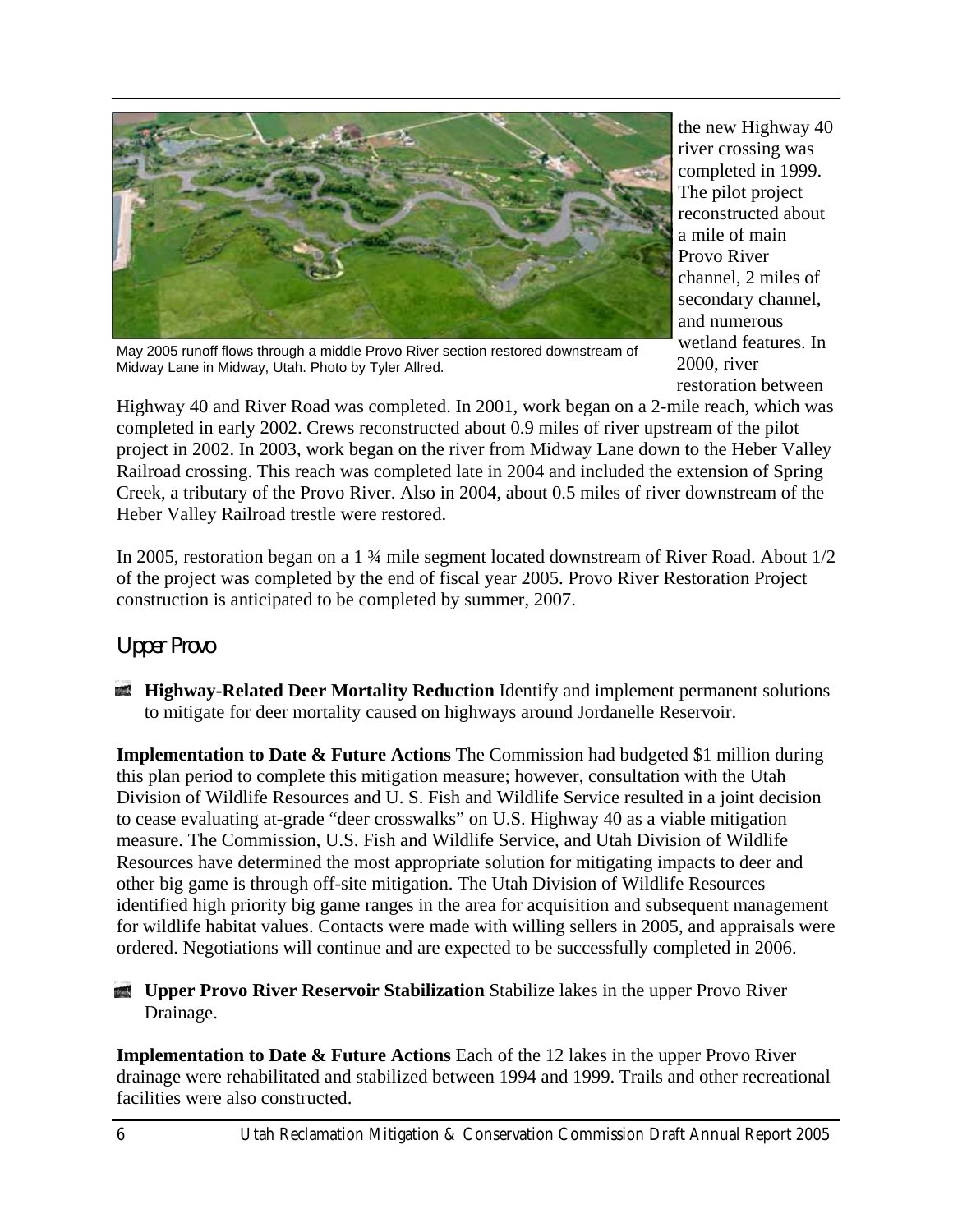**Washington Lake Campground Construct campground and trail head at Washington** Lake.

**Implementation to Date & Future Actions** The Forest Service prepared an Environmental Assessment and Finding of No Significant Impact (FONSI) in 1992. The Commission adopted the Forest Service's Environmental Assessment and issued its own FONSI in 1997. Construction of Washington Lake Campground began in July of 1997 and was completed in September of 1999. The campground opened in the summer of 2000.

### *Utah Lake*

**Utah Lake Fish Management** Develop an aquatics resource management plan for Utah Lake and support measures to aid recovery of the Utah Lake ecosystem.

#### **Implementation to Date & Future Actions** The

Commission has committed more than \$415,000 since 1994 to fund Utah Lake fish management plan studies for native species and sport fish needs. Measures to aid June sucker recovery and other Utah Lake ecosystem components will be based on study recommendations. In 2005, the Commission funded \$90,000 of creel surveys conducted by Utah Division of Wildlife Resources on Utah Lake.



Utah Lake Carp Removal Study for the June Sucker Recovery Program. Photo courtesy of the *Daily Herald*.

**Utah Lake Wetland Preserve** Establish the Utah Lake Wetland Preserve in Goshen Bay and Benjamin Slough near Utah Lake.

**Implementation to Date & Future Actions** The Utah Lake Wetland Preserve is being established and, in accordance with requirements of CUPCA, will be managed by the Utah Division of Wildlife Resources to protect migratory birds, wildlife habitat, and wetland values. The Utah Lake Wetland Preserve Land Acquisition and Protection Plan was completed in 1995. An Environmental Assessment and Finding of No Significant Impact for establishing the Preserve were finalized in May of 1996.

The Commission and numerous partners executed a Memorandum of Agreement (MOA) in December 1996. This MOA identifies responsibilities and coordination among parties to the agreement - The Nature Conservancy, Utah Division of Wildlife Resources, U.S. Department of the Interior, Bureau of Reclamation, Bureau of Land Management, and Fish and Wildlife Service - for future acquisitions and management at the Utah Lake Wetland Preserve. The core of the Preserve's Goshen Bay unit has been the priority acquisition area. Core properties tie into properties owned by other state and federal agencies that were cooperators during development of the Utah Lake Wetland Preserve Plan.

The Preserve contains about 21,750 acres. About 14,592 acres are under management of project cooperators (Mitigation Commission, 5,923 acres; Bureau of Land Management, 4,150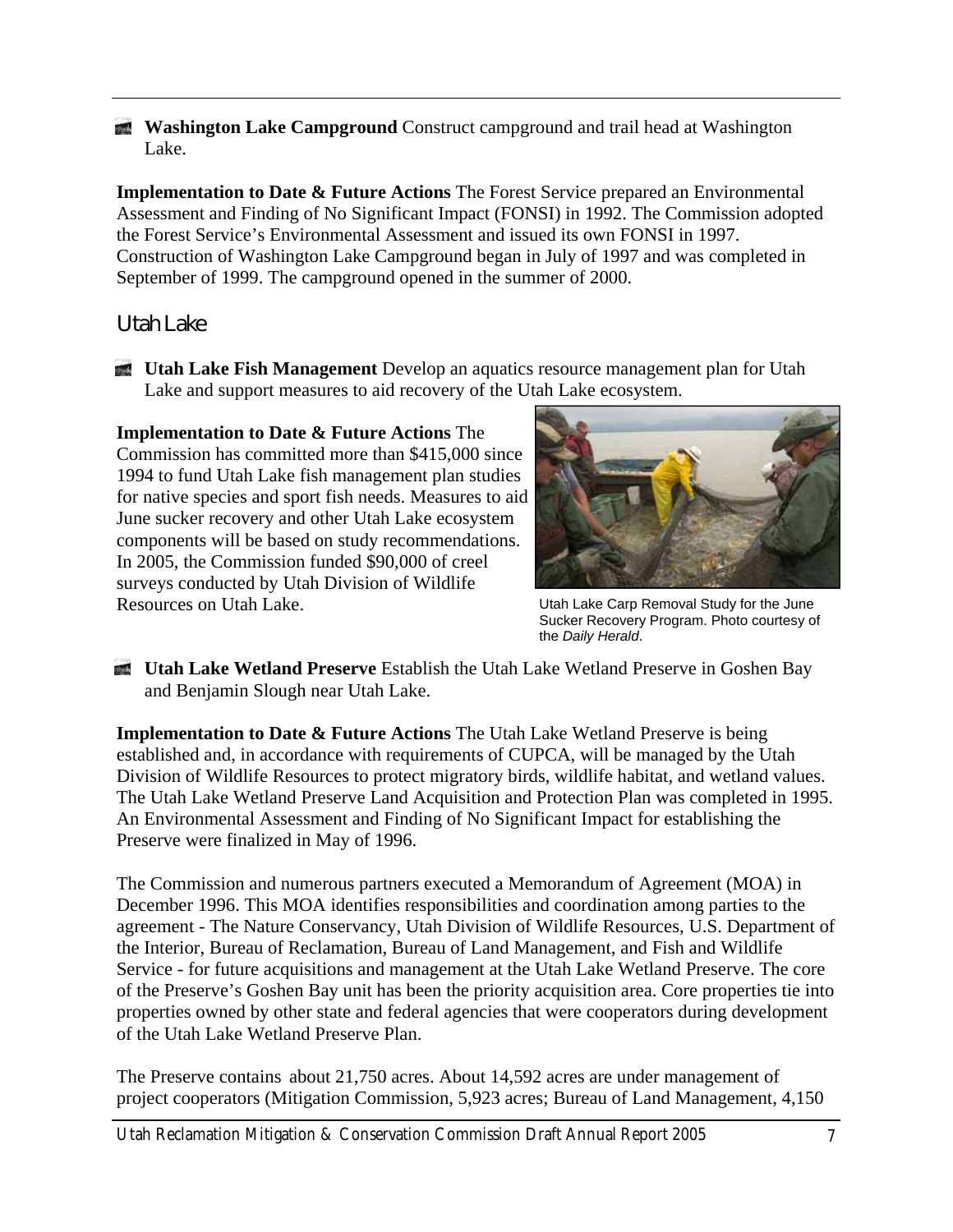

North end of Wride's Pond, located in the Benjamin Unit of the Utah Lake Wetland Preserve viewed from the south. This photo is typical of how Wride's pond looks during early spring. Wride's pond commonly experiences flooding during late winter/early spring in years when the surrounding valley experiences heavy snowfall or extended periods of rain. When flood events coincide with migration events, the area experiences heavy seasonal use by migratory species including Pintail, Mallard, Green-wing teal, Gadwall, Canada Geese, Avocet, Black-necked stilt, Sandhill Crane, and White Pelicans.

acres; State of Utah, 4,500 acres; and Utah County, 19 acres). The rest is privately owned. After two years with relatively few land acquisitions, new Department of the Interior procedures for obtaining appraisals were implemented that allowed progress to resume; property was acquired from a handful of land owners in 2005, on a willing seller basis, totaling more than 300 acres.

Development of a Preserve Plan, which will assure management in accordance with CUPCA and substantive requirements of the National Wildlife Refuge System Administration Act of 1966, continued in 2005. Based on the final plan (anticipated in 2006 or 2007) an operation and management agreement among Department of the Interior, U.S. Fish and Wildlife Service, Utah Division of Wildlife Resources and the Commission will be developed.

**Utah Lake Drainage Basin Mitigation Commitments** Mitigate negative impacts to fish and wildlife caused by the Utah Lake Drainage Basin Water Delivery System.

**Implementation to Date & Future Actions** The Central Utah Water Conservancy District, Department of the Interior, and Commission initiated informal scoping for the Utah Lake Drainage Basin Water Delivery System (ULS) with a public open house on September 28, 2000. A public scoping meeting regarding water needs and assessments was conducted in October 2001. Planning continued throughout 2003. A Final Environmental Impact Statement was issued on September 30, 2004, and Records of Decision issued December 22, 2004 and January 27, 2005. The Commission is responsible for carrying out environmental mitigation measures committed to during the environmental analysis. Commitments include:

- $\approx$  Continue to acquire water shares from irrigation companies to provide flows in the lower Provo River to meet the 75 cfs target flow. [ongoing]
- ≈ Provide 3,300 acre-feet of irrigation company shares of water to flow unregulated toward the 75 cfs target flow in the lower Provo River. [ongoing]
- ≈ Provide 10 acres of the 85 acre Mona Springs Wetland Unit which was acquired for protection of the wetlands complex for mitigation of 1.03 acres of non-jurisdictional permanent wetland loss and 0.27 acres of temporary wetland impacts. [complete]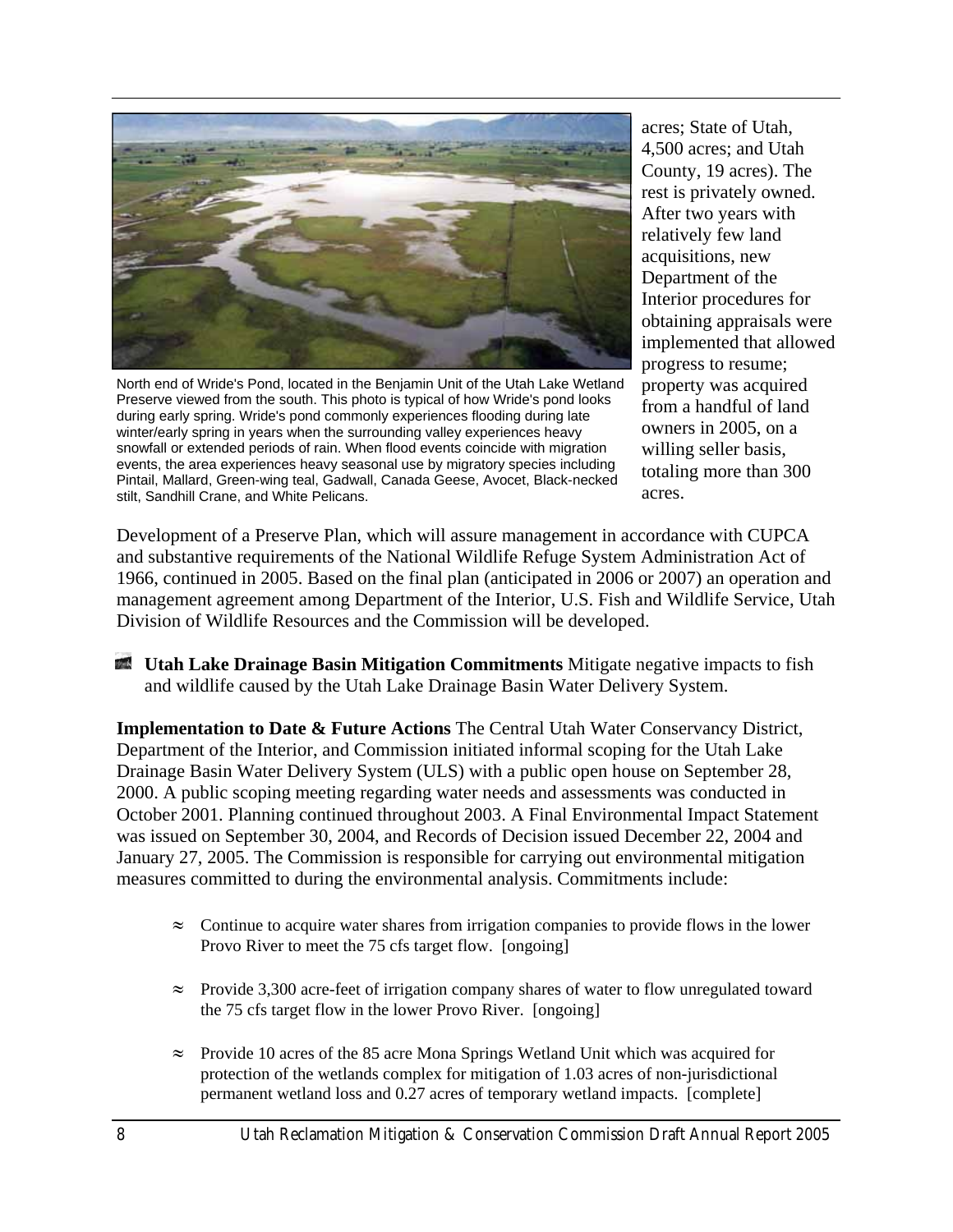- $\approx$  Initiate a study to determine the feasibility of providing fish passage or removing the Fort Field Diversion Dam on the lower Provo River for June sucker spawning and rearing; implement if feasible. [complete; NEPA analysis in progress]
- ≈ Monitor Ute ladies'-tresses orchid in Spanish Fork Canyon for a number of years (to be determined jointly by the District, Mitigation Commission and Fish and Wildlife Service) similar to the pre-operation study in Diamond Fork. [ongoing]
- $\approx$  If post-operation monitoring results in measured parameters exceeding pre-set critical values for Ute ladies'-tresses orchid populations in Spanish Fork Canyon, management guidelines presented in the 1999 Diamond Fork Biological Opinion may be implemented to compensate for impacts. [ongoing]
- ≈ To offset potential impacts on leatherside chub, Joint-Lead Agencies will support the Utah Division of Wildlife Resources in evaluating population and habitat status, or determining threats and/or identifying conservation actions that could protect and where appropriate enhance leatherside chub habitat. [survey of Diamond Fork began in 2005]

**Utah Lake Recreation Facilities** This is a new program element the Commission has adopted to expend remaining authorized funds (\$852,800 as of October 1, 2004) for recreation improvements around Utah Lake (CUPCA Section 312(a)). This program element is directed at utilizing this authorization to replace, modify, expand or construct recreation facilities directly associated with efforts to restore riverine and floodplain habitats of the lower Provo River, or Lower Hobble Creek, at or near its interface with Utah Lake. Like the *Stream Restoration* and *Public Access and Facilities Development* elements already described, this program element is being merged with efforts that support implementation of the June Sucker Recovery Implementation Program for the lower Provo River, lower Hobble Creek and Utah Lake.

**Terrestrial Habitat Conservation** This is a new program element the Commission has adopted. Section 305(b) of CUPCA authorized the Commission to construct big game crossings and wildlife escape ramps along various Wasatch Front canals in Utah County that were expected to be used as part of the Irrigation & Drainage System of the Bonneville Unit. However, the Utah Lake System Final Environmental Impact Statement Proposed Action would not utilize any of these canals as Bonneville Unit facilities. Additionally, such measures have not proven to be necessary on the canals, or at least as high a priority as other actions the Commission could take to conserve wildlife habitat and big game populations. The Commission is reallocating this authorization (about \$1.1 million as of October 1, 2004) to other mitigation that will provide greater benefit to such resources, such as acquisition and/or restoration of sagebrush-steppe vegetative communities along the southern Wasatch Front. No acquisitions were made in 2005, due to funding limitations.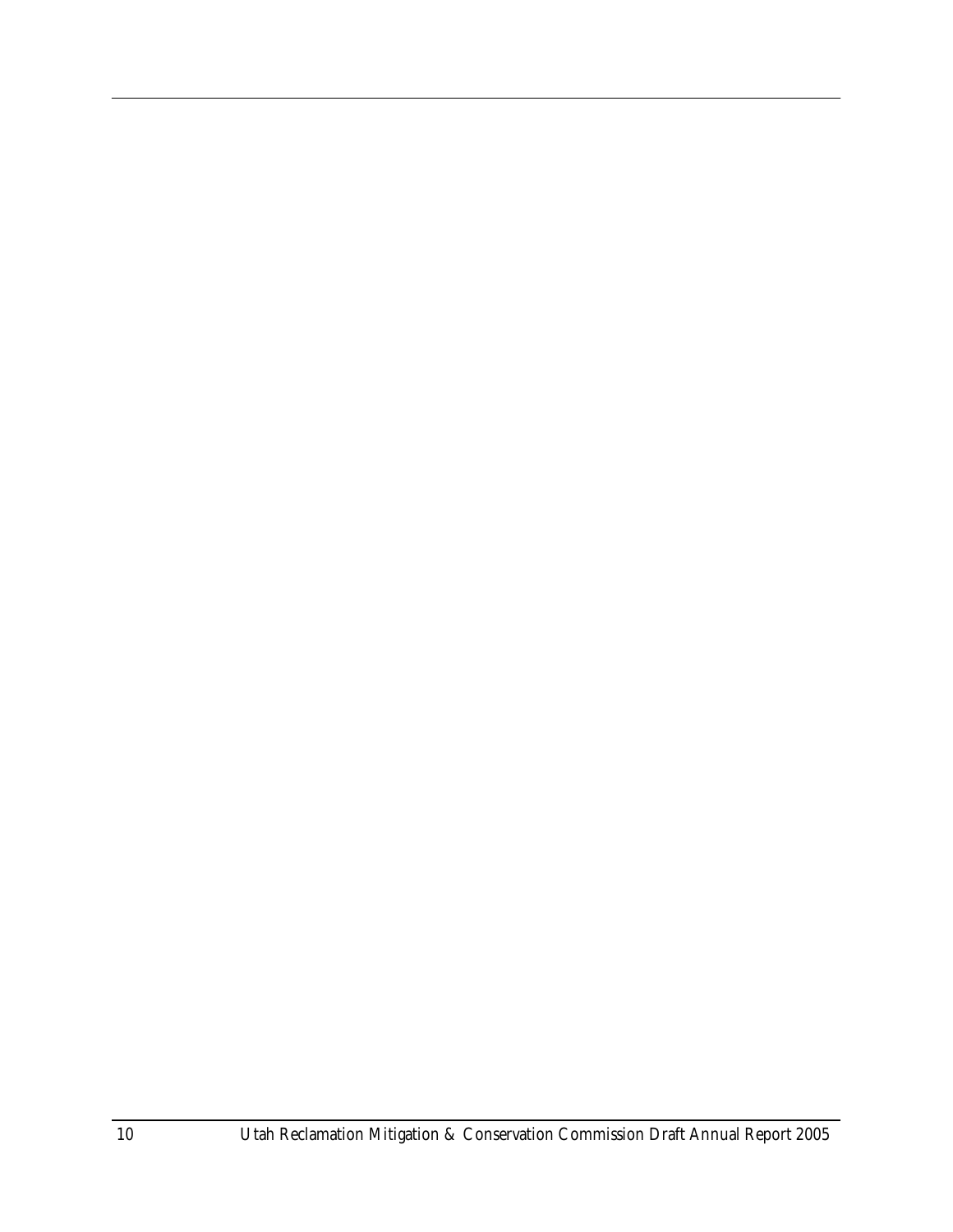## **Diamond Fork Watershed**

**Diamond Fork Area Assessment** Evaluate the Diamond Fork watershed to identify desired resource conditions and achieve objectives.

**Implementation to Date & Future Actions** The Area Assessment, completed in September 2000, identified resources at risk of, and current and historic resources and resource conditions, operating outside a properly functioning condition, as well as opportunities to correct trends away from a properly functioning condition. These opportunities provide the foundation for Commission and Forest Service restoration and mitigation projects in Diamond Fork.

- **Aquatic and Riparian Habitat Restoration Diamond Fork** Develop a monitoring program to measure responses to flow changes produced by the completed Diamond Fork System. Develop an aquatic and riparian habitat restoration plan for Diamond Fork from Diamond Fork pipeline outlet to the Spanish Fork River.
- **Aquatic and Riparian Habitat Restoration Sixth Water Develop (and implement as** appropriate) an aquatic and riparian habitat restoration plan for Sixth Water from the West Portal to the Sixth Water Aqueduct.

**Implementation to Date & Future Actions** The Commission funded the Forest Service to develop a conceptual aquatic and riparian habitat restoration plan. The Forest Service assessed baseline conditions, including channel pattern, geology and riparian vegetation, and completed a draft preliminary restoration plan. This plan makes recommendations for aquatic and riparian habitat structural and hydraulic improvements within the Sixth Water riverine system. As part of restoration planning and prior to committing any funds to on-the-ground projects, the Commission will develop a monitoring program to evaluate responses of stream and riparian conditions to new reduced flow regimes produced by completion of the Diamond Fork water delivery system.

The Forest Service also developed a conceptual aquatic and riparian habitat restoration plan for Diamond Fork with Commission funding. The planning area extends from Monks Hollow to the Spanish Fork River. The plan defined a range of alternative solutions for Diamond Fork Creek restoration considering potential interactive effects of the Diamond Fork Pipeline, plans for completing the CUP via an irrigation project (mid- to late-1990s), and watershed management objectives. The conceptual plan identifies factors that created undesirable conditions and makes recommendations for management, structural and hydrologic changes to rehabilitate the system. During plan development, the Commission worked closely with the Forest Service, consultants, and other resource agencies.

The Sixth Water and Diamond Fork conceptual restoration plans developed in the mid-1990s were predicated on completing the then-designed Diamond Fork System and the nowabandoned Spanish Fork Canyon–Nephi Irrigation System, thereby completing the Bonneville Unit. However, because the previously planned Monks Hollow Dam and Reservoir were not built, and instead the Utah Lake Drainage Basin Water Delivery System was conceived,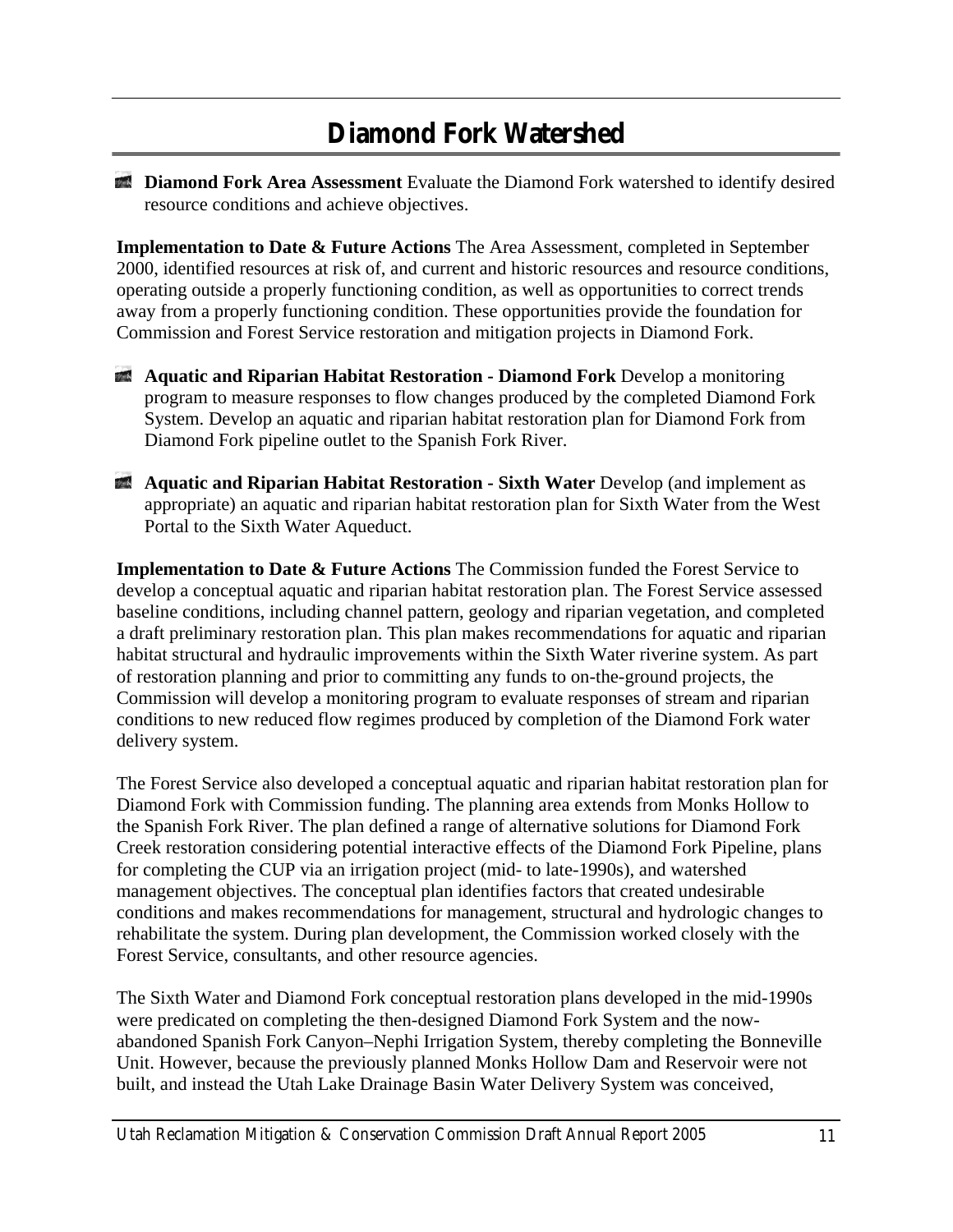evaluated and approved in September 2004, the conceptual restoration plans are in need of reanalysis.

In the 1999 Record of Decision for the Diamond Fork Project, the Commission committed to develop a monitoring program to evaluate responses of stream and riparian conditions to reduced flow regimes produced by the now completed Diamond Fork System. This planning effort was initiated late in 2004 and will carry on for the next several years. Several monitoring/ assessment efforts were conducted in 2005 for this program. The



The Diamond Fork Outlet (left/center) is used to make supplemental instream flow releases into Diamond Fork Creek; the facility also will release flows in excess of the Diamond Fork Pipeline capacity (560 cfs), into Diamond Fork Creek. The Diamond Fork Group Campground will be constructed on this site in 2006.

Commission proposes an adaptive approach to monitoring and then implementing stream and riparian restoration measures in the Sixth Water and Diamond Fork corridors. Some on-theground projects may be carried out during the first few years of Diamond Fork System operations, when and where exceptional conditions require immediate intervention. Examples might include areas acquired for mitigation and restoration on terraces above the current active floodplain that had been cleared and applied to agricultural production in prior years.

**Water Temperature Study** Develop and implement a water quality and water temperature monitoring program in Diamond Fork as identified in the 1984, 1990, and 1999 NEPA documents for the Diamond Fork water delivery system.

**Implementation to Date & Future Actions** The Commission, Department of the Interior, Fish and Wildlife Service, Utah Division of Wildlife Resources, and Central Utah Water Conservancy District agreed in 1997 that water quality monitoring was still a valid environmental commitment. The Commission entered into a cooperative agreement with the Central Utah Water Conservancy District to implement the program in 1997 and at that time added additional water quality parameters to be monitored. Monitoring continued through 2001, at which time the need for continued monitoring of certain parameters was evaluated and found to be unnecessary. Monitoring of several parameters (e.g. temperature, dissolved oxygen, pH etc.) occurs regularly and continued through 2005. With construction of the Diamond Fork System complete, monitoring needs were reviewed and adjusted to meet post-construction conditions by adding monitoring sites.

**Recreation Facilities in Diamond Fork** Construct recreation facilities compatible with conservation of natural resources.

**Implementation to Date & Future Actions** The 1988 Definite Plan Report for the Bonneville Unit identified construction of recreation facilities in Diamond Fork as a project feature of the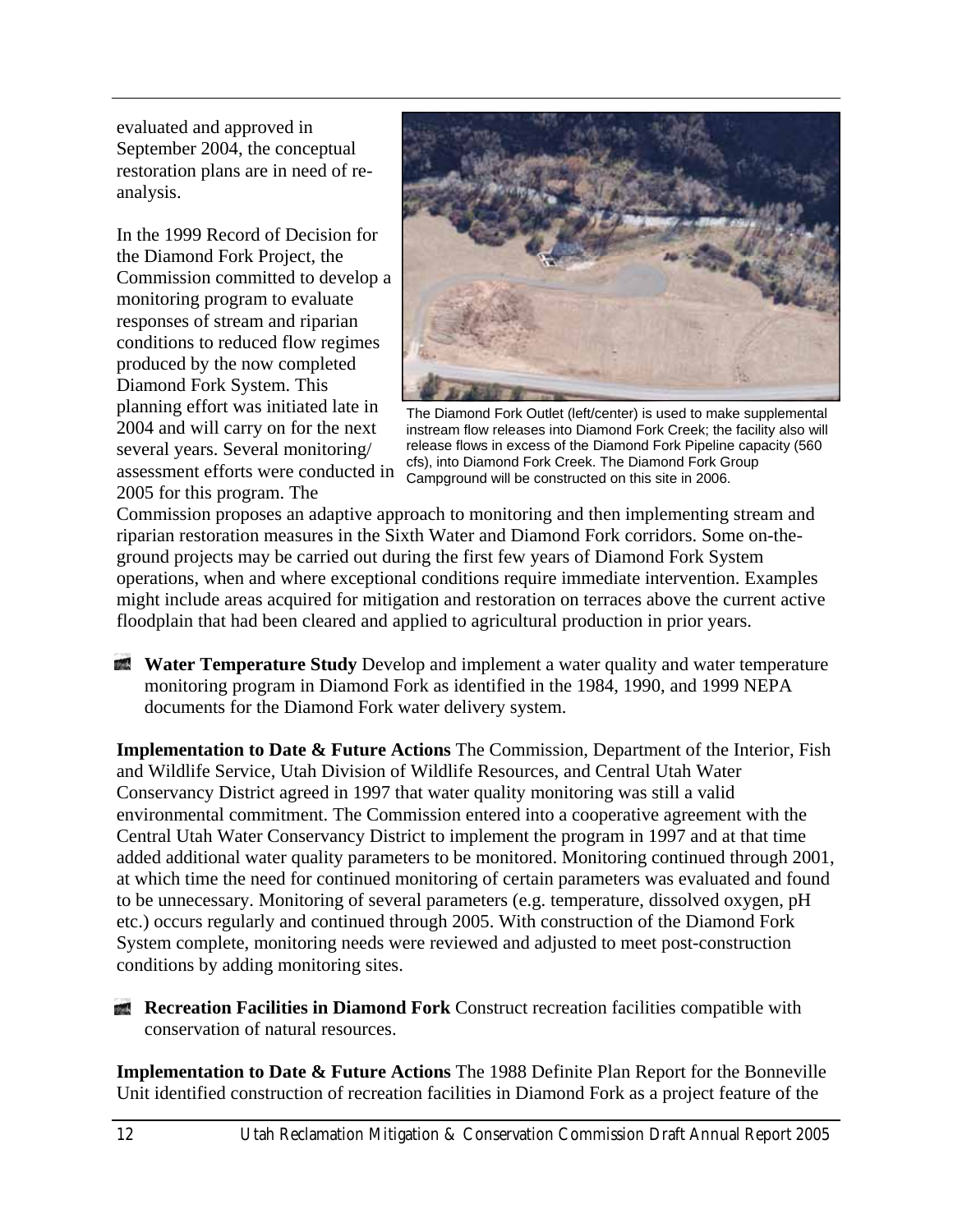Diamond Fork System. In October 2000, the Spanish Fork Ranger District of the Uinta National Forest and the Mitigation Commission drafted a Conceptual Recreation Master Plan to update and reaffirm project recreation components. The Conceptual Recreation Master Plan tiered off the Diamond Fork Area Assessment that made Diamond Fork resource management recommendations. Conceptual Recreation Master Plan elements and status are as follows:

*Replace the Diamond and Palmyra Campgrounds*. *Group-site Campground*. (See program element described below.) Construction of the new campground was completed in 2000. As part of the decision to reconstruct the Diamond and Palmyra Campgrounds it was also decided to relocate group-site facilities to a more appropriate location.

*Day-Use Areas and Trailhead Improvements.* The Spanish Fork Ranger District completed construction of a day-use area at Red Ledges and trailhead improvements at Monks Hollow, Dry Canyon, Three Forks and Sawmill Hollow.

*Angler-Access*. Parking areas for angler-access have been constructed at 11 sites from Spanish Fork to Monks Hollow and restrooms are available at 7 sites from Diamond Fork Campground to Sawmill Hollow.

*Dispersed Camping Management.* Dispersed camping has been closed from Spanish Fork to Sawmill Hollow. Dispersed camping sites above Sawmill Hollow have been inventoried and closed where resource damage is occurring or hardened to prevent future resource damage.

*Education and Interpretive.* The Spanish Fork Ranger District has developed an education and interpretive program as part of the Diamond Campground. Additional education and interpretive opportunities will be evaluated.

The Commission is reallocating remaining unexpended funds, if any, from this program to restoration planning, implementation and monitoring in Diamond Fork and Sixth Water, and/or to willing seller acquisitions of desirable wildlife habitats in Diamond Fork and Sixth Water.

**Diamond Fork Campground Rehabilitate the existing campground in Diamond Fork.** Construct new group site campground.

**Implementation to Date & Future Actions** The Spanish Fork Ranger District of the Uinta National Forest and the Commission issued decisions in December 1998 to rehabilitate and combine the existing Diamond and Palmyra campgrounds, yet reduce the capacity by approximately 33 percent. Construction on the Diamond Fork campground began in September 1999 and was completed in the summer of 2000. Individual campsites and loops within the 100 year flood plain were moved to a higher terrace to protect riparian vegetation and facilitate future stream restoration efforts. Sections of the campground impacting wild turkey roosting habitat were closed and reclaimed. Group-site facilities were removed from the campground in order to be reconstructed in a more suitable location.

Planning for the group-site facility began in the fall of 1999. Due to delays in completion of the Diamond Fork Tunnel and Pipeline caused by collapse of the tunnel in 2001, planning for the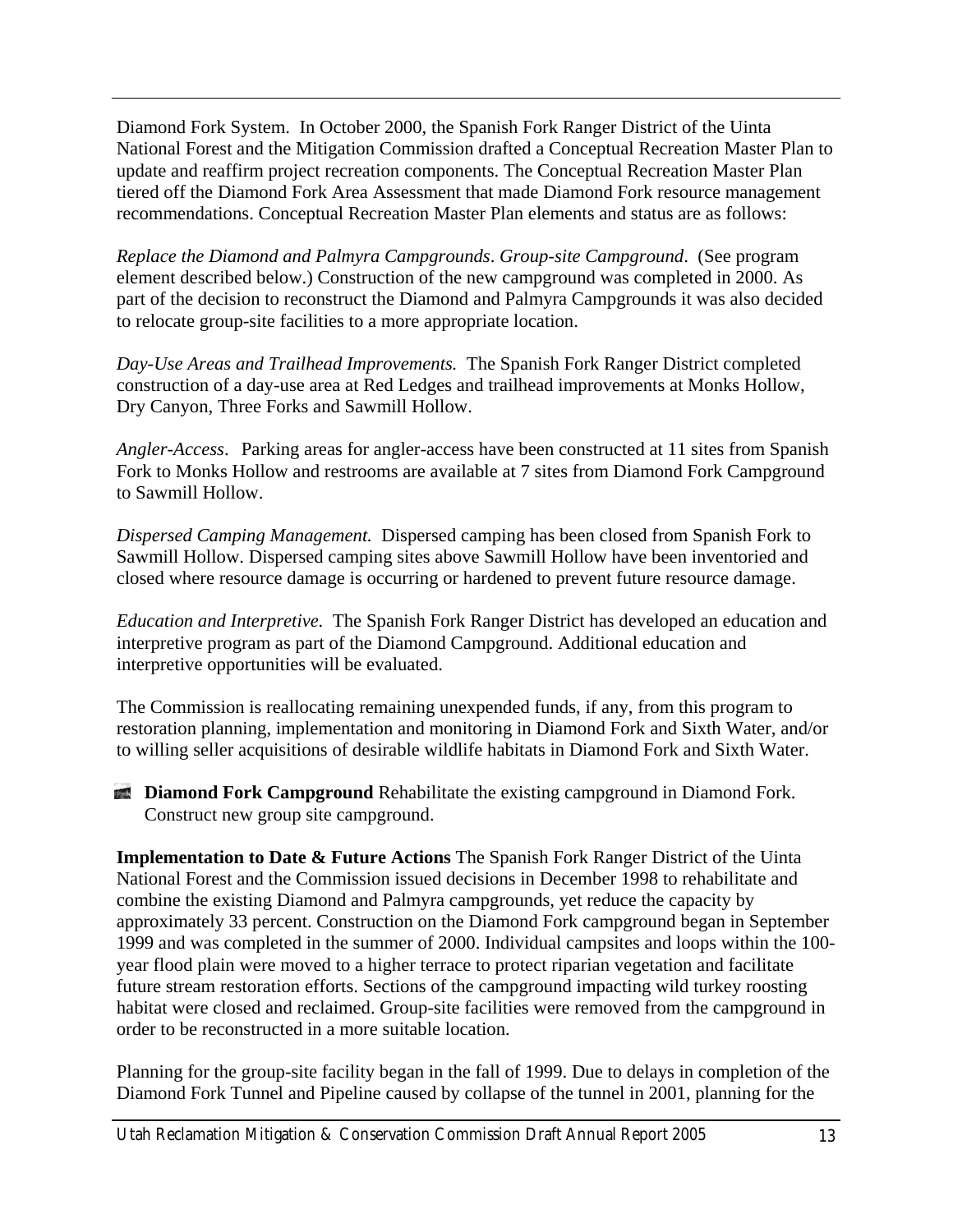group-site campground was also delayed. A draft environmental assessment was issued in May 2003 and a revised draft was issued in August 2004, which evaluates environmental effects of potential group-site locations. The Commission and Forest Service issued their Decision Notices in November and December 2004, respectively. The selected group-site is a heavily disturbed area in the vicinity of Monks Hollow. Final designs were prepared and the project was put out for bid late in fiscal year 2005. Construction is anticipated to begin in late Spring 2006 and be complete by Winter 2006.



**Acquisition of Angler Access** Acquire contiguous public access on lower Diamond Fork and develop appropriate facilities.

**Implementation to Date** About 7 acres of land along Diamond Fork remains to be acquired from private property owners; however, additional upland habitat adjacent to riparian areas could be acquired if an owner indicated willingness to sell and appropriate funding were identified.

The Commission and Bureau of Reclamation developed an interim management agreement with the U.S. Forest Service to conduct initial management-related improvements such as fencing and weed control. Progress continued in 2005 with construction of gates and fences to minimize trespass grazing, and weed control. A new agreement is anticipated to be negotiated in 2006.

**Diamond Fork System Mitigation** Implement mitigation measures required by completion of the Diamond Fork System.

**Implementation to Date** Mitigation commitments will be implemented as identified in the Record of Decision of the 1999 Final Supplement to the 1984 Environmental Impact Statement for the Diamond Fork System. The Final Supplement and Record of Decision were issued in 1999. Following a Value-Engineering review of the decision, several minor modifications were identified that reduced environmental impacts and construction costs. The Commission, Central Utah Water Conservancy District, and Department of the Interior prepared an environmental assessment to evaluate impacts of these modifications.

A decision was made in August 2000 to adopt the environmental assessment's Proposed Action Modifications. The Commission's environmental commitments consist of: monitoring Uteladies' tresses following project construction; supporting development and implementation of June Sucker Recovery Implementation Program; and, monitoring stream channel responses to altered flow regimes following completion and operation of the Diamond Fork tunnel and pipeline. The Commission coordinated a multi-agency group in 2005 to coordinate, plan, and implement monitoring and mitigation over the next five years.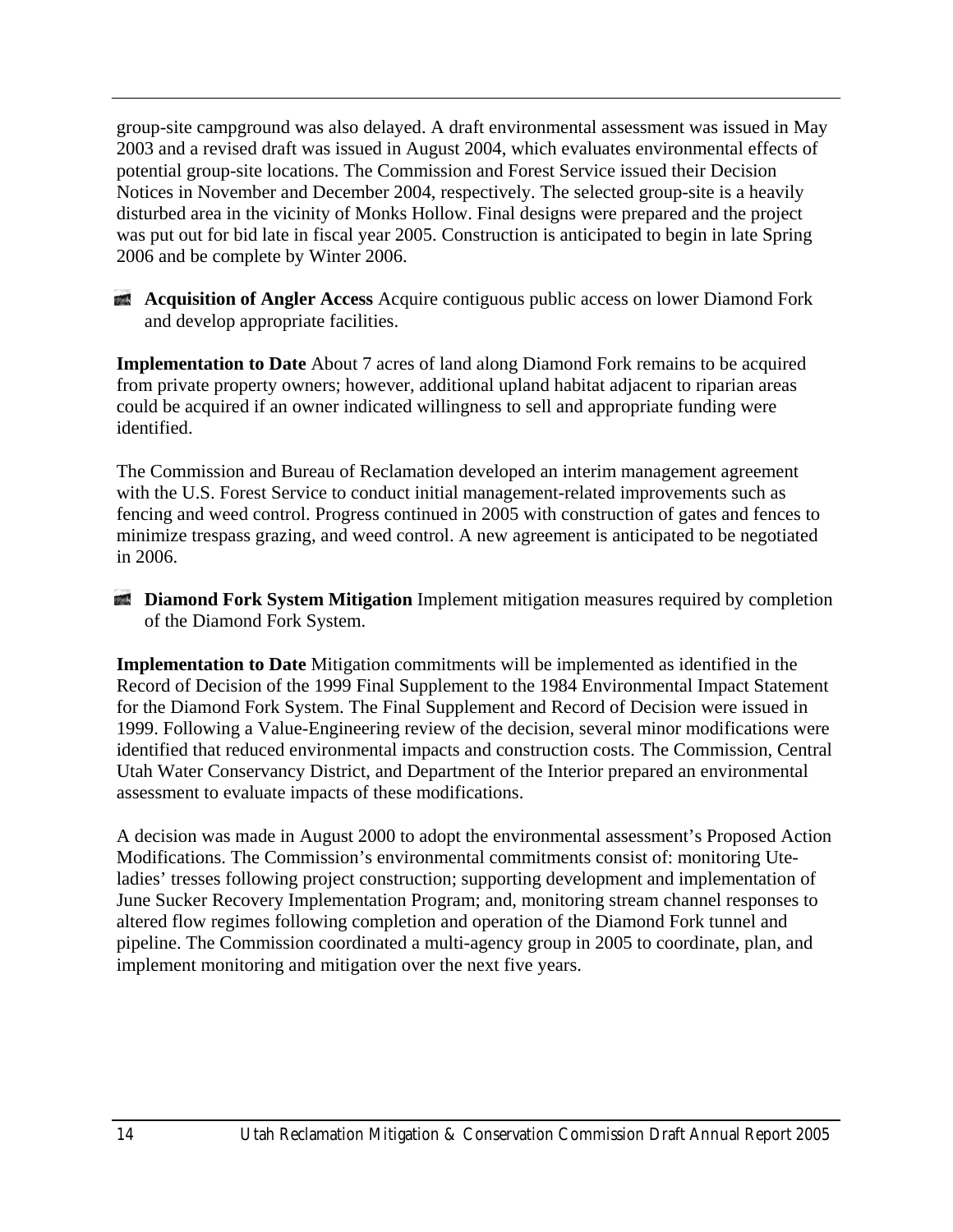## **Strawberry/Duchesne Watershed**

**Angler Access and Related Facilities** Acquire public access and develop operating agreements, small parking areas and other facilities on the West Fork, North Fork and main stem of the Duchesne River, the middle and lower Strawberry River, Currant Creek and Rock Creek. Develop maps and other useful guides.

**Implementation to Date & Future Actions** The 1988 Aquatic Mitigation Plan for the Strawberry Aqueduct and Collection System (SACS) of CUP's Bonneville Unit identified acquisition of approximately 51 miles of stream access on the Duchesne, West Fork Duchesne, Currant Creek, Strawberry River and Rock Creek to provide partial mitigation for lost angling opportunities resulting from construction and operation of the Strawberry Aqueduct and Collection System. Angler access was to be acquired where instream flows were provided.

This angler access acquisition program element is nearly complete. During 2005, the Commission and Bureau of Reclamation completed acquisitions of two reaches of angler easement along the Duchesne River. Remaining acquisitions include a one-mile reach on the Strawberry River below Soldier Creek Dam, and four reaches on the main stem of the Duchesne River totaling approximately 1.4 miles.

The primary focus of the angler-access program is now shifting from acquisition to management. Efforts will be focused on implementing Operating Agreements, including environmental compliance, removing debris from acquired properties, installing fencing, weed control and constructing parking areas.

**Uinta Basin Replacement Project Mitigation** Implement fish and wildlife mitigation features of the Uinta Basin Replacement Project.

**Implementation to Date & Future Actions** The Uinta Basin Replacement Project, which was authorized by Section 203 of the Central Utah Project Completion Act, is located within Duchesne County near the towns of Altamont, Upalco, and Roosevelt, within the Uinta Basin of northeastern Utah. The Central Utah Water Conservancy District is implementing the Project. The Commission is responsible for mitigating project impacts to fish, wildlife and wetland habitats. Funding for mitigation measures is provided under Title II of CUPCA through the U.S. Department of the Interior. The Final Environmental Assessment was prepared by the District and was signed by the Department of the Interior in October 2001. Project construction began in 2003.

The Project's purpose is to provide additional early and late season irrigation water, provide municipal and industrial water supplies, and to modify and operate water management facilities for environmental purposes. This involves stabilizing thirteen high mountain lakes within the High Uintas Wilderness Area, constructing the new Big Sand Wash Feeder Diversion Structure and Pipeline, enlarging Big Sand Wash Reservoir, constructing a new Big Sand Wash-to-Roosevelt Pipeline, modifying the Moon Lake Dam outlet works, and implementing fish and wildlife mitigation and enhancement features. Environmental needs include fishery resources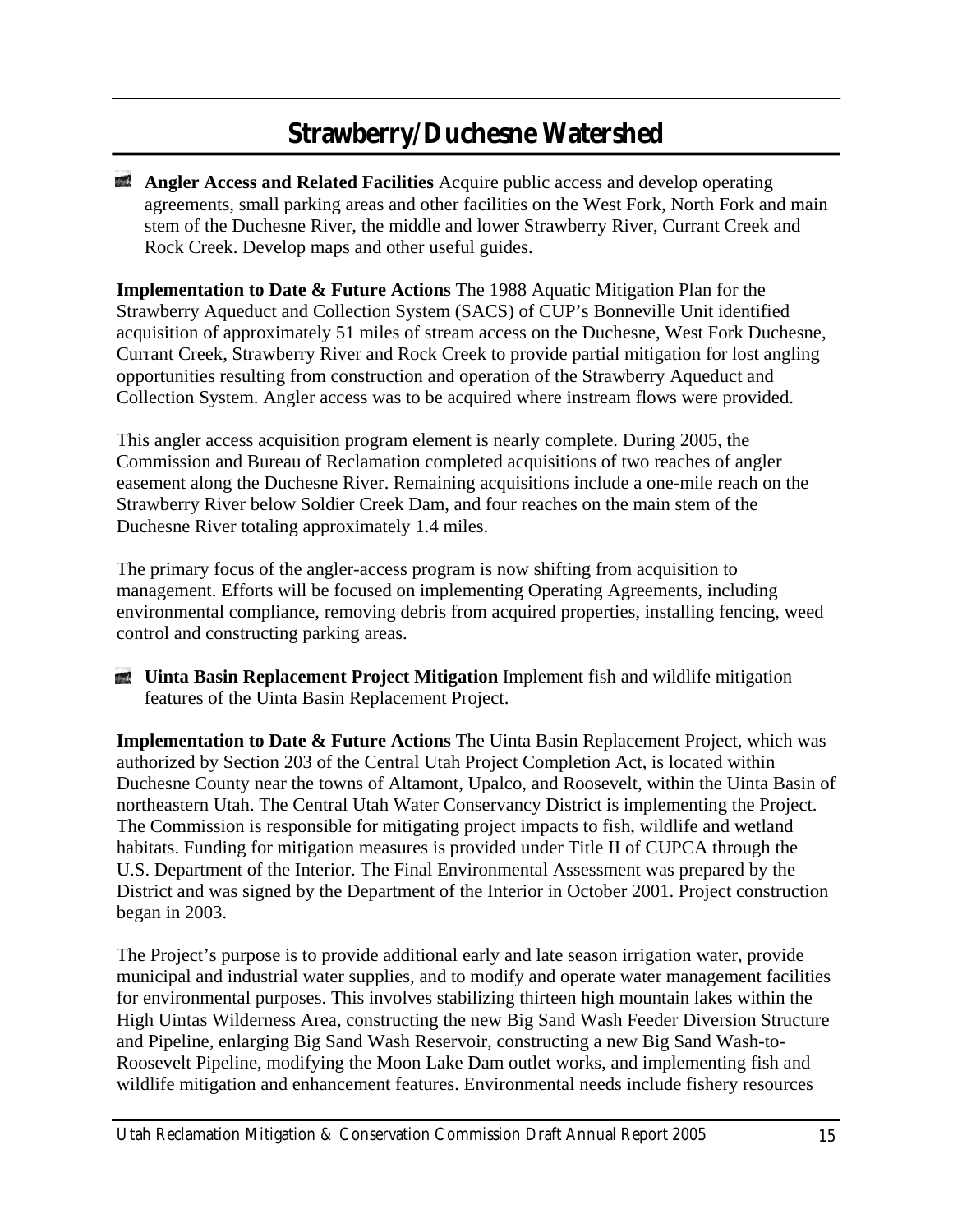that are depressed by widely fluctuating streamflows, dry damming, and recurring instream activities such as rebuilding irrigation diversions, channelization, and bank stabilization.

The Commission issued a Decision Notice and Finding of No Significant Impact in February 2004 for implementing fish and wildlife mitigation features of the Uinta Basin Replacement Project. These mitigation features are as follows:

*High Mountain Lakes Stabilization.* Stabilization of thirteen high mountain lakes will provide constant lake water levels year-round. Nine of these lakes (Bluebell, Drift, Five Point, Superior, Water Lily, Farmers, East Timothy, White Miller, and Deer) are located in the in the Upper Yellowstone River watershed and four (Brown Duck, Island, Kidney and Clements) are in the upper Lake Fork watershed. Consequently, streamflows originating in these upper watersheds will return to natural hydrologic runoff patterns, wilderness fishery and recreational values will be restored within the High Uintas, and operation and maintenance impacts will be eliminated in the wilderness area.

Survey data was collected and design work initiated in 2005 on the four lakes in the upper Lake Fork watershed and on three lakes in the Yellowstone watershed. Construction work in the upper Lake Fork drainage cannot begin until Big Sand Wash Dam is completed and has successfully passed filling criteria (2007). Stabilization of six out of nine lakes in the Yellowstone drainage cannot begin until the Roosevelt Pipeline is completed (2008 or 2009).



Looking into gate control chamber showing completed valve installation on Moon Lake Dam outlet works. When complete in 2006, this will facilitate release of instream flows from the Dam.

*Moon Lake Outlet Works Modifications.* Modifications began on the Moon Lake Dam outlet works to facilitate the release of instream flows. Under the current operation, no water is released from Moon Lake Dam from October to April. Modifications will be completed in 2006. Gaging instruments will be installed on the outlet works and in the reservoir, and were installed in 2005 on the Yellowstone Feeder Diversion and the Canal Diversion.

*Habitat Mitigation and Monitoring.* The Commission is responsible for wetlands mitigation and long-term maintenance and monitoring of the mitigation site. The Commission identified an alternate site for the wetland mitigation and initiated planning for the project in 2005. The alternate site will be integrated with an existing wildlife management area owned and managed by the Utah Division of Wildlife Resources. Wetland and

wildlife values are expected to be substantially greater than those at a site previously selected just downstream of the new Big Sand Wash Dam.

**Duchesne River Area Canal Wetland Mitigation Address initial management concerns** on the 1,090-acre wetland mitigation parcel on the lower Duchesne River.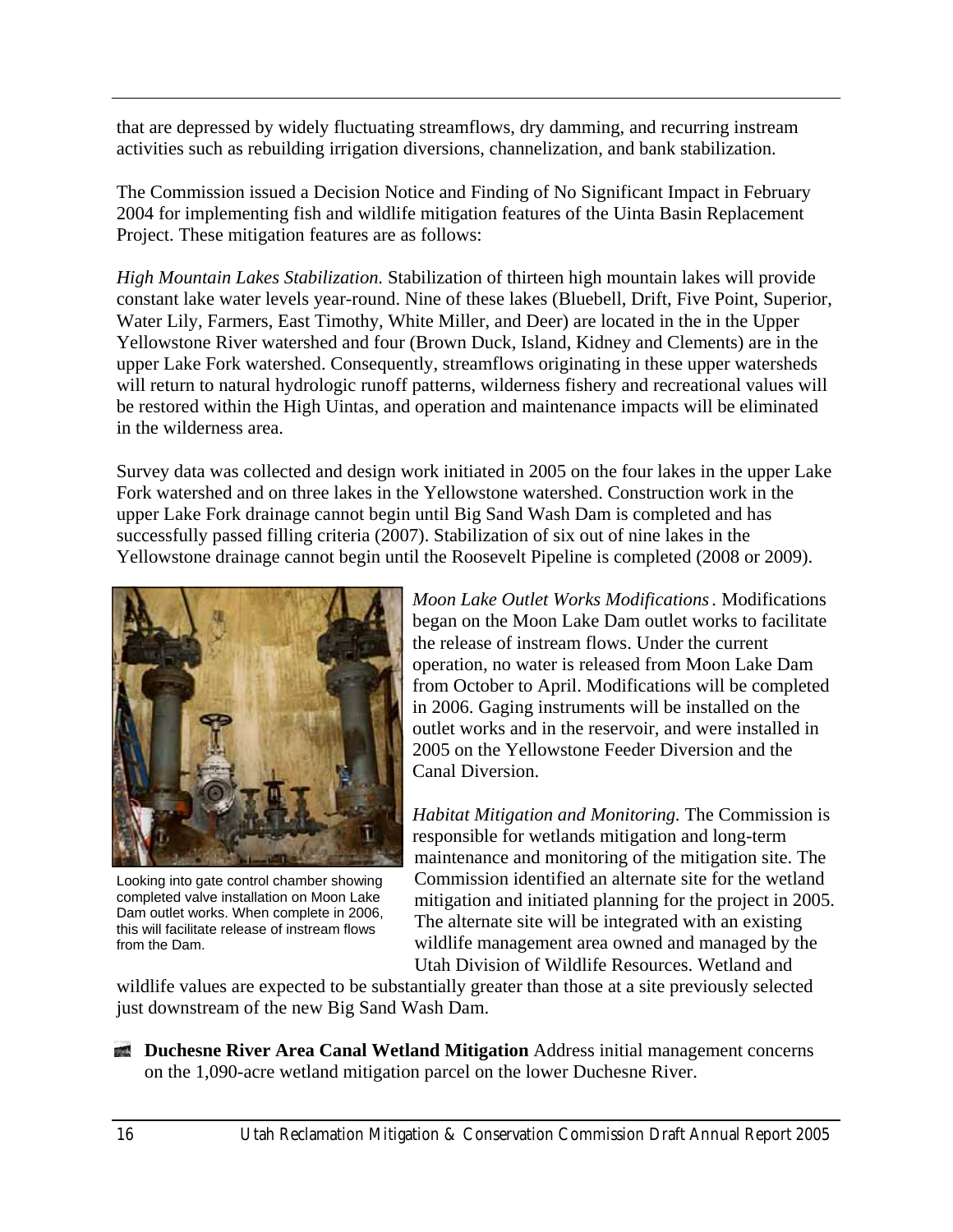**Implementation to Date & Future Actions** A 1,090-acre parcel of land on the lower Duchesne River, now referred to as the "North Riverdell property," was acquired by the Bureau of Reclamation in the late 1980s as wetland mitigation for the Duchesne River Area Canal Rehabilitation Project (DRACR), a component of the Starvation Collection System, Bonneville Unit, CUP. The North Riverdell properties were to be managed by the U.S. Fish and Wildlife Service as part of the Ouray Wildlife Refuge. However, the U.S. Fish and Wildlife Service was unable to provide management of these lands as originally planned. In 1996, the Department of the Interior and Bureau of Reclamation provided funding to the Bureau of Indian Affairs to repair water conveyance facilities, and water deliveries were then made to the wetland areas. Long-term management of the parcel is now being evaluated in two of the four alternatives being described and analyzed in the Lower Duchesne River Wetlands Mitigation Project Draft Environmental Impact Statement (LDWP DEIS).

The Department of the Interior issued a separate draft environmental assessment early in 2002 that described alternative measures to secure and/or develop water supplies for the North Riverdell parcel. These improvements, if implemented, will be necessary regardless of whether the North Riverdell property is managed as part of the LDWP (see below), or whether it is managed as a stand-alone mitigation project for the DRACR program. A Final EA and decision on the North Riverdell water system improvements may be completed in 2006.

**Strawberry Aqueduct and Collection System Wetland Mitigation Protect, restore and** enhance wetlands along the lower Duchesne River corridor as mitigation for SACS wetland impacts.

**Implementation to Date & Future Actions** The construction and operation of SACS had impacts downstream of the Strawberry and Duchesne River confluence, particularly affecting wetlands and other resources of the Ute Indian Tribe. In addition, there were other commitments made to the Ute Indian Tribe in the 1960s that promised development of six waterfowl management areas.

Under a cooperative agreement with the Commission and Department of the Interior, the Ute Tribe developed a feasibility study for protecting, restoring or developing wetlands in selected portions along a 45-mile corridor of the lower Duchesne River, from Bridgeland to Ouray, Utah. The study recommended four broad options, out of which one would be implemented in lieu of the earlier plan developed by the Bureau of Reclamation and Bureau of Indian Affairs, which the Ute Indian Tribe had never endorsed. Based on the feasibility study, the Commission, Department of the Interior and Tribe entered into an agreement in 1998 for the Tribe to conduct additional investigations and NEPA analysis, and to implement the mitigation project. NEPA scoping occurred in 2001 and the LDWP DEIS was released for public review and comment in November 2003.

Planning continued in 2005 as modifications to the draft alternatives were evaluated. A Final Environmental Impact Statement is anticipated in 2006. The mitigation project will satisfy Federal requirements to provide wetland/wildlife benefits to the Ute Indian Tribe for impacts associated with construction and operation of the Central Utah Project.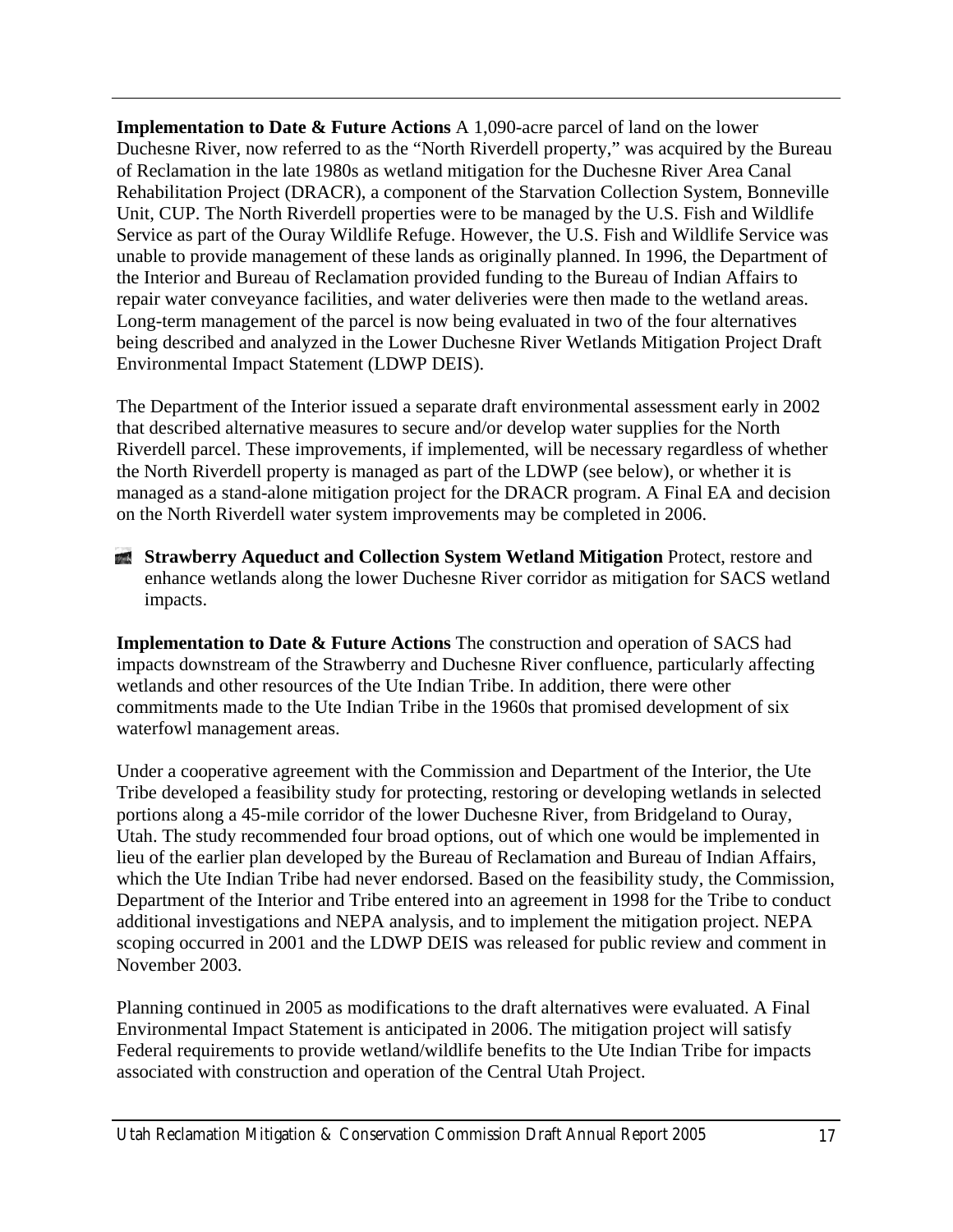**Fishery and Aquatic Resources Management** Determine fish management and habitat restoration needs at Strawberry Reservoir and tributaries.

**Implementation to Date & Future Actions Strawberry Valley fisheries studies were** conducted between 1994 and 2000. The studies included an evaluation of natural reproduction occurring in Strawberry Reservoir and its tributaries, food supply and its ability to support the fishery, and reservoir community dynamics. The studies determined that reservoir-reared cutthroat trout have better survival and growth rates than stream-reared cutthroat trout. A summary of these studies was distributed in 2001 and is available from the Commission.

An aquatic habitat mapping study was completed in 1997, providing an updated bathymetric map of the reservoir with precise stage-volume relationships. Also, in 1997, a predator study component was added to the ongoing productivity study to allow better understanding of target fish species patterns of use. This understanding should lead to more cost-effective stocking and management of Strawberry Reservoir fisheries.

A study was initiated in the fall of 1997 and completed in July 2000 that evaluated potential impacts of reservoir level fluctuations on survival and productivity of game fish and undesirable non-game species. It was linked with earlier work on aquatic habitat mapping and production and survival of game fish in the reservoir to provide an integrated evaluation of the physical and biological implications of reservoir fluctuations on productivity and water supply. Study reports have been completed and also are available from the Commission.

An electric weir and related safety features were installed at the egg-taking station to allow effective fish collection and egg taking from kokanee and cutthroat trout on the Strawberry River.

Future expenditures under this program element will be coordinated with efforts to restore aquatic habitats in the Strawberry Valley watershed (see the following program element). Specifically, remaining authorizations of 307(3) (\$1,058,000) and 307(4) (\$951,300) will be committed toward stream, riparian and watershed restoration with priority on the upper Strawberry River drainage.

**Strawberry Area Assessment, Watershed and Wildlife Habitat Restoration** Based on  $\psi_{\pm}$  . an Area Assessment, cooperate with U.S. Forest Service to identify future projects for watershed, wildlife habitat and tributary restoration.

**Implementation to Date & Future Actions** The Commission and Forest Service completed the Strawberry Valley Area Assessment in November 1997. The Area Assessment identified current and historic resource conditions and where resources are operating outside of a properly functioning condition. Areas most at risk were identified. Commission-funded restoration and mitigation projects in the Strawberry Valley will be based on addressing the fish and wildlife resources that have been put at risk as a result of federal Reclamation projects.

The Uinta National Forest Service followed-up on the Area Assessment in April 2004, with the release of the *Strawberry Watershed Restoration Report*, which identified specific actions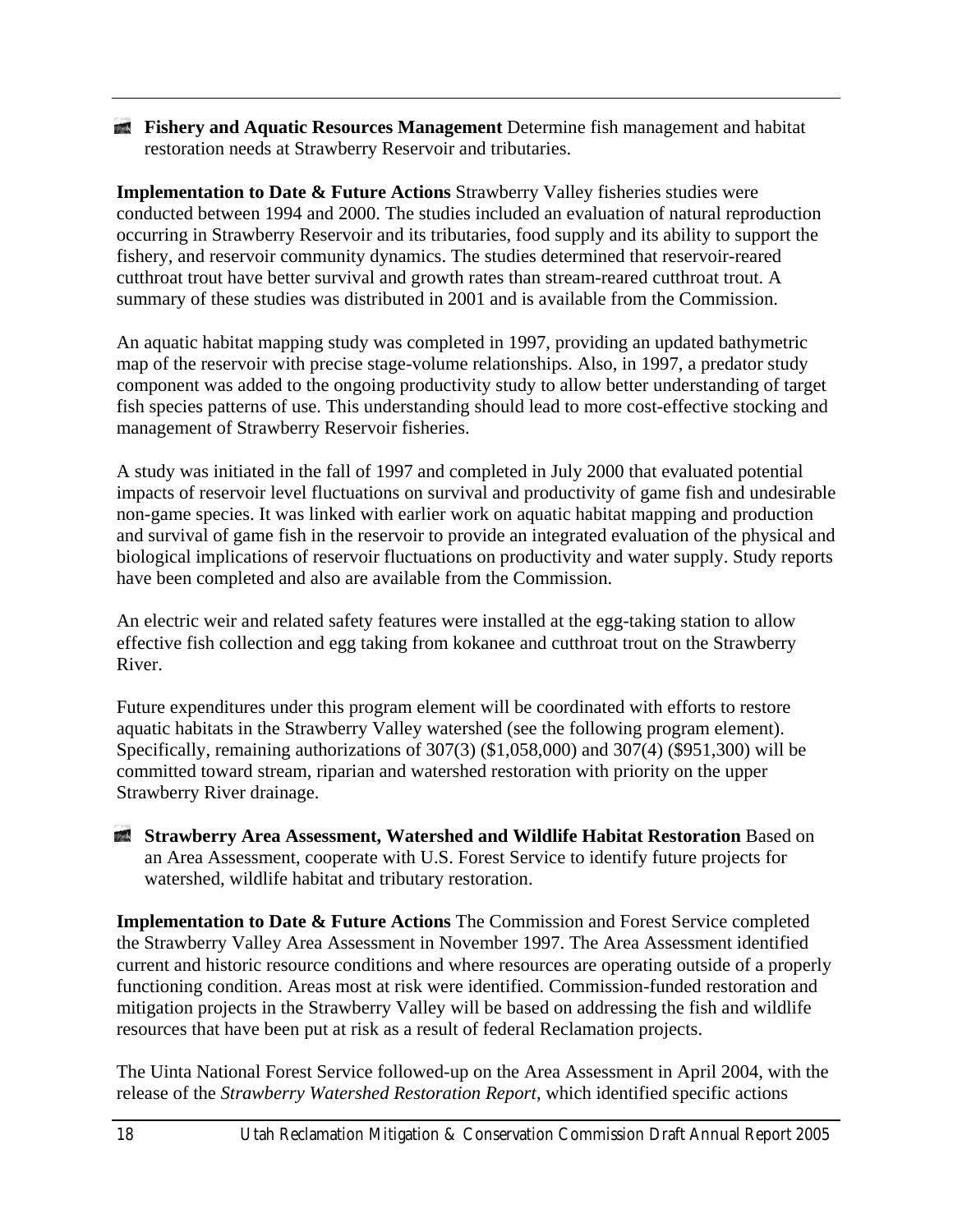necessary to restore various habitats and ecological functions in the Strawberry Reservoir Watershed. Over the next planning period, the Commission proposes to work cooperatively



Strawberry River

with the U.S. Forest Service and its many other partners to evaluate the report and identify actions that help achieve or complement existing mitigation, or conservation projects for which the Commission has authorization. Actions would be implemented over the next five years, following NEPA analysis and other required public review processes.

The Commission funded a small remediation project in 2005 on the

upper Strawberry River to address down-cutting that was occurring in a relocated stream channel constructed by the Forest Service and Bureau of Reclamation as part of the WCWEP/ Daniels Replacement Project (middle Provo River program element). The Commission, Forest Service, Utah Division of Wildlife Resources and others began a cooperative effort in 2005 to look at the upper Strawberry River as a potential restoration area for the future, as identified by the *Strawberry Watershed Restoration Report*.

**Sage Grouse Conservation and Recovery** Determine factors leading to or perpetuating the  $\mathcal{P}_\pm$  is decline of the sage grouse in Strawberry Valley. Support corrective measures as they are identified.

**Implementation to Date & Future Actions** The first Commission-funded project based on the Area Assessment was a series of sage grouse studies. Sage grouse were identified in the Area Assessment as operating outside of a properly functioning condition and at risk. Based on this assessment, the Commission funded Brigham Young University to conduct studies of sage grouse in Strawberry Valley to specify causes for their decline. The Commission participated in funding this study because the enlargement of Strawberry Reservoir inundated four out of five historic leks (displaying and breeding areas).

Additional participants in the studies include the Utah Division of Wildlife Resources, U.S. Fish and Wildlife Service, and U.S. Forest Service. Sage grouse studies continued through 2005. Information gained is being used to develop a recovery strategy. Other conservation activities accomplished in 2005 include a nest predation study, translocation of sage grouse to the Strawberry Valley, and predator control (conducted by USDA Wildlife Services).

**Wildlife Habitat Acquisition** Develop partnerships to acquire high priority big game habitat in Strawberry River, Currant Creek and adjacent drainages.

**Implementation to Date & Future Actions** Approximately 24,000 acres of big game winter range have been acquired by the Bureau of Reclamation in the Currant Creek watershed as

Utah Reclamation Mitigation & Conservation Commission Draft Annual Report 2005 19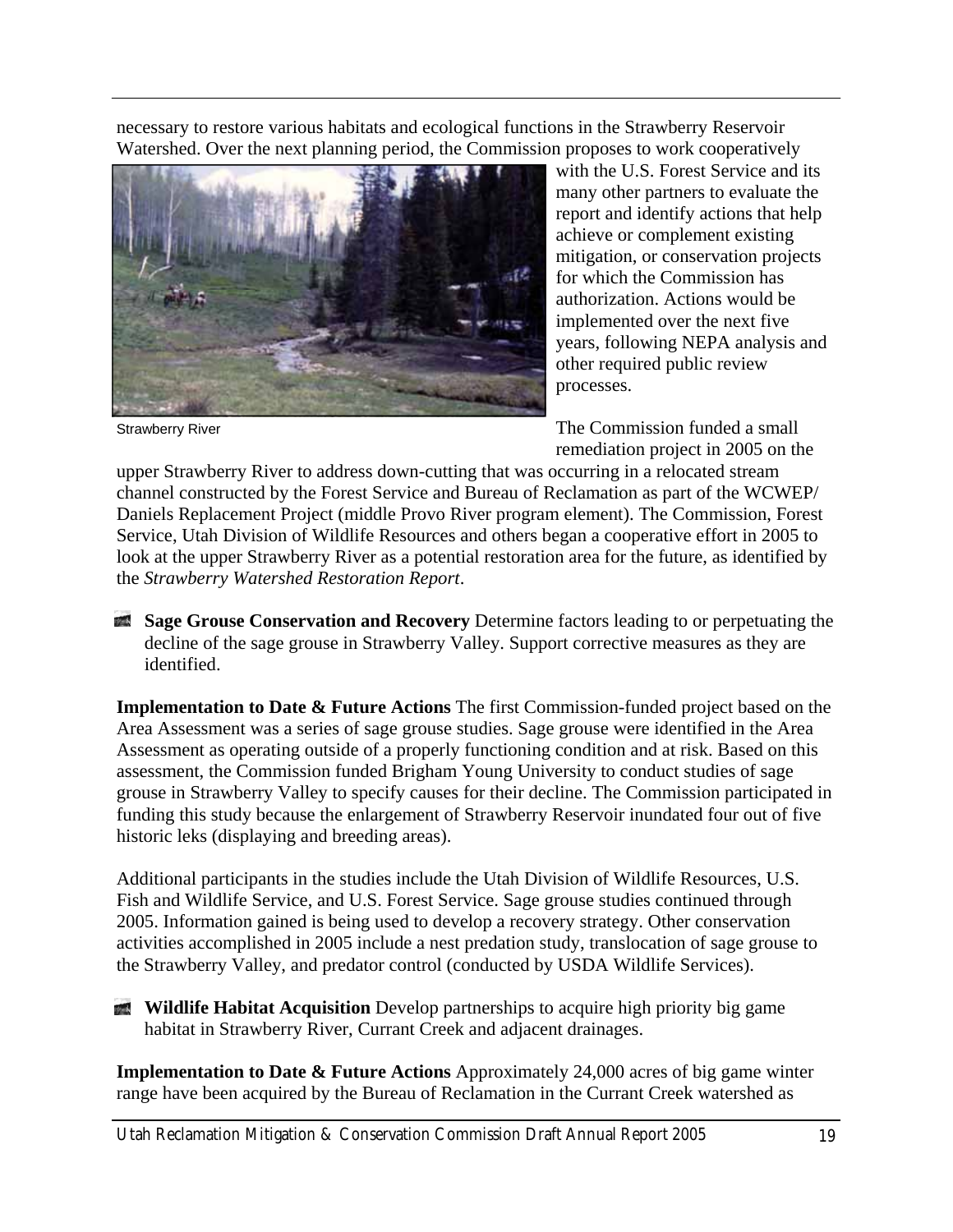

mitigation for the CUP Bonneville Unit. The Commission acquired an additional 300 acres in Currant Creek drainage in 2001. Approximately 1,800 acres were acquired near the middle section of Strawberry River in 2002, as partial mitigation for losses of angler access and for wildlife habitat impacts caused by the CUP. The Commission has identified a willing-seller acquisition that complements existing CUP mitigation lands and objectives (see map). The 1,720 acre parcel connects

two CUP mitigation areas: the Wildcat Canyon Wildlife Management Area and the Strawberry River Wildlife Management Area . When acquired, critical big game and sage grouse habitats will be protected and improved, and the habitats will be connected. Negotiations to purchase the property were concluded successfully in 2005, and the property will be purchased early in fiscal year 2006.

**Reduced Flow Study/Instream Flow Management** Determine flow regime necessary to sustain riparian communities on South Slope of the Uintas affected by SACS.

**Implementation to Date & Future Actions** In 2001, the Commission and Brigham Young University completed the third and final year of a study of reduced stream flows effects on riparian and aquatic habitats in streams affected by SACS.<sup>5</sup> This study was coordinated with the Interagency Aquatic Biological Assessment Team (IABAT) and others. The report was completed in 2001. A second report was completed in early 2002. A third report was initiated that has not yet been completed.

**Modify Diversion Structures on the Duchesne and Strawberry Rivers Modify diversion** structures in cooperation with the Central Utah Water Conservancy District (CUWCD), Duchesne County Water Conservancy District and other local water users.

<sup>&</sup>lt;sup>5</sup>The primary objectives for the study were:

<sup>(1)</sup> Identify impacts on riparian areas from reduced flows affected by construction and operation of SACS; (2) Recommend instream flow regimes to best accomplish riparian health (vegetative recruitment, aquatic wildlife) and stream channel stability and maintenance, in addition to fish habitat protection, on the four major stream segments affected by the stream flow agreement; (3) Identify and rank strategies for managing available Stream Flow Agreement storage water and water available from Daniel's Replacement Project to meet riparian health, stream channel stability and maintenance, and aquatic resources needs on the six streams affected by SACS which are not protected by the Stream Flow Agreement; and, (4) Identify and recommend mitigation opportunities that also provide alternatives to increasing stream flows.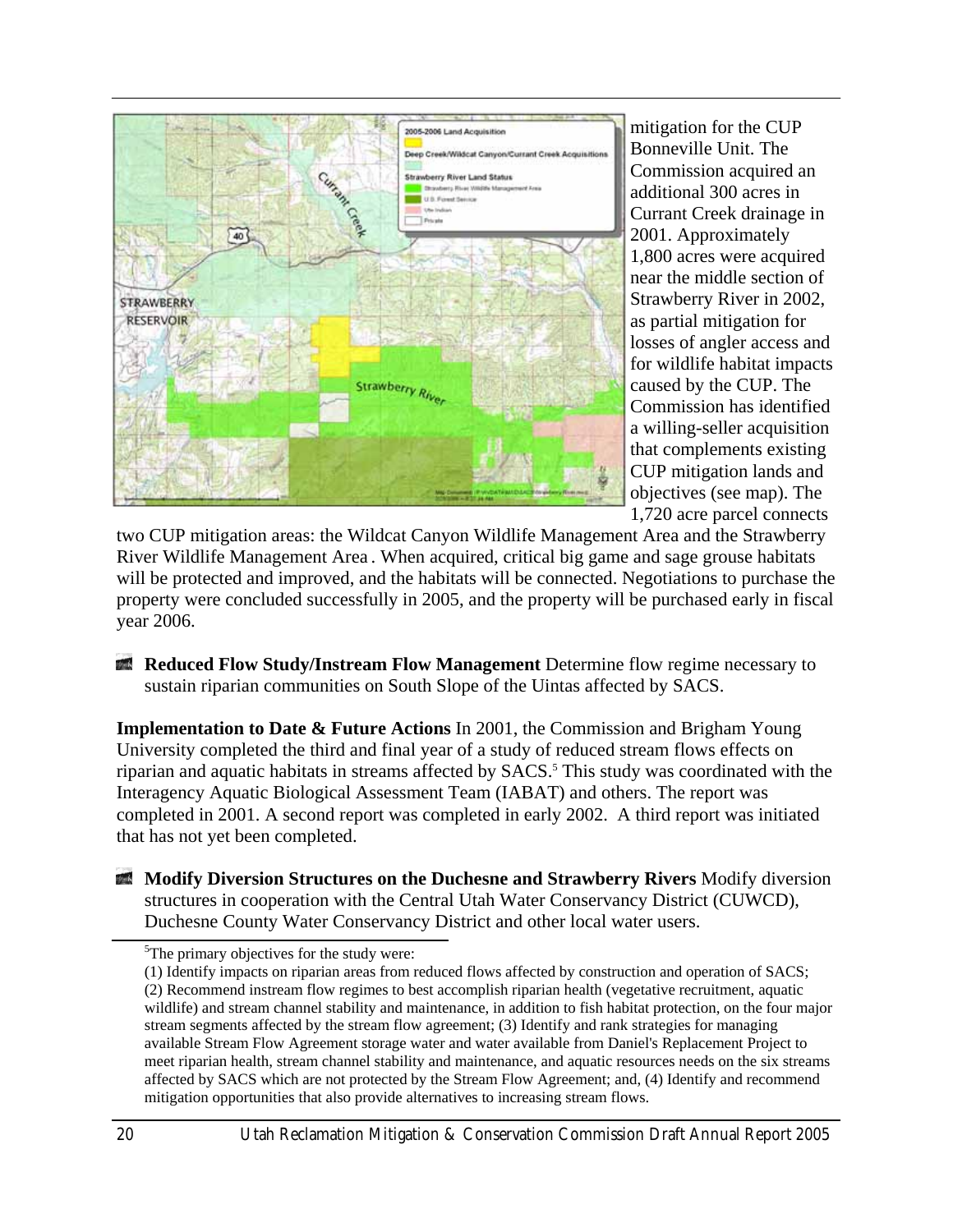**Implementation to Date & Future Actions** A comprehensive evaluation of eligible diversion structures was initiated in the summer of 1997 and completed in 1998 by the CUWCD and Commission consultants. The U.S. Fish and Wildlife Service, Utah Division of Wildlife Resources, U.S. Bureau of Reclamation, U.S. Forest Service and others analyzed the data and made recommendations to the Commission regarding priority projects.

The Commission, CUWCD, and Duchesne County Water Conservancy District entered into an agreement to begin rebuilding diversions in 1999. Four projects were selected on a pilot project basis. Construction was completed on two projects located on the Duchesne River in 2001. A third, the Pioneer Diversion, was finished in 2002. A programmatic environmental assessment was completed in 2003 to address the remainder of the program.

Four additional projects (two on the Duchesne River and two on the Strawberry River) were initiated in 2004. Construction of the two Duchesne River projects was completed in 2004 and 2005. The Farm Creek Diversion was rebuilt in 2004. In 2005, the WPPB Diversion was reconstructed on the Duchesne River, and it now combines water diversions from five previously-used diversions. Irrigation water diverted at WPPB is delivered to each of the participating canal systems through pipelines constructed as part of the project. The four no longer used diversions will be removed in 2006.

Designs and engineering work was completed for the two projects on Strawberry River, but implementation is on hold until issues are resolved regarding rights-of-way. The Commission will attempt to identify additional sources of funds to complete remediation of the other diversion dams that were investigated for this project in 1998 and in the 2003 NEPA document.



Newly constructed WPPB diversion on the Duchesne River

**Recreation Improvements** Expand public recreation access, information and facilities with priority on SACS mitigation requirements.

**Implementation to Date & Future Actions** This program element continues in concert with developing Operating Agreements for angler access corridors. Preliminary draft operating agreements for the West Fork of the Duchesne River and Currant Creek have been prepared.

**Fish Habitat Improvements Program** Repair, replace or remove selected fish habitat improvement structures installed as partial mitigation for SACS.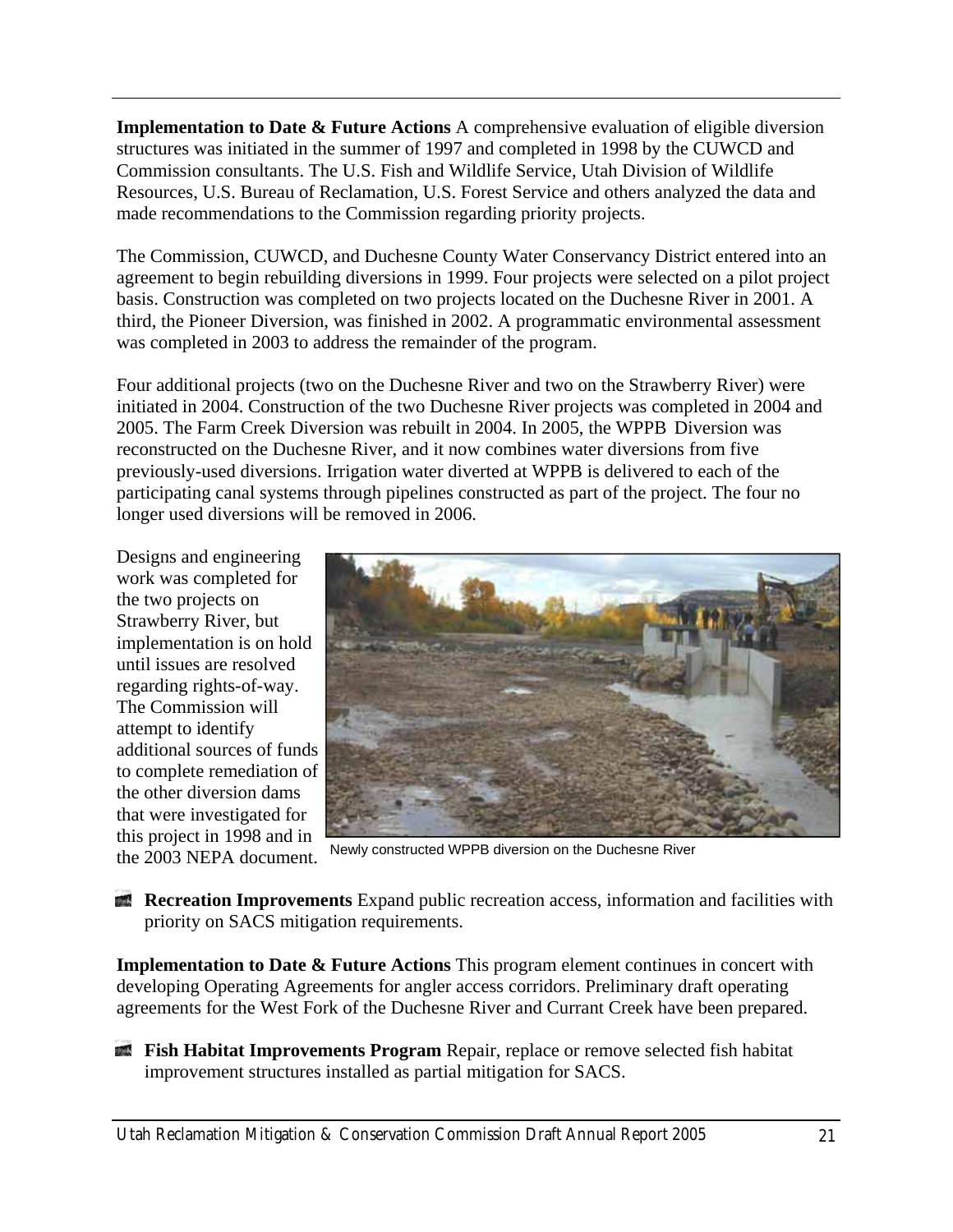**Implementation to Date & Future Actions** Seventy-three miles of stream habitat improvements have been installed in the Uinta Basin, successfully mitigating for about 6,115 angler days (6,115 angler days is 75% of the stated angler day objective of 8,150 angler days). Mitigation of 3,675 angler days remains. Completion of the Provo River Restoration Project will provide the remaining 3,675 angler days of required mitigation for fish habitat improvements.



**Watershed Stabilization, Wildlife Enhancement, and Access Management** Stabilize watershed with priority to mitigation properties, improve wildlife habitat and manage areawide access.

**Implementation to Date & Future Actions** Through an interagency agreement, the Commission funded the U.S. Forest Service to mitigate impacts to soil, fish habitat and water quality caused by abandonment of the Currant Creek Feeder Canal from tributaries above Currant Creek Reservoir to Co-op Creek in Strawberry Valley. Between 1997 and 2002, a major headcut was remediated on Pass Creek, five drainages were put back into their natural channels (South Fork Currant Creek, Left Fork Currant Creek, Tut Creek, Pass Creek, Smith Basin), and several wetlands were stabilized in Smith Basin. The project is completed.

The Utah Division of Wildlife Resources completed a survey of CUP mitigation lands near Currant Creek in 2005 to identify problems with erosion, road management, access, and similar situations. A large beaver dam on Currant Creek has expanded in recent years, effectively blocking vehicular access to Big Dry Hollow, a side drainage of Currant Creek. This is a main artery for access to public mitigation lands and adjacent National Forest System lands. The Commission will explore potential solutions to this problem in 2006, in cooperation with Utah Division of Wildlife Resources and others.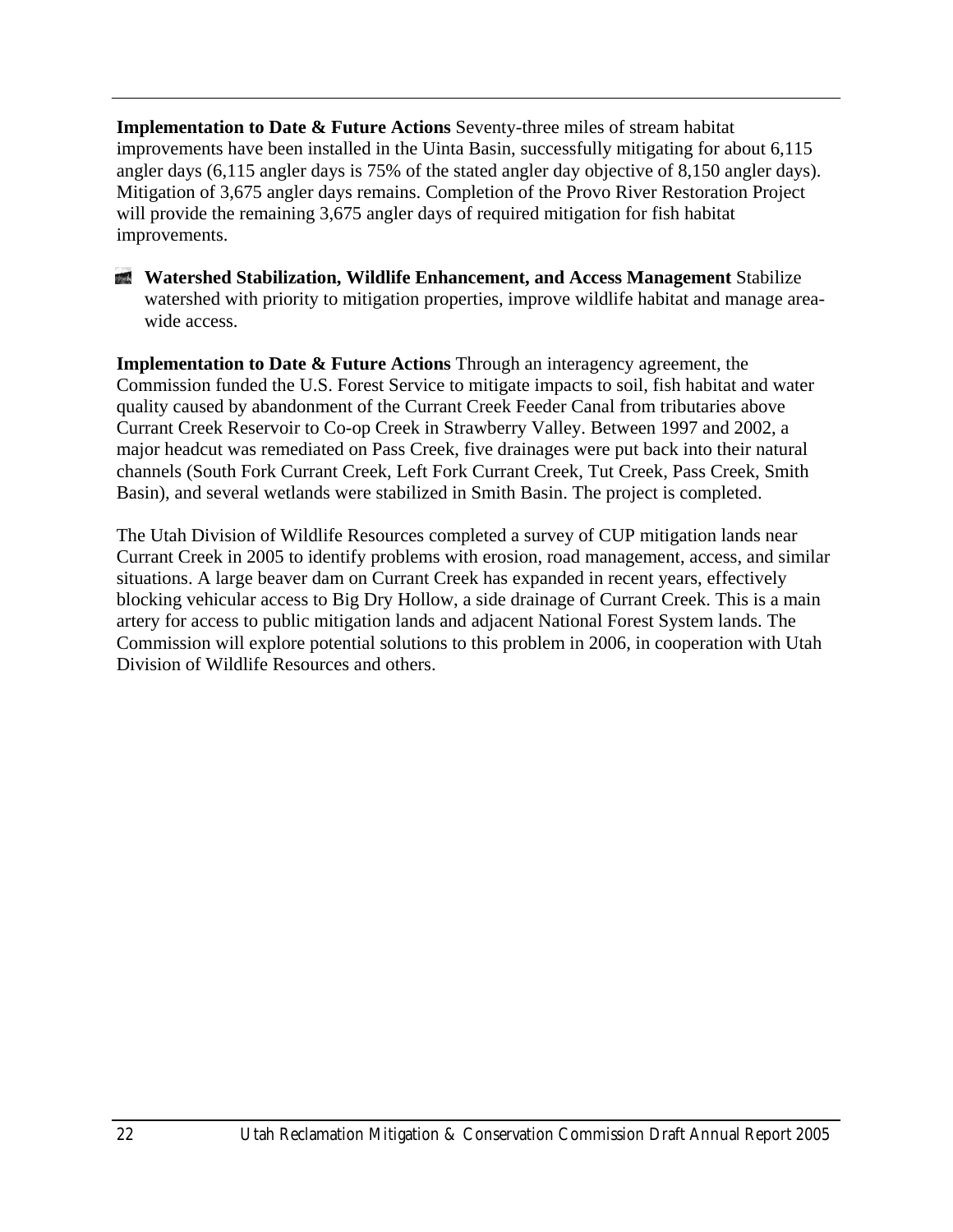## **Great Salt Lake Watershed**

#### **Great Salt Lake Wetlands Acquisition**

Support acquisition of vital properties. These properties may include lands adjacent to Federal and State management areas, local government holdings, or private conservation group holdings that will be managed for wetland functions and wildlife values.

Support National Audubon Society efforts on the South Shore Ecological Preserve.

Support The Nature Conservancy's efforts around the Great Salt Lake and particularly in the Layton-Kaysville Area.

**Implementation to Date & Future Actions** The Commission is working with partners to acquire important wetland and upland habitats primarily around the eastern and southern shores of the Great Salt Lake . Since 1994, 1,844 acres have been acquired in these areas with Commission funds. The purchases complement other area acquisitions, some made by The Nature Conservancy (TNC) and National Audubon Society, and some by private entities for wetland mitigation banking.

The Commission and TNC have partnered to preserve valuable habitat particularly in the Layton-Kaysville area, where TNC has established the Great Salt Lake Shorelands Preserve.

The Preserve is an undiked natural landscape located on the eastern periphery of the Great Salt Lake and consists of approximately twelve contiguous shoreline miles and nearly 3,400 acres. The Commission has acquired 1,101 acres within the Preserve.

The Commission also formed a partnership with National Audubon Society to create the South Shore Ecological



Great Salt Lake - Eastern Shore

Reserve. The Reserve includes approximately 8,000 acres on the south and east shore of the Great Salt Lake. Much of this area has already been acquired by entities with a need to mitigate wetland impacts and a desire to develop an area reserved for wetlands and avian wildlife, particularly shorebirds. Kennecott Utah Copper and the Salt Lake Airport Authority acquired approximately half the area for their respective mitigation needs.

Tucked in the northwestern area of the Reserve is a 2000-acre relatively undisturbed remnant of the historic delta of the Jordan River. National Audubon Society received a donation of about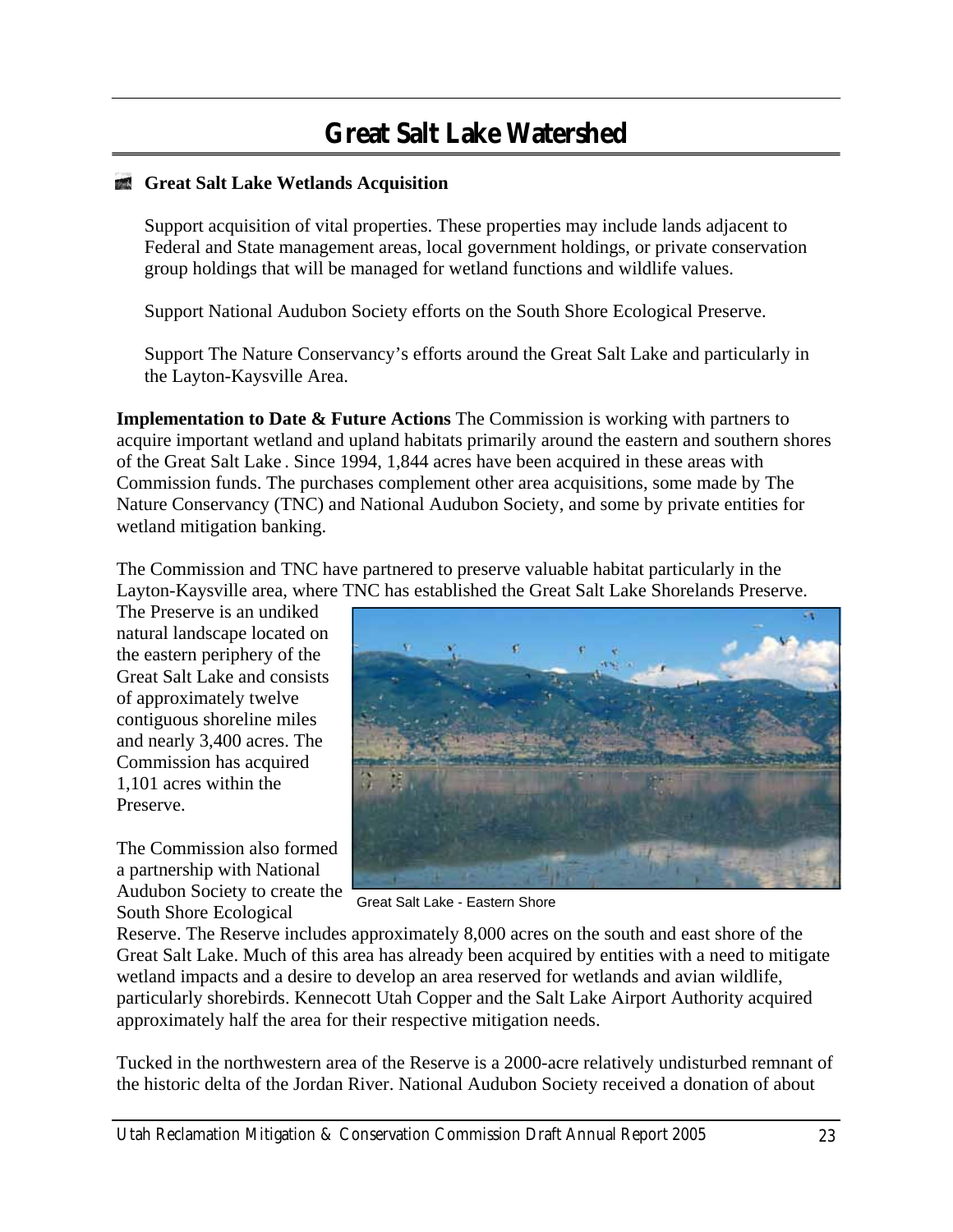1,300 acres in the delta area. In addition, the National Audubon Society made some land trades and the Commission has acquired 743 acres of property and 750 shares of water. National Audubon Society, The Nature Conservancy, Commission, and a private landowner completed negotiations on purchase of a flooding easement on more than 500 acres within the Reserve in 2005, after many years of effort. The purchase is expected to close early in 2006. Plans to deliver water to and through the easement will be developed in 2006.

**Restoration of Agency Management Areas** Support restoration, enhancement and rehabilitation of State and Federal-managed wetlands adjacent to the Great Salt Lake.

**Implementation to Date & Future Actions** Activities at State and Federally managed areas have provided restored habitat for migratory birds, increased water control to enhance water delivery to the units managed for migratory birds, and improved recreation access. In 1998, State and Federal cooperators completed restoration measures underway since 1994 with Commission funds. Among the accomplishments are: an access road and parking lot providing access to Bear River Bay on the north end of the Great Salt Lake; 26 foot bridges, over 11 miles of dikes, 18 miles of boundary fence and more than 6 miles of gravel placed on area roads at four waterfowl management areas (Timpie Springs, Farmington Bay, Ogden Bay and Howard Slough); low dikes and ditches at Locomotive Springs Wildlife Management Area; construction of dikes and canals at Bear River Migratory Bird Refuge; and restoration and enhancement of wetland and wildlife values at Salt Wells and Blue Springs Habitat management areas on the north end of the Great Salt Lake.

Many improvements also provide access to managed wildlife areas for hunting and viewing during appropriate times of the year. Some areas have interpretive or other informational provisions to promote general understanding of the Great Salt Lake ecosystem.

**Restoration and Management of Commission-Acquired Properties** Initiate agreements with appropriate entities to address immediate and long-term management needs of Commission properties to protect and enhance values.

**Implementation to Date & Future Actions** The Commission has interim management agreements with the Utah Division of Wildlife Resources, National Audubon Society, and The Nature Conservancy to provide initial stewardship activities on Commission-owned properties contiguous with the Farmington Bay Waterfowl Management Area, Great Salt Lake South Shore Reserve and Great Salt Lake Shorelands Preserve. The Commission will continue to fund activities to address immediate needs including fencing, fence repair, area clean-up and weed control, as well as longer term baseline surveys to help determine existing resource values and identify opportunities for future management.

**Wetland Preservation Strategies** Develop and implement strategies that will contribute to the perpetual conservation of wetland functions and values through planning, management agreements and strategic partnerships. Support Davis and Box Elder Counties in implementing their respective Wetland Conservation Plans. Support development of wetland plans in other strategic areas.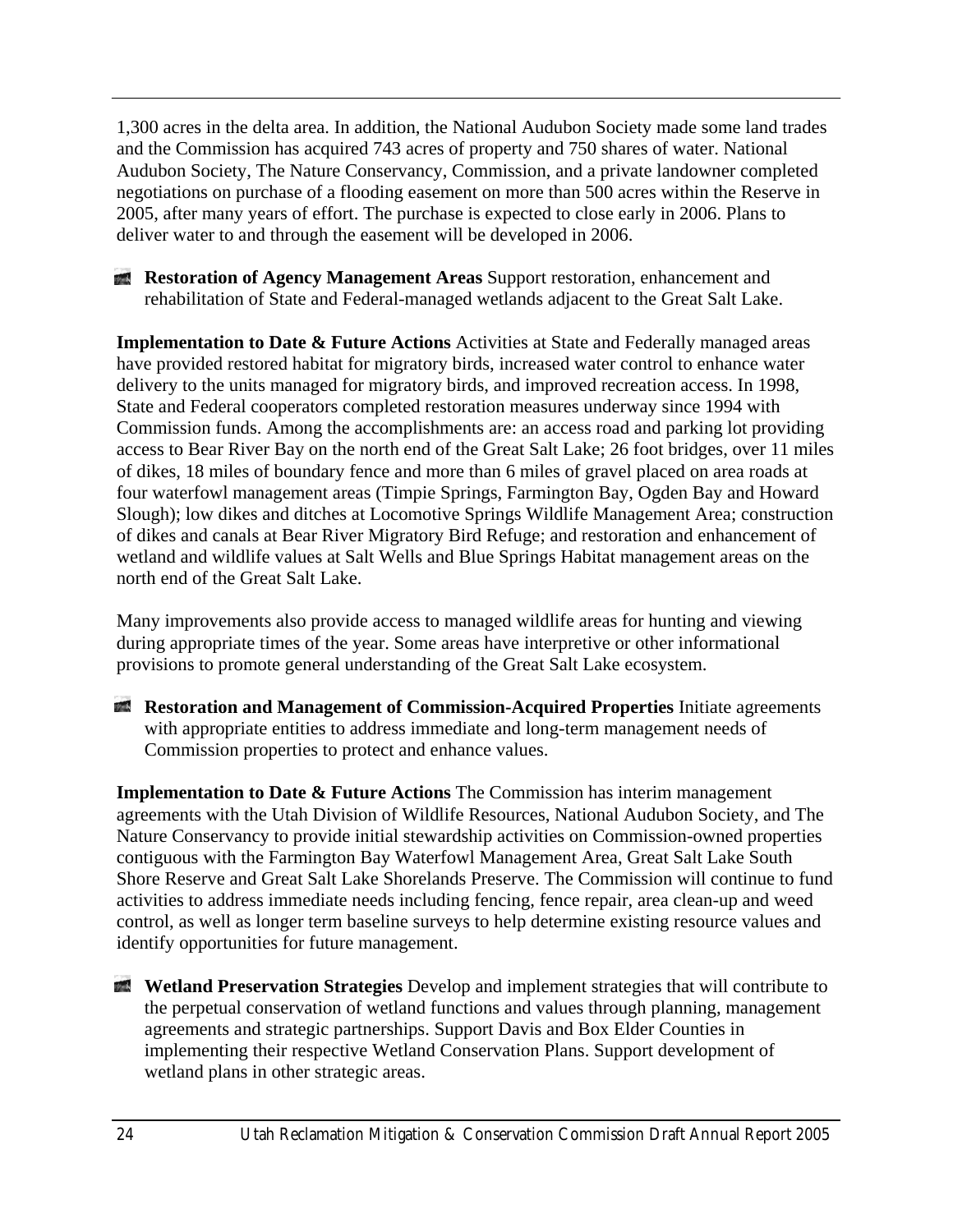**Implementation to Date & Future Actions** The vision of a wetland and upland corridor along the Great Salt Lake shoreline, preserved for resident wildlife and migratory shorebirds, is the desired future condition the Commission set in its first Plan. The Commission is partnering with many government organizations, landowners, conservation groups, agencies and others to help make it a reality.

The Commission helped accomplish a major local planning effort in Davis County with The Wetlands Conservation Plan: A Plan for Protection of the Great Salt Lake Wetlands Ecosystem in Davis County. The Plan was accepted by the Commission in January 1997 and by the Davis County Commission in November 1997. The Plan helped identify acquisition priorities and provided important background for the subsequent Davis County Shorelands Plan. The Shorelands Plan is being implemented by each city in Davis County using innovative concepts such as transfer of development rights to protect important wetlands.

The Commission funded a similar planning effort in Box Elder County. The Box Elder County Comprehensive Wetlands Management Plan was completed in August 1999. The Plan was adopted by the Box Elder County Commission in August 1999 and accepted by the Commission in November of 1999. The key Wetlands Plan recommendation - to develop a Special Area Management Plan (SAMP) for the Brigham City and Perry City area - is to be developed by Box Elder County and the cities through a grant from the U.S. Environmental Protection Agency.

Through the SAMP process, there is the opportunity to look at a contiguous area and collectively (with the public and landowners) determine those areas most important for wetlands protection and those more suitable for development. The SAMP will include strategies to mitigate financial impacts to wetland owners where the desired outcome is wetlands protection.

Drawing from the experiences in Davis and Box Elder counties, the planning process has been refined to also map wetlands and develop SAMPs for Tooele County and Salt Lake County wetlands at risk to development. In Tooele County, mapping and a Functional Assessment have been completed, and a SAMP and General Permit from the U. S. Army Corps of Engineers are expected in 2006.

In Salt Lake County, the Commission partnered with Envision Utah to first develop a Great Salt Lake South Shorelands Plan. Work on detailed mapping and a Functional Assessment was completed in 2005. Based on the outcome of the Shorelands Plan, work is continuing with Salt Lake City to finalize a Special Area Management Plan and General Permit for the areas where wetlands are most at risk to development.

Following completion of these ongoing efforts, the Commission does not plan to fund counties or other groups to undertake additional wetlands preservation planning near the Great Salt Lake.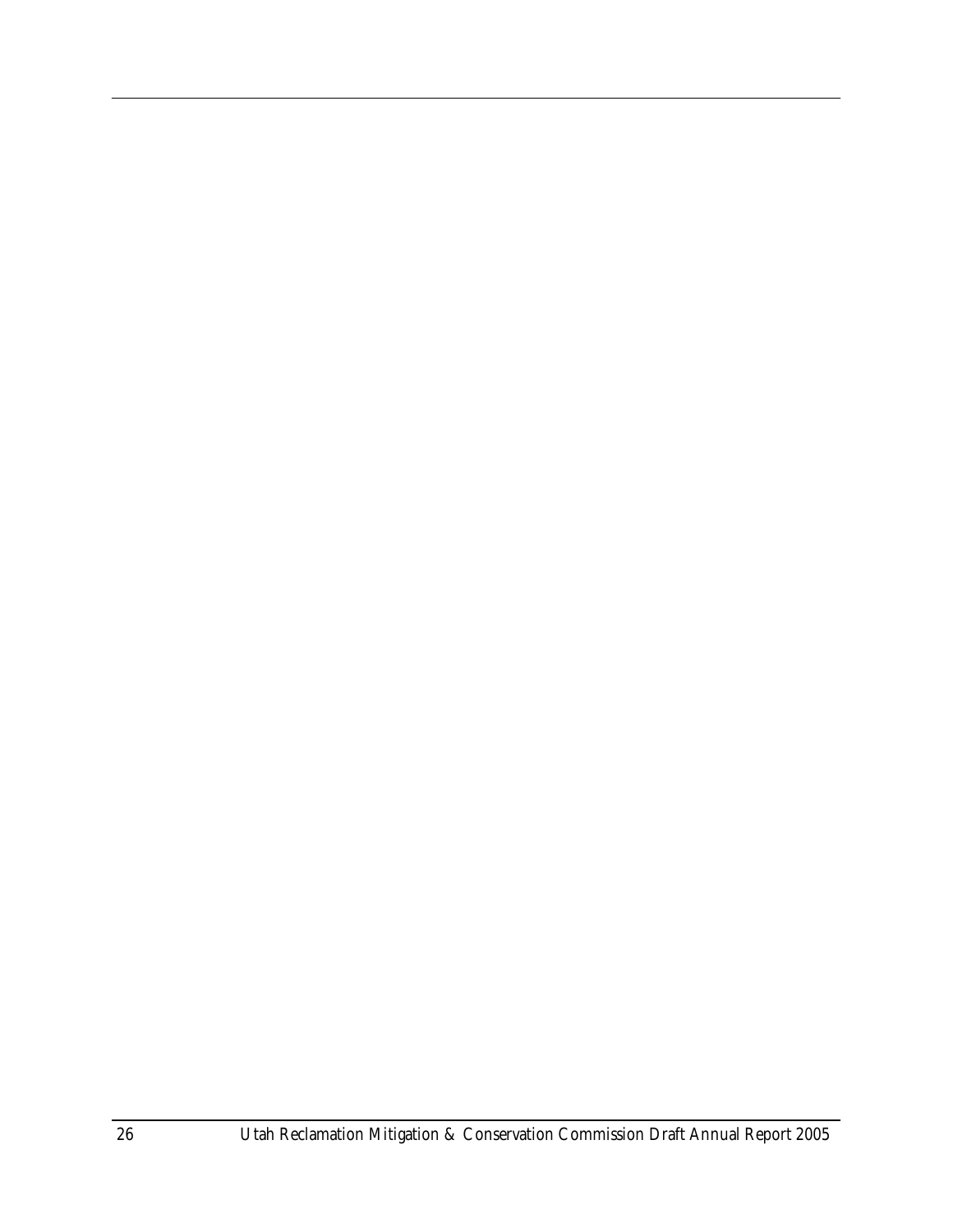**Jordan River Wetland Acquisition** Fund critical wetland acquisition, primarily in Salt Lake County. Guide acquisition priorities through project proposals for West Jordan, South Jordan, and the south valley.

Expend funds for projects in south valley areas, South Jordan and West Jordan upon assurance that other project proposal elements will be implemented.

**Implementation to Date & Future Actions** A 70.8 acre acquisition was completed along the Jordan River in 1996. This parcel is adjacent to wetland mitigation property owned by Salt Lake County and is anticipated to eventually tie to property owned by the State of Utah. With these three parcels, a corridor on the east side of the river from about 12300 South to 14600 South would be protected for wetland and wildlife habitat values. A Tri City (Draper, Bluffdale and Riverton) planning group identified this open space area for wetland and wildlife values.

A 44-acre parcel on the north side of 10600 South in South Jordan was acquired by the Commission in 1997. In 1999, a second parcel (about 17 acres) was acquired by the Commission on the south side of 10600 South in South Jordan. In 2000, a conservation easement was donated to the Commission on about 35 acres along the Jordan River and adjacent to the second parcel. In 2001, about 17 acres were purchased along the Jordan River between 9800 South and 10000 South.

These parcels link with other undeveloped parcels. Great Salt Lake Audubon owns about 12 acres within the project area. Work continues with adjacent landowners in this area to accomplish a natural area corridor from about 9800 South to 11400 South.

In 1998, a 22-acre parcel was acquired in the West Jordan Project area. In 2000, an additional 31 acres were acquired by the Commission. West Jordan has purchased additional properties that will tie into their plan for open space, trails, wetlands protection and wildlife habitat from about 6500 South to 9000 South. West Jordan City has entered into an agreement with the U.S. Army Corps of Engineers (Section 206 Environmental Restoration program) to restore the project area. Studies have been conducted to determine the cost and feasibility of various restoration alternatives. Planning and design of the restoration has been completed and construction is anticipated to begin in 2005.

The Commission is pleased with the success achieved by the municipalities and many conservation partners along the Jordan River, particularly the Trust for Public lands, Great Salt Lake Audubon Society, Tree Utah, and Salt Lake County; and believes that the Commission's investments and participation in planning has provided an important and timely catalyst in the efforts by many organizations and individuals to conserve wildlife values within the Natural Areas remaining along the Jordan River. However, it has been the Commission's experience over the last few years that increasing demand for recreational open space along the Jordan River no longer presents significant opportunities to preserve substantial wildlife habitat that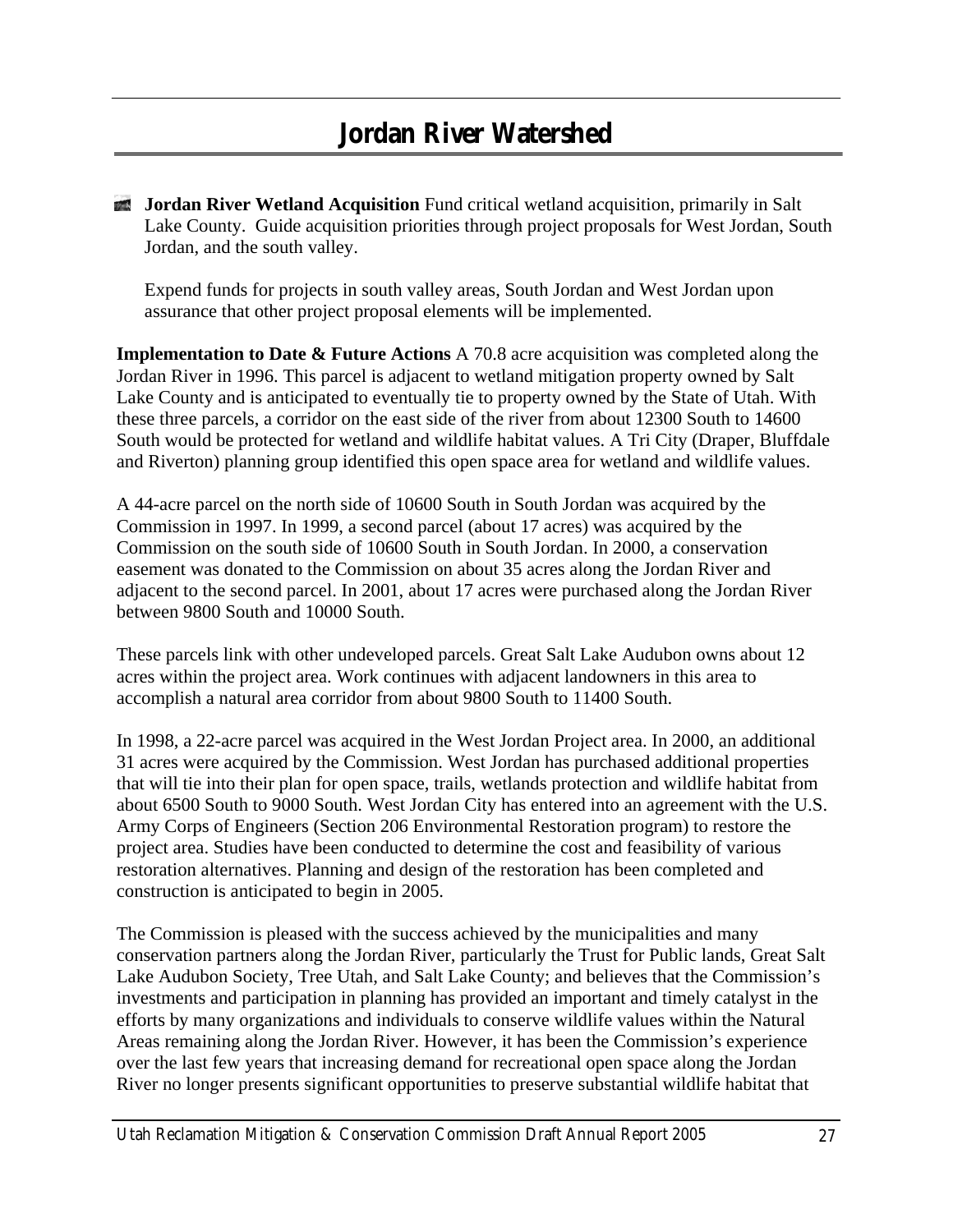would satisfy the requirements for Federal mitigation. Therefore, the Commission is terminating its program of land acquisition along the Jordan River corridor.

The Commission will remain committed to restoration efforts on those Natural Areas it has already acquired, and to working with local communities and organizations to find long-term management solutions for the Jordan River Natural Areas the Commission has already helped establish. About \$400,000 of authorization remains available to fund completion of ongoing activities through fiscal year 2006, after which time any unexpended funds will also be reprogrammed to other projects in proportion with the allocations shown in Table 1 (Page 30).

In 2005, remaining funding authorization for wetlands acquisition, fish and riparian habitat improvement and recreation features along the Jordan River corridor was reallocated to other program elements that are higher priorities (e.g. 1988 Definite Plan Report requirements) and/or areas where substantial and continual progress can be made, such as the middle and lower Provo River, Strawberry Aqueduct and Collection System mitigation, along the south and east shores of the Great Salt Lake, and other projects. See Table 1 at the end of this section for a detailed description of the reallocation of funds.

**Restoration and Management of Natural Areas** The Commission will remain involved in restoration of natural areas on the three projects already underway on Commission-owned or partially-owned lands

**Implementation to Date & Future Actions** The Commission has been involved since 1994 in planning and implementing habitat restoration and Jordan River corridor management with various partners.

The Commission's properties along the Jordan River near 10600 south support Great Salt Lake Audubon (GSLA) restoration projects along the Jordan River. Funds to restore acquired properties are being provided by the U.S. Fish and Wildlife Service through the Sharon Steel Natural Resource Damage Claim Settlement. One parcel connected to the GSLA project has been acquired; the Commission, GSLA and U.S. Fish and Wildlife Service developed an agreement to identify roles in project planning and use of Commission-acquired lands. To date, over 25,000 seedlings have been installed on Commission-owned lands within the project area. In 2004, these seedlings were maintained by activities such as weed control and irrigation. The Commission will continue to seek an agreement with an entity for long-term management of the properties for wildlife habitat values in the next few years.

The Commission also completed a memorandum of understanding with the Utah Department of Transportation (UDOT) to restore wetlands on the parcel the Commission acquired in 1996 along the Jordan River at 12600 South. At the time, UDOT was developing wetlands to mitigate I-15 project impacts. By November 1997, UDOT had removed unwanted structures and exotic vegetation, planted native species, contoured the area and restored wetland function to most of the site. UDOT also installed a pump to use Commission water rights from the Jordan River to maintain hydrology for the area. This will continue to enhance avian and terrestrial wildlife use of the area, as well as restore wetland values. UDOT contributed funds to a long-term endowment to off-set the cost of managing the area for wetland values in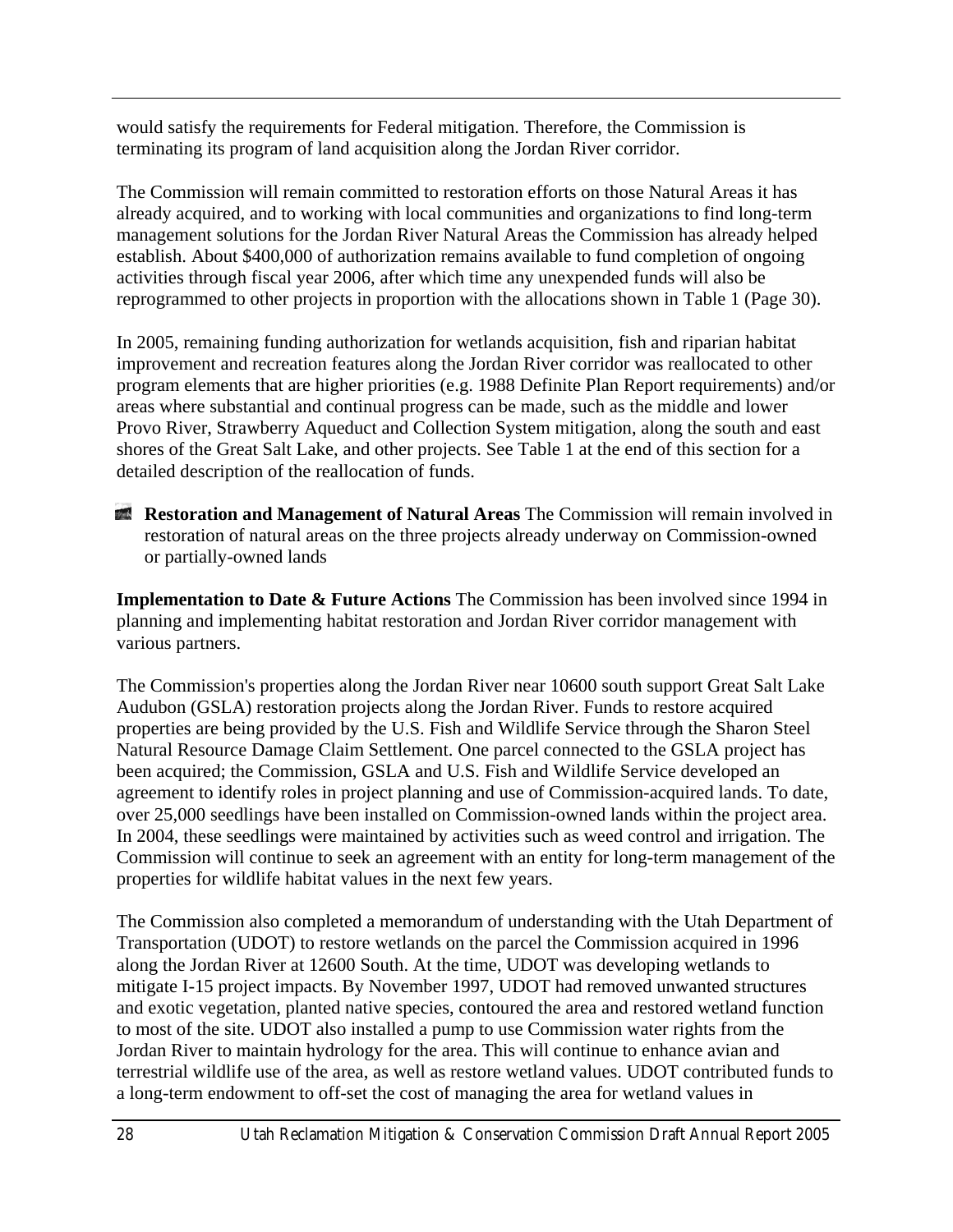perpetuity. The Commission is looking to develop an agreement with an entity for long-term management of the properties for wildlife habitat values in the next few years.

West Jordan City has purchased additional properties that will complement their plan for open space, trails, wetlands protection and wildlife habitat from about 6500 South to 9000 South. West Jordan City has entered into an agreement with the U.S. Army Corps of Engineers (Section 206 Environmental Restoration program) to restore the project area. Planning and design of the restoration has been completed and construction is anticipated to begin in 2005.

The Commission will work cooperatively with West Jordan City and others to allow the federal lands it acquired to be incorporated into this restoration project.

In 2001, about 0.5 acres on the north side of 10600 South was sold to UDOT to allow widening of 10600 South. Construction was completed in 2002. In 2002, a right-of-way easement was granted to Utah Power and Light to install an underground power line. Compensation for the right-of-way consisted of mechanical removal of Russian olive trees followed by herbicide treatment of the stumps. Treatment was completed early in fiscal year 2003.

In 2005, remaining funding authorization along the Jordan River corridor was reallocated to areas where substantial and continual progress can be made, such as along the south and east shores of the Great Salt Lake, the middle and lower Provo River, Strawberry Aqueduct and Collection System mitigation, and other projects.

**Support Jordan River Natural Areas Management Planning The Commission is** limiting its involvement in planning efforts to those affecting the Commission's three project areas along the Jordan River.

**Implementation to Date & Future Actions** A number of municipalities and agencies have plans for open space areas along the Jordan River to be managed for their natural values. The designation "Jordan River Natural Areas Conservation Corridor" (JORNAC) was created to give a common identity to these special lands, including those of the Commission, within the Jordan River corridor. This corridor would not be contiguous the length of the river, but would provide habitat for riparian species and require similar management goals and objectives.

A report that identifies these existing and potential natural areas, as well as recommendations for their management, was completed in September 2000. This Report was developed in cooperation with the National Audubon Society, U.S. Fish and Wildlife Service, Salt Lake County and other state and local interests.

The Jordan River Natural Areas Forum was created in 2001 to implement Report recommendations. Forum members include state, local and federal entities as well as private non-profit organizations. The Commission's initial involvement in the Forum bolstered other Jordan River acquisition and restoration work. Through the Forum's efforts to educate a diverse audience, ranging from children to government officials about the natural values of the river, pursue acquisition of the remaining natural areas on the river, and help coordinate restoration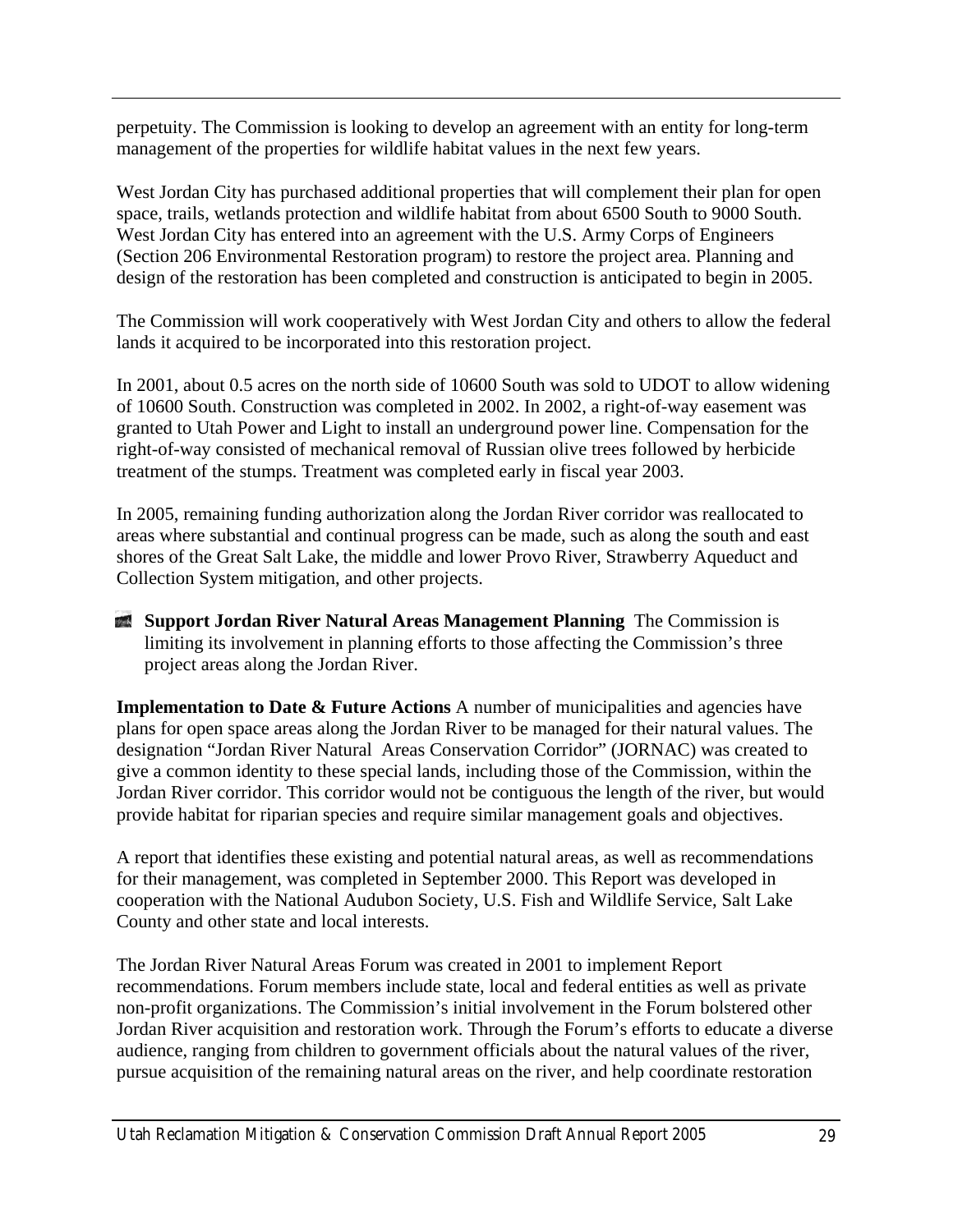activities, among other projects, the Commission's restoration projects will have less chance of becoming isolated islands in an urban corridor.

The Commission supports the original concepts of the Forum, but will no longer be a participant. The Commission is limiting its involvement in planning efforts to those affecting its three project areas along the Jordan River.

The Commission supports the original concepts of the Forum, but will no longer be a participant. The Commission is limiting its involvement in planning efforts to those affecting its three project areas along the Jordan River.

**Albion Basin Acquisitions** Support cooperative efforts to accomplish watershed protection in Albion Basin.

**Implementation to Date & Future Actions** The Commission supported efforts to work with the U.S. Forest Service, the non-profit Friends of Alta, and local governments to accomplish acquisitions in the Albion Basin watershed since 1995. The Forest Service and Friends of Alta acquired several lots in Albion Basin in 1997 and 1998. Again, in 2002, the Friends of Alta were able to purchase a number of Albion Basin lots with funds provided by the Commission. The Commission has completed its involvement in this program. Funds appropriated under CUPCA Section 313(b) that were not expended for Albion Basin land acquisitions remain available for expenditure under the "Statewide - Small Watershed and Small Dam Improvements" program element.

| <b>TABLE 1</b>                                                                                                                                                                                                                                                                                                                                                                                                                                                                                                                                                                                                                                                                                                                                                                                                                                           | FY 2005 MITIGATION PLAN FUNDING REALLOCATION [CUPCA Section 301(f)(2)]<br><b>Title III Summary of Funding Reallocations</b>                                                                                                                                                                                                                                       |                      |                                                                                                                         |                                   |                                           |                                                                                 |  |
|----------------------------------------------------------------------------------------------------------------------------------------------------------------------------------------------------------------------------------------------------------------------------------------------------------------------------------------------------------------------------------------------------------------------------------------------------------------------------------------------------------------------------------------------------------------------------------------------------------------------------------------------------------------------------------------------------------------------------------------------------------------------------------------------------------------------------------------------------------|-------------------------------------------------------------------------------------------------------------------------------------------------------------------------------------------------------------------------------------------------------------------------------------------------------------------------------------------------------------------|----------------------|-------------------------------------------------------------------------------------------------------------------------|-----------------------------------|-------------------------------------------|---------------------------------------------------------------------------------|--|
|                                                                                                                                                                                                                                                                                                                                                                                                                                                                                                                                                                                                                                                                                                                                                                                                                                                          |                                                                                                                                                                                                                                                                                                                                                                   | From: Sec. $311(a)$  | Sec. 311 (b) Sec. 311 (C)<br>Jordan River Jordan River Jordan River Jordan River<br>Fish Habitat Riparian Habi Wetlands |                                   | Sec. 311 (d)(1)<br><b>Rec. Facilities</b> |                                                                                 |  |
|                                                                                                                                                                                                                                                                                                                                                                                                                                                                                                                                                                                                                                                                                                                                                                                                                                                          | <b>FUNDING REALLOCATION</b>                                                                                                                                                                                                                                                                                                                                       |                      | Improvement: Development Acquisition                                                                                    |                                   | Salt Lake Co.                             | Total                                                                           |  |
| To:                                                                                                                                                                                                                                                                                                                                                                                                                                                                                                                                                                                                                                                                                                                                                                                                                                                      | FY 2005 Authorization Available to Transfer                                                                                                                                                                                                                                                                                                                       | 1,704,100            | 1,105,200                                                                                                               | 3.797,900                         | 705,800                                   | 7,313,000                                                                       |  |
| Sec. 306(a)<br>Sec. 307(2)                                                                                                                                                                                                                                                                                                                                                                                                                                                                                                                                                                                                                                                                                                                                                                                                                               | Sec. 307(1) Fish Habitat Restoration Jordanelle to Deer Cr<br>Sec. 311(d)(2) Provo / Jordan River Rec. Facilities (UT / WA Co.)<br>Sec. 315 Angler Access Jordanelle to Deer Creek<br>Sec. 315 Strawberry Angler Access<br>Wetlands Around Great Salt Lake<br>Fish Habitat Restoration: Streams in Utah<br>Sec. 309(a)(4) Additional Recreation and Angler Access | 1,500,000<br>204.100 | 500,000<br>605,200                                                                                                      | 1,500,000<br>1,500,000<br>797.900 | 705.800                                   | 2,000,000<br>705,800<br>1,500,000<br>1,500,000<br>797.900<br>204.100<br>605,200 |  |
|                                                                                                                                                                                                                                                                                                                                                                                                                                                                                                                                                                                                                                                                                                                                                                                                                                                          | <b>Authorization Transferred</b>                                                                                                                                                                                                                                                                                                                                  | 1,704,100            | 1,105,200                                                                                                               | 3,797,900                         | 705,800                                   | 7,313,000                                                                       |  |
| Section 301(f)(2) of the Central Utah Project Completion Act: Reallocation of Section 8 Funds. -<br>Notwithstanding any provision of this act which provides that a specified amount of section 8 funds<br>available under this Act shall be available only for a certain purpose, if the Commission determines,<br>after public involvement and agency consultation as provided in subsection $(g)(3)$ , that the benefits to<br>fish, wildlife, or recreation will be better served by allocating such funds in a different manner, then<br>the Commission may reallocate any amount so specified to achieve such benefits: Provided,<br>however, That the of the United States Fish and Wildlife Service for any reallocation from fish or<br>wildlife purposes to recreation purposes of any of the funds authorized in the schedule in section 315. |                                                                                                                                                                                                                                                                                                                                                                   |                      |                                                                                                                         |                                   |                                           |                                                                                 |  |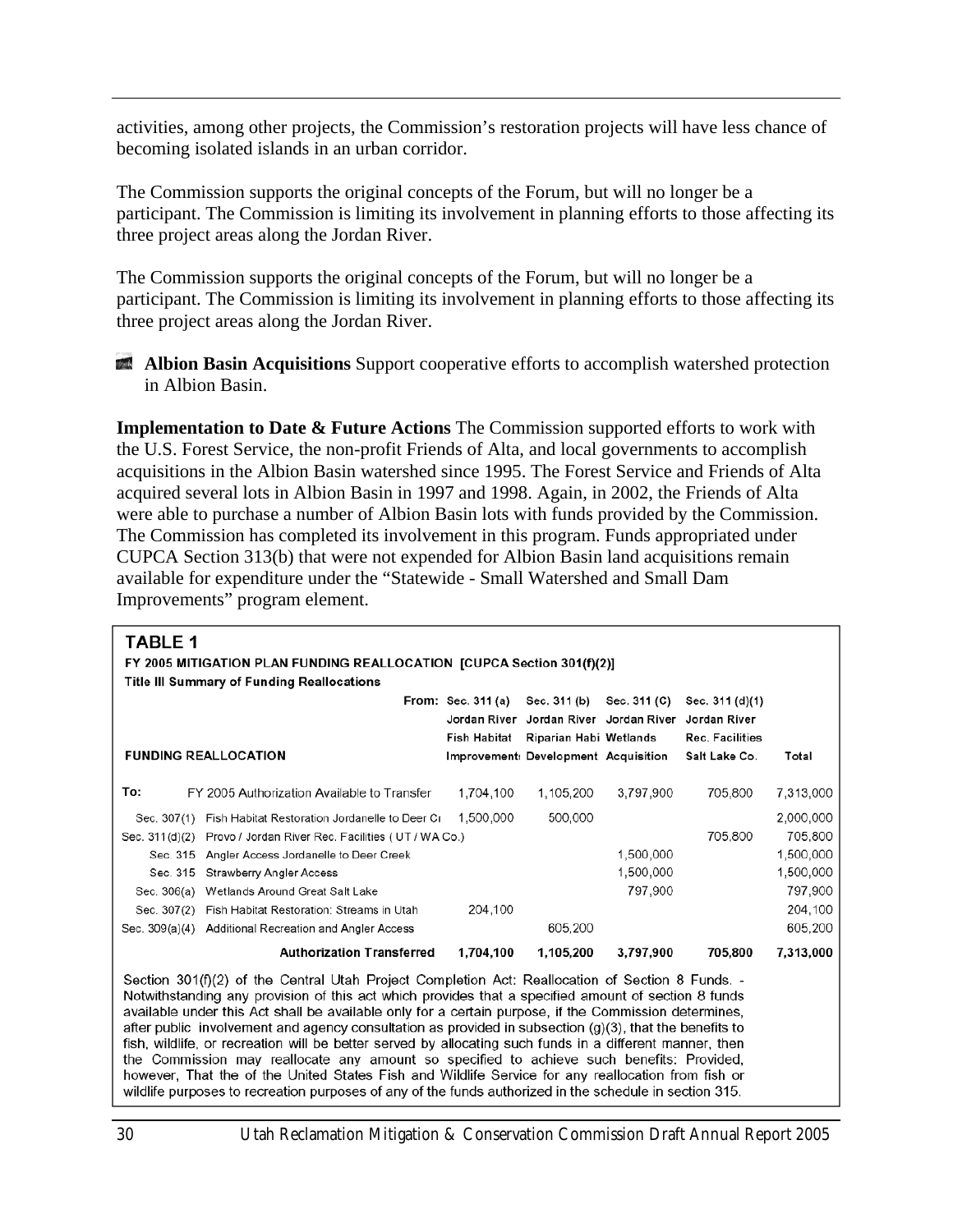## **Statewide Program**

**Fish Hatchery Restoration and Construction** Support fish hatchery production to assist meeting warm-water and cold-water fish production and stocking needs for Utah reservoirs in the CRSP-affected areas, and to augment native fish populations as appropriate.

**Implementation to Date & Future Actions** A Fish Hatchery Production Plan was developed in 1995 and revised in 1998 that describes Commission-funded actions over a ten-year period for hatchery improvements in Utah.<sup>6</sup> The following is the status on those improvements:

The Commission and Utah Division of Wildlife Resources entered into a cooperative agreement to reconstruct the Kamas State Fish Hatchery. Construction began in September 1998 and is complete. The hatchery was dedicated in July 2001. Over 1.3 million rainbow, cutthroat and brook trout, as well as grayling, weighing 131,335 pounds were stocked from the new Kamas Hatchery in 2002. In 2003, 134,733 pounds were stocked. In 2004, and in 2005, 125,017 and 144,439 pounds were stocked, respectively. The new hatchery is a great success.

Using design parameters similar to those applied at Kamas Hatchery, construction of the new Fountain Green Hatchery began in 2001 and was completed in 2002. Over 700,000 Bonneville cutthroat trout eggs (Bear Lake strain) were moved to the new facility at that time. The majority of the fish were stocked in Strawberry Reservoir. The new hatchery was dedicated in June of 2003. Production in 2003 was 1,888,639 trout weighing 145,970 pounds. In 2004 and 2005, 147,530 and 191,154 pounds were produced and stocked, respectively.

National Environmental Policy Act (NEPA) analysis for constructing the Big Springs Ute Tribe Fish Hatchery was completed through a draft Environmental Assessment on December 31, 2003. Comments were received and incorporated into a final document in 2004. Final design and construction are pending decisions on Tribal staffing and funding.



Construction at Whiterocks State Fish Hatchery, September 2005

NEPA analysis for reconstructing the Whiterocks State Fish hatchery was completed in 2004. The record of decision to do a partial reconstruction of the existing Hatchery was issued April 30, 2004. Design of the new hatchery is complete, and construction began in September, 2005.

NEPA analysis for an Interim June Sucker Hatchery was completed and the decision to add a recirculating facility to the existing June sucker building at the Utah Division of Wildlife

<sup>&</sup>lt;sup>6</sup>The Fish Hatchery Production Plan was mandated by CUPCA (Section  $313(c)$ ) to identify long-term needs and management objectives for hatchery production. The Plan has been updated by the Hatchery Workgroup, incorporating Mitigation and Conservation Plan priorities, feasibility report information, stocking assessment report results and the UDWR stocking policy. An Environmental Assessment and Finding of No Significant Impact was released in April of 1998.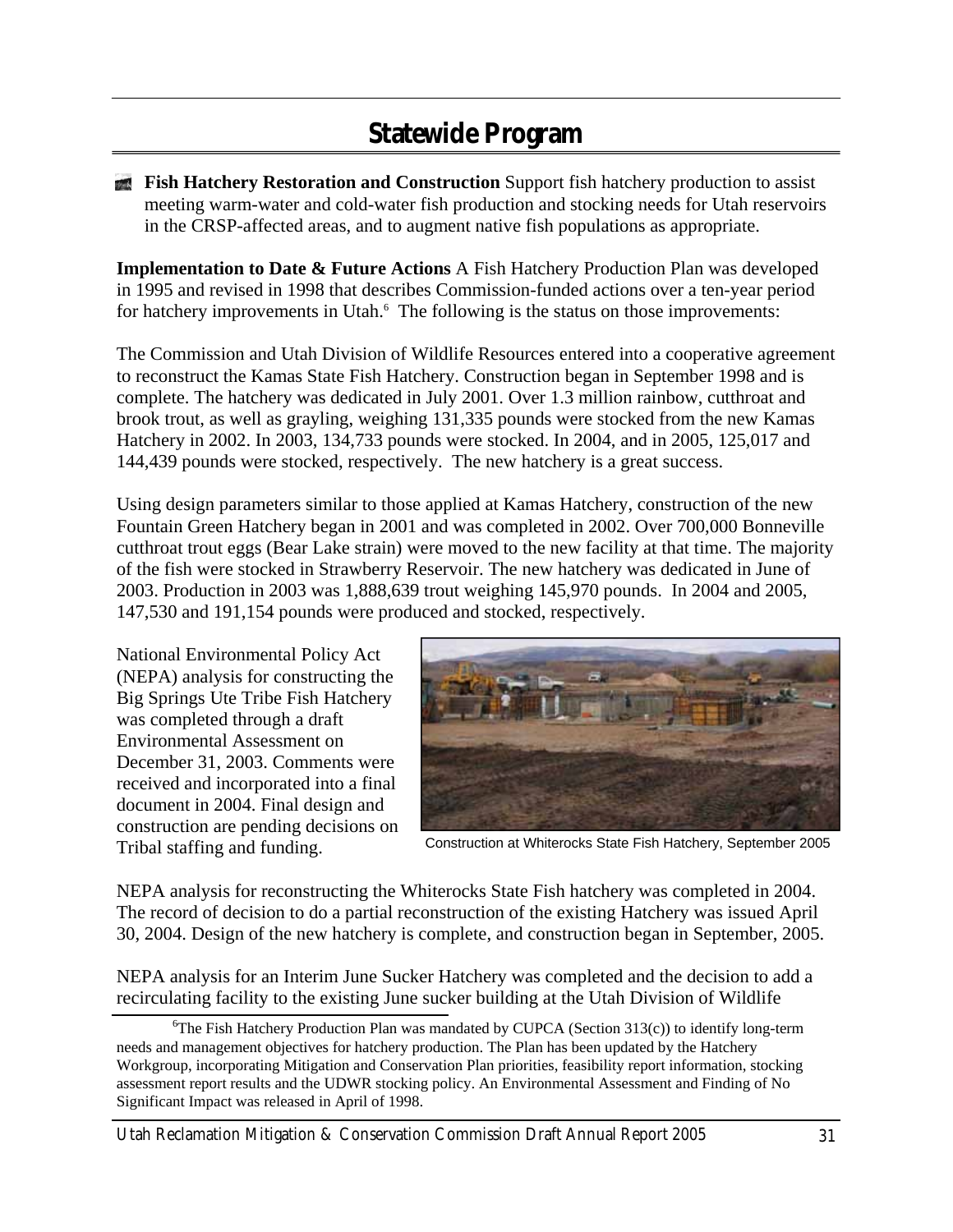Resources' Fisheries Experiment Station in Logan, Utah was made in 2004. Final design was completed in 2005, and construction began in September, 2005. The project is expected to be complete in March, 2006.

In fiscal year 2006, the Commission will provide funding to completely rebuild Whiterocks State Fish Hatchery (identified as Phase 2 in the Fish Hatchery Production Plan), and to add raceway covers at Fountain Green State Fish Hatchery. The Commission will pursue a project with the U.S. Fish and Wildlife Service to install low-head oxygenation equipment at Jones Hole National Fish Hatchery to increase production there.

**Sensitive Species Inventory and Database** Support a statewide survey of sensitive fish, wildlife, invertebrate and plant species and develop a centralized, shared database. Develop methods to help users obtain information from the database, as well as provide information to the database.

#### **Implementation to Date & Future Actions**

Commission funds have been used to help develop Utah Division of Wildlife Resource's (UDWR) biodiversity information database. Sensitive<sup>7</sup> vertebrate, invertebrate, and plant species information now exists in a central database that is continually updated and widely available. UDWR released an updated sensitive species list (December 18, 2003) and has updated the database to reflect changes made at that time.

For 130 sensitive vertebrate species and 154 sensitive invertebrate species, database information includes: taxonomic comments, subspecies, discussions, status as identified by several agencies, Natural Heritage ranking (global and state ranks), abundance notes, range in Utah, habitat requirements in Utah, trends, threats, special considerations inventory needs, and county of occurrence maps. In addition, the central database also contains 4,178 detailed sensitive vertebrate species occurrence records and 872 detailed sensitive invertebrate species occurrence records.



Screen shot of web interface to the Utah Division of Wildlife Resource's Utah Conservation Data Center with access to the Sensitive Species Database

<sup>&</sup>lt;sup>7</sup>"Sensitive" species are defined as being state threatened, endangered and sensitive or as federally listed and some otherwise rare species.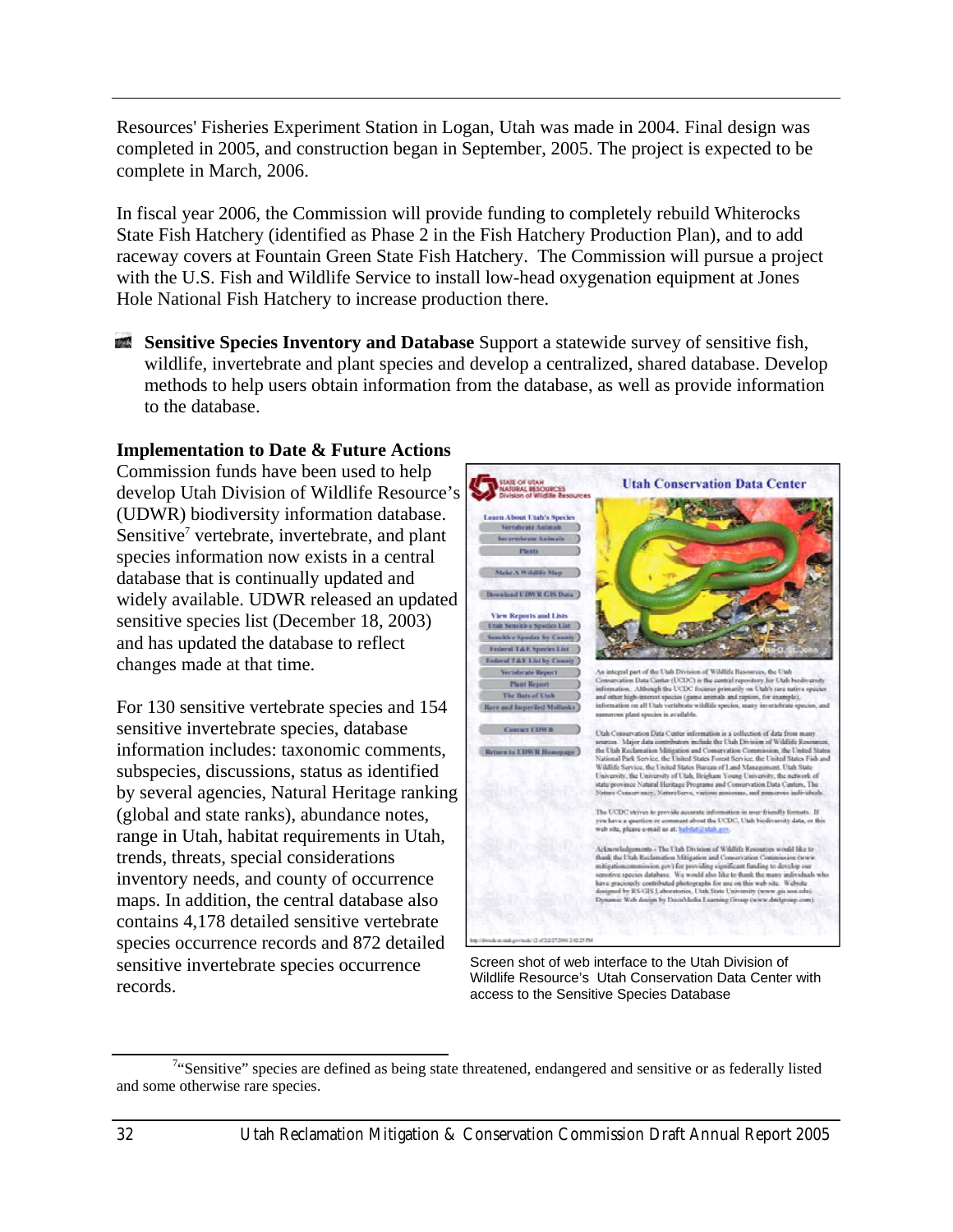For 435 sensitive plant species, database information includes: taxonomic comments, status as identified by several agencies, Natural Heritage ranking (global and state ranks), and county of occurrence maps. In addition, the central database also contains 4,627 detailed sensitive plant species occurrence records.

Reports published under the project include: "Inventory of Sensitive Vertebrate and Invertebrate Species: A Progress Report"; "Endemic and Rare Plants of Utah: An Overview of Their Distribution and Status"; "Rare, Imperiled, and Recently Extinct or Extirpated Mollusks of Utah: A Literature Review"; "The Bats of Utah: A Literature Review"; "Endemic and Rare Plants of Utah: An Overview of Their Distribution and Status"; "Vertebrate Information compiled by the Utah Natural Heritage Program, A Progress Report, 2003"; and, "Plant Information Compiled by the Utah Natural Heritage Program: A Progress Report, December 2005".

Inventory work for both plant and animal sensitive species is ongoing. UDWR issued a vertebrate progress report in 2003 and a plant progress report in 2005. Initial database for a plant tracking list is now complete. Initial database work for mollusks and odonates is complete, but because of the extremely large number of invertebrate groups, initial work for all invertebrates will likely never be complete. The database was converted to a new management system (Biotics) in 2004, which is vastly improved and can store much more information.

This has been a positive partnership for the Commission. Funding authorization for the inventory and survey database is nearly expended. The Commission anticipates that funding for this program will be fully expended after 2006.

**Stream and Riparian Restoration Enhancement** Support stream and riparian restoration to enhance aquatic systems and acquisition of stream reaches and angler access.

**Implementation to Date & Future Actions** Many of the Commission stream and riparian restoration projects are in specific watersheds; however, some will be conducted on a statewide basis because they meet Commission priorities. The Commission supports projects designed to restore ecosystem health and function to aquatic and riparian areas and public access to enjoy recreational opportunities.

Activities under this program element have occurred within the Bonneville Unit area established as a priority by the Commission for the first planning periods. The Commission will continue this priority emphasis on streams in the Bonneville Unit area and on streams already associated with a Commission project, especially the Provo River Restoration Project. The Commission reallocated \$809,000 of funding authority formerly identified for Jordan River fish habitat rehabilitation (CUPCA Section 311(a) - \$204,100) and riparian habitat rehabilitation (CUPCA Section 311(b) - \$605,200) to this program element in 2005.

**Small Watershed and Small Dam Improvements** Support restoration-and-conservationrelated improvements to small dams that meet the Commission's priorities and one or more of the Commission's objectives as stated in its Mitigation and Conservation Plan.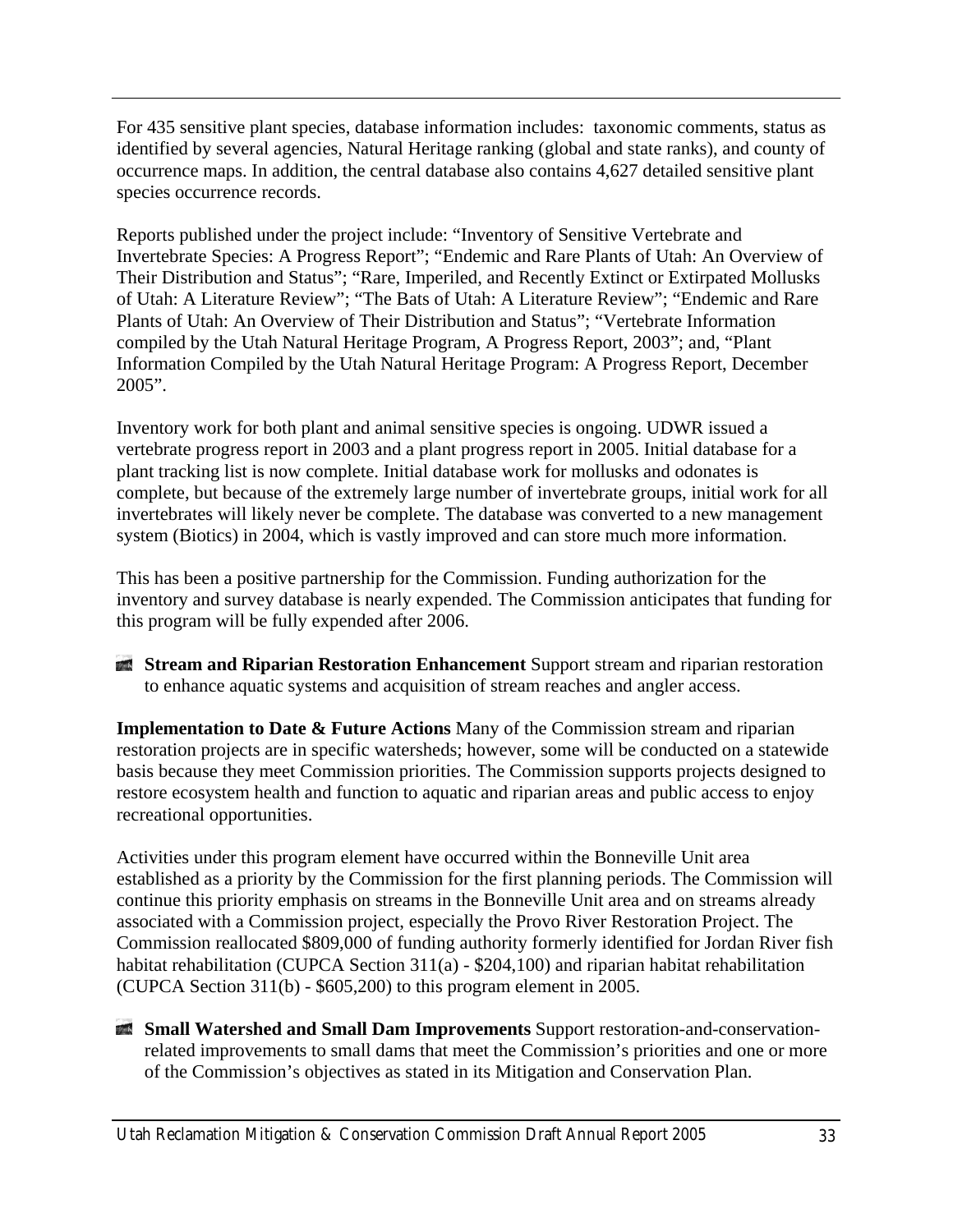**Implementation to Date & Future Actions** Funding for small dam improvements was provided in 1994 and 1995. No new work has been initiated since 1996 following adoption of the first Mitigation Plan, which removed this element as a priority during the initial 5-year planning period. This program element remained a low priority and was not funded for 2005.

**Native Cutthroat Trout Restoration** Support native cutthroat trout restoration projects that are compatible with Commission priorities and Conservation Agreements and Strategies.

**Implementation to Date & Future Actions** Both the original Colorado River and Bonneville Cutthroat Trout Conservation Strategies have been signed by all participants and the Commission. Identification of suspected remnant populations of native cutthroat trout is ongoing, using a combination of geographic, meristic and DNA analyses. Procedure manuals and databases were developed and are continually updated.

Genetic and physical or meristic analysis is continuing on sampled cutthroat populations to determine the amount of introgression with rainbow trout and nonnative Yellowstone cutthroat trout. Conservation strategies for the Colorado River and Bonneville cutthroat trout are being revised. The Commission is also participating in efforts to develop a standardized rangewide database for the two subspecies. In fiscal year 2005, the Commission identified two on-theground cutthroat trout conservation projects that will be funded in 2006. One is a project to eradicate non-native trout from the West Willow Creek drainage in northeastern Utah, and reintroduce native Colorado River cutthroat trout. The other is a project to improve habitat for Bonneville cutthroat trout on small streams of the Goshute Indian Reservation in western Utah.

**Wetlands Ecosystem Education Plan (WEEP)** Support development of a message and implementation plan that meets Commission goals and objectives in educating people about the Greater Great Salt Lake Wetland Ecosystem, and cooperate with Utah State University in the construction of Blood's Pond as part of a wetlands education and interpretive facility at the Utah Botanical Center in Kaysville, Utah.

**Implementation to Date & Future Actions** In 1995, to help identify direction and need, the Commission funded a Needs Assessment and Conceptual Plan for Interpretive Recreation and Education for the Greater Great Salt Lake Wetlands Ecosystem. This report identified a gap between the level of importance placed on wetlands and wetlands awareness and opportunities available to satisfy those needs. To help address this, the Commission helped fund and participated in developing a wetlands education plan.

The geographic scope of the planning project comprises the wetland ecosystem associated with the area from Cache Valley, down the Bear River, along the shore of the Great Salt Lake, up the Jordan River, through Utah Lake and up the Provo River to Jordanelle Reservoir.

The Final Plan, completed in January 2001, identifies diverse audiences, important messages, and message delivery ideas appropriate for each audience, and has been used as intended by various agencies and organizations as the basis for developing wetland education programs.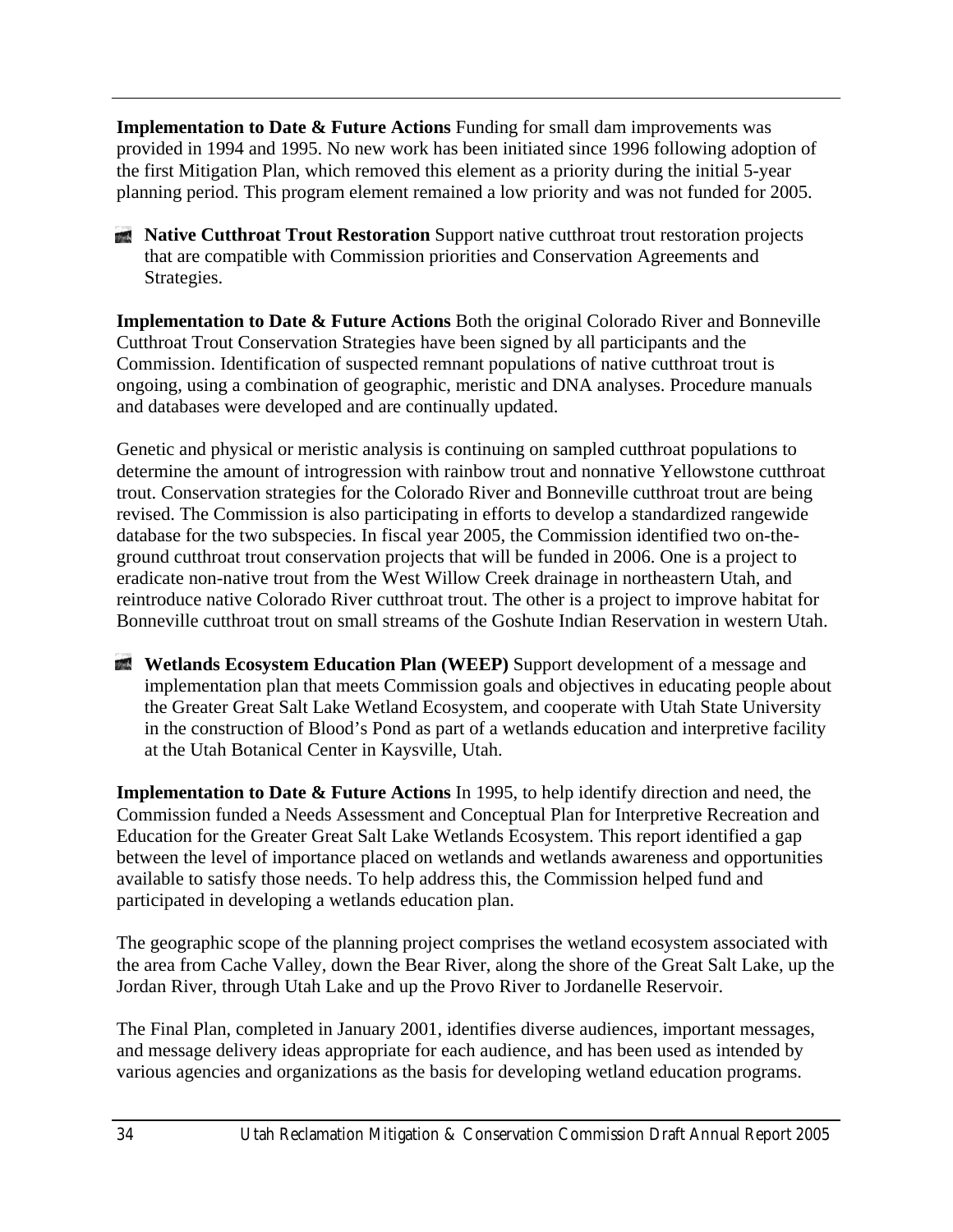

Utah Botanical Center and wetlands ponds in Kaysville, Utah.

The Commission funded design and construction of portions of Utah Botanical Center's proposed wetlands education facilities in 2005. Construction is expected to be completed in 2006.

The Utah Botanical Center has also assumed responsibility for managing WEEP, now known as the Utah Wetlands Interpretive Network.

**Native Fish Studies** Where relevant to Commission project planning or implementation, support studies or monitoring of native fish and/or habitats.

**Implementation to Date & Future Actions** The Commission is participating in ongoing revisions of the Conservation Agreements and Strategies for both least chub and spotted frog, and is also participating in the management plan for leatherside being written by the Utah Division of Wildlife Resources (UDWR).

Additional commitments to study leatherside populations and/or to mitigate and conserve leatherside populations in Utah are new environmental commitments associated with the Utah Lake Drainage Basin Water Delivery System (ULS). The Commission funded Utah Division of Wildlife Resources to initiate surveys of leatherside habitat and populations in Diamond Fork in 2005.

The Commission and UDWR have secured habitat for least chub and spotted frog in Juab County through acquisition and management of a spring/wetland complex. Funding has been provided for current research on development of intensive culture techniques for least chub and leatherside, based on recommendations of the related technical teams and/or researchers. No additional acreage of the spring/wetlands complex was acquired in 2005; negotiations will continue in 2006.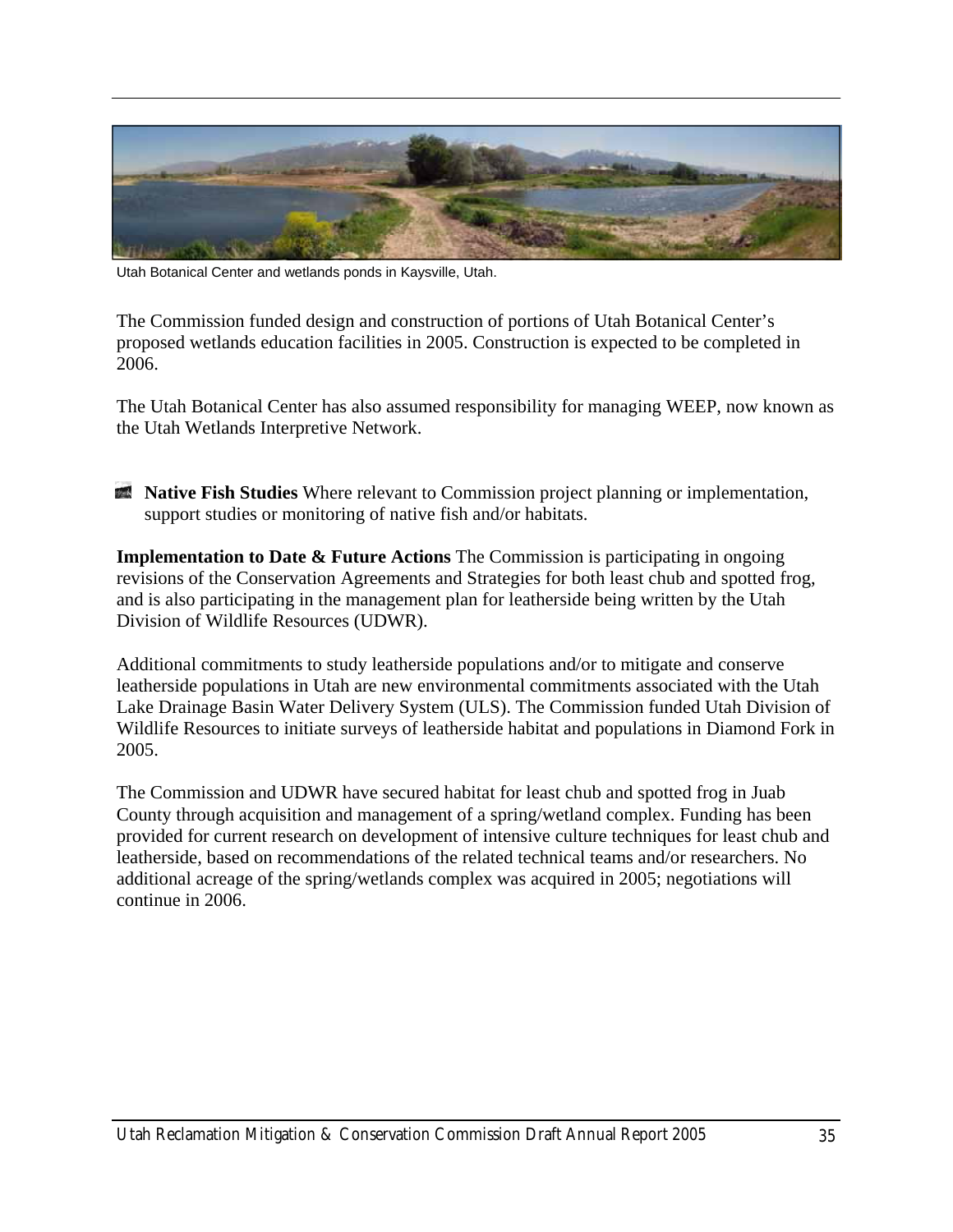





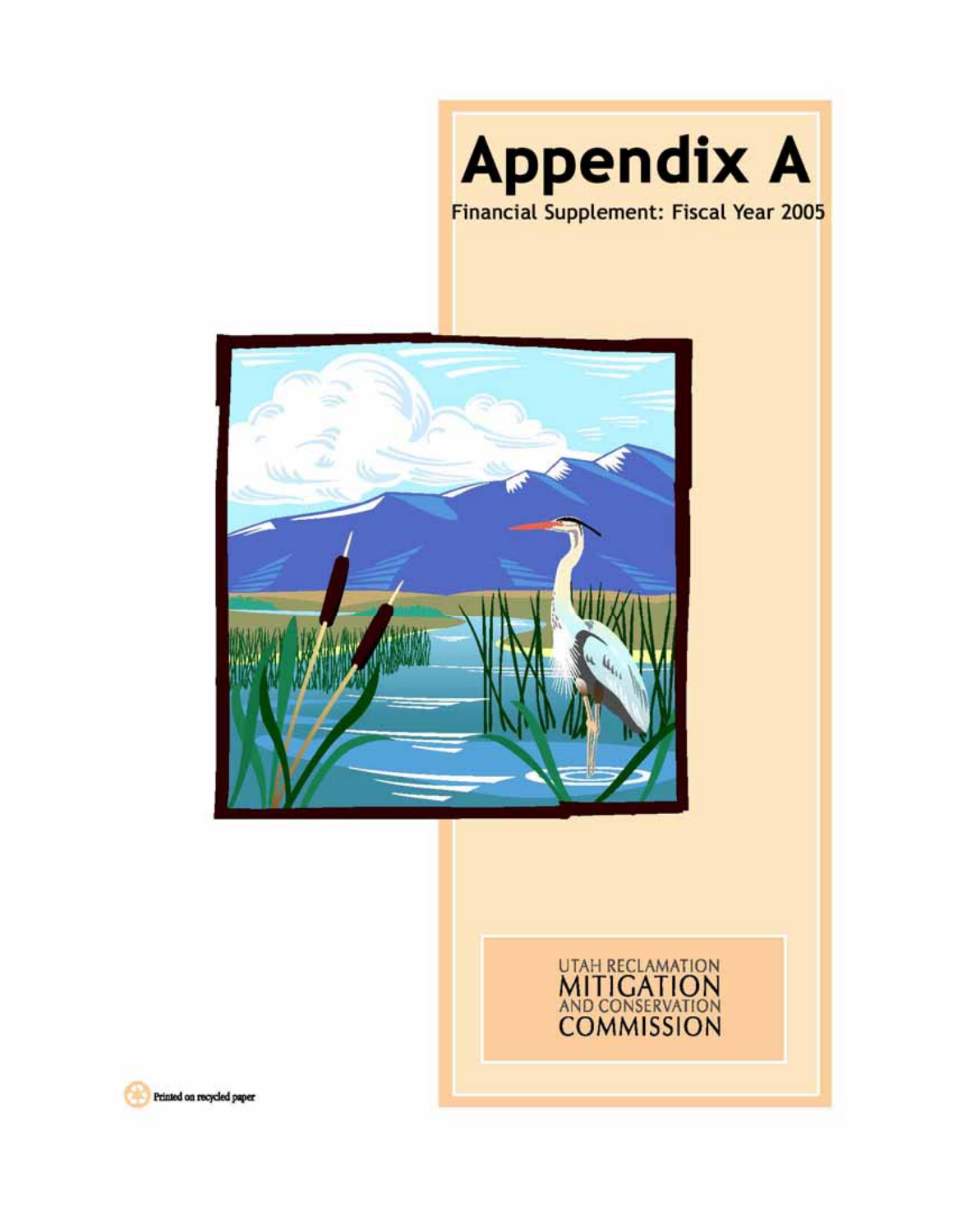## **Appendix A**

## **2005 Draft Annual Report Financial Supplement**

The Financial Supplement to the 2005 Annual Report reports the Commission's financial status by program element as of September 30, 2005.

All funding authorized by CUPCA for use by the Commission is indexed (increased to adjust for inflation). The amount of the annual indexing is determined by published indices for engineering costs. Indexing is applied only to the remaining un-appropriated balance within an authorization. The amounts shown in this financial supplement reflect indexing; therefore, amounts allocated to a specific authorization may in some cases appear to exceed the original amount authorized by CUPCA.

Please note that committed funds may not equal expenditures in some cases. More detailed financial information not included in this appendix, including obligation amounts and expenditure amounts, is available from the Commission through quarterly financial reports and in our annual plan update, both of which are available upon request.

During fiscal year 2005, the Commission began promoting more efficient and timely reimbursement processes with its cooperators. Interagency agreements with federal partners are processed using the Department of Treasury's Intra-Governmental Payment and Collection [IPAC] system on a monthly basis. The Commission has been promoting the Department of Treasury's Automated Standard Application for Payments [ASAP] system to request reimbursement for our non-federal partners. ASAP is a recipient-initiated payment and information system designed to provide a single point of contact for the request and delivery of Federal funds. Several of the major programs have been instituted using ASAP on a monthly basis; additional partners will be converted to monthly ASAP reimbursements in 2006.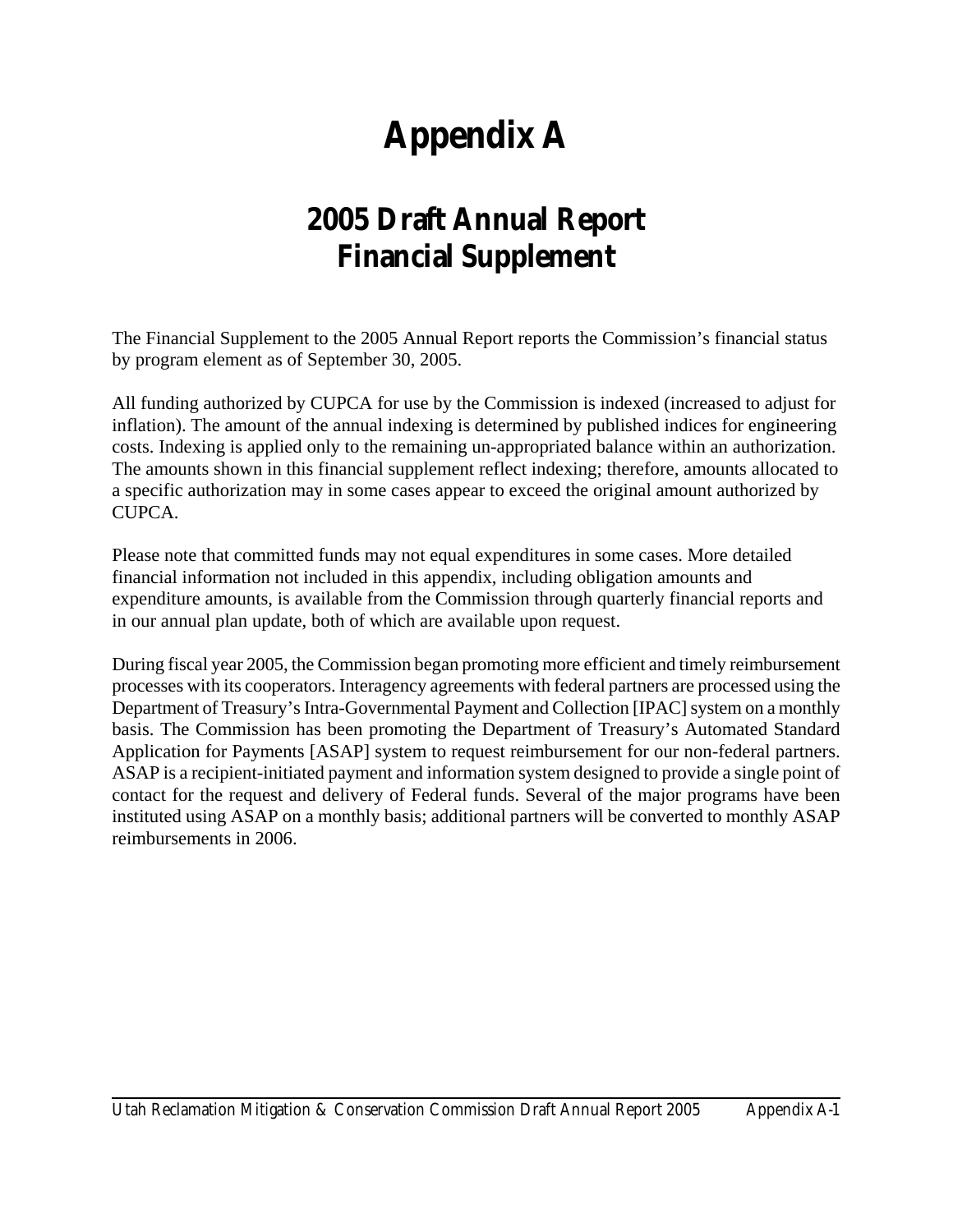### **Utah Reclamation Mitigation and Conservation Commission Financial Supplement: Fiscal Year 2005 Draft Annual Report**

| <b>PROVO RIVER / UTAH LAKE</b>                                                                   | Original             | $\mathbf{1}$ | Ceiling Transfers 2      |              | Committed Funds 3      |              | Balance & Indexed 4            |
|--------------------------------------------------------------------------------------------------|----------------------|--------------|--------------------------|--------------|------------------------|--------------|--------------------------------|
|                                                                                                  | Authority [1991]     |              | FY 1994 - FY 2005        |              | FY 1994 - FY 2005      |              | Remaining Auth [2005]          |
| <b>LOWER PROVO RIVER</b>                                                                         |                      |              |                          |              |                        |              |                                |
| Acquisition of Instream Flows                                                                    | 15,000,000           |              | 0                        |              | 3,879,956              |              | 17,437,644                     |
| Instream Flow / High Flows Study                                                                 | 500,000              |              | 0                        |              | 534,000                |              | 86,205                         |
| June Sucker Recovery                                                                             | 1,177,000            |              | 0                        |              | 1,303,231              |              | 130,074                        |
| <b>Stream Restoration</b>                                                                        | 975,000              |              | 0                        |              | 160,000                |              | 1,224,120                      |
| <b>Diversion Dam Modifications</b>                                                               | 4,000,000            |              | 0                        |              | 70,946                 |              | 5,888,054                      |
| Public Access and Facilities Development                                                         | 65,000               |              | 0                        |              | 0                      |              | 65,000                         |
| <b>Water Quality Improvements</b>                                                                | 25,000               |              | 0                        |              | $\Omega$               |              | 25,000                         |
|                                                                                                  |                      |              |                          |              |                        |              |                                |
| <b>MIDDLE PROVO RIVER</b>                                                                        |                      |              |                          |              |                        |              |                                |
| <b>WCWEP</b> and Daniels Replacement Pipeline                                                    | 10,500,000           |              | 800,000                  | $\mathbf{a}$ | 10,602,385             | $\mathbf{a}$ | $\mathbf 0$                    |
| Provo River Restoration Project                                                                  |                      |              |                          |              |                        |              |                                |
| Angler Access and Facilities Development                                                         | 12,581,000           |              | 20,983,187               | abc          | 35,003,562             |              | 1,179,949                      |
| Fish and Riparian Habitat Restoration                                                            | 6,547,800            |              | 9,184,884                | cd           | 15,490,130             |              | 1,230,041                      |
| PRRP Education and Interpretation                                                                | 130,000              |              | 0                        |              | 109,306                |              | 0                              |
| <b>UPPER PROVO RIVER</b>                                                                         |                      |              |                          |              |                        |              |                                |
| Highway-Related Deer Mortality Reduction                                                         | $\Omega$             |              | 1,150,990                | $\mathbf d$  | 437,105                |              | 953,704                        |
| Upper Provo River Reservoir Stabilization                                                        | 5,000,000            |              | (1,900,400)              | $\mathbf b$  | 3,423,348              |              | 0                              |
| Washington Lake Campground                                                                       | $\Omega$             |              | 1,760,000                | $\mathbf d$  | 1,773,390              |              | 0                              |
|                                                                                                  |                      |              |                          |              |                        |              |                                |
| <b>UTAH LAKE</b>                                                                                 |                      |              |                          |              |                        |              |                                |
| Utah Lake Fish Management                                                                        | 500.000              |              | 0                        |              | 275,062                |              | 522,568                        |
| Utah Lake Wetland Preserve                                                                       | 16,670,000           |              | 0                        | $\mathbf{a}$ | 12,954,461             |              | 8,486,009                      |
| Utah Lake Drainage Basin Mitigation Commitments                                                  | 2,847,219            |              | 0                        |              | 352,068                |              | 3,711,500                      |
| Utah Lake Recreation Facilities                                                                  | 1,968,000            |              | $(1,545,000)$ b          |              | 0                      |              | 1,036,200                      |
| <b>Terrestrial Habitat Conservation</b>                                                          | 750,000              |              | 0                        |              | $\Omega$               |              | 1,139,500                      |
|                                                                                                  |                      |              |                          |              |                        |              |                                |
| <b>Subtotal Provo River / Utah Lake</b>                                                          | 79,236,019           |              | 30,433,661               |              | 86,368,951             |              | 43,115,568                     |
|                                                                                                  |                      |              |                          |              |                        |              |                                |
|                                                                                                  |                      |              |                          |              |                        |              |                                |
| <b>DIAMOND FORK</b>                                                                              | Original             |              | <b>Ceiling Transfers</b> |              | <b>Committed Funds</b> |              | Balance & Indexed              |
|                                                                                                  | Authority [1991]     |              | FY 1994 - FY 2005        |              | FY 1994 - FY 2005      |              | Remaining Auth [2005]          |
| Diamond Fork Area Assessment                                                                     | 40,000               |              | 0                        |              | 40,000                 |              | 0                              |
| Aquatic and Riparian Habitat Restoration - Diamond Fork                                          | 1,230,000            |              | 0                        |              | 231,820                |              | 1,528,500                      |
| Aquatic and Riparian Habitat Restoration - Sixth Water                                           | 1,500,000            |              | 0                        |              | 238,880                |              | 1,955,620                      |
| Water Temperature Study                                                                          | 100,000              |              | 0                        |              | 103,779                |              | 17,721                         |
| Recreation Facilities in Diamond Fork                                                            | 299,000              |              | 0                        |              | 124,159                |              | 341,041                        |
| Diamond Fork Campground                                                                          | 2,950,000            |              | $\Omega$                 |              | 3,550,000              |              | $\mathbf 0$                    |
| Acquisition of Angler Access                                                                     | 2,414,000            |              | $(165, 200)$ b           |              | 2,414,000              |              | $\Omega$                       |
| Diamond Fork System Mitigation                                                                   | 50,000               |              | 0                        |              | 0                      |              | 50,000                         |
|                                                                                                  |                      |              |                          |              |                        |              |                                |
| <b>Subtotal Diamond Fork</b>                                                                     | 8,583,000            |              | (165, 200)               |              | 6,702,638              |              | 3,892,882<br>Balance & Indexed |
| <b>DUCHESNE / STRAWBERRY</b>                                                                     | Original             |              | <b>Ceiling Transfers</b> |              | <b>Committed Funds</b> |              |                                |
|                                                                                                  | Authority [1991]     |              | FY 1994 - FY 2005        |              | FY 1994 - FY 2005      |              | Remaining Auth [2005]          |
| Angler Access and Related Facilities                                                             | 7,131,000            |              | 2,255,169                | $\mathbf{c}$ | 8,678,223              |              | 1,015,582                      |
| Uinta Basin Replacement Project Mitigation                                                       | 0                    |              | 7,027,248                |              | 2,410,570              |              | 4,605,678                      |
| Duchesne Area Canal Wetland Mitigation                                                           | 160,000              |              | 0                        |              | 5,000                  |              | 222,400                        |
| <b>SACS Wetland Mitigation</b>                                                                   | 7,927,000            |              | 0                        |              |                        |              | 10,037,633                     |
|                                                                                                  | 850,000              |              | 0                        |              | 1,583,067<br>795,446   |              | 0                              |
| Fishery and Aquatic Resources Management                                                         | 3,450,000            |              | 0                        |              | 370,184                |              |                                |
| Strawberry Area Assessment, Watershed & WHR<br>Sage Grouse Conservation & Recovery               | 700,000              |              | 0                        |              | 479,587                |              | 5,295,521<br>193,233           |
|                                                                                                  |                      |              | 0                        |              |                        |              |                                |
| Wildlife Habitat Acquisition                                                                     | 1,700,000            |              | 0                        |              | 745,900                |              | 1,000,000                      |
| Instream Flow Management<br><b>Modify Diversion Structures</b>                                   | 400,000<br>0         |              |                          | $\mathbf d$  | 270,594                |              | 207,966                        |
|                                                                                                  |                      |              | 2,619,665                |              | 2,569,566<br>0         |              | 50,099                         |
| Recreation Improvements                                                                          | 80,000               |              | 0                        |              |                        |              | 80,000<br>0                    |
| Fish Habitat Improvement Programs<br>Watershed Stabilization, Wildlife Enhancement & Access Mgnt | 245,000<br>2,350,000 |              | 0<br>0                   |              | 248,693<br>316,200     |              | 3,392,675                      |

 **Appendix A 2005 Draft Annual Report Page A-2**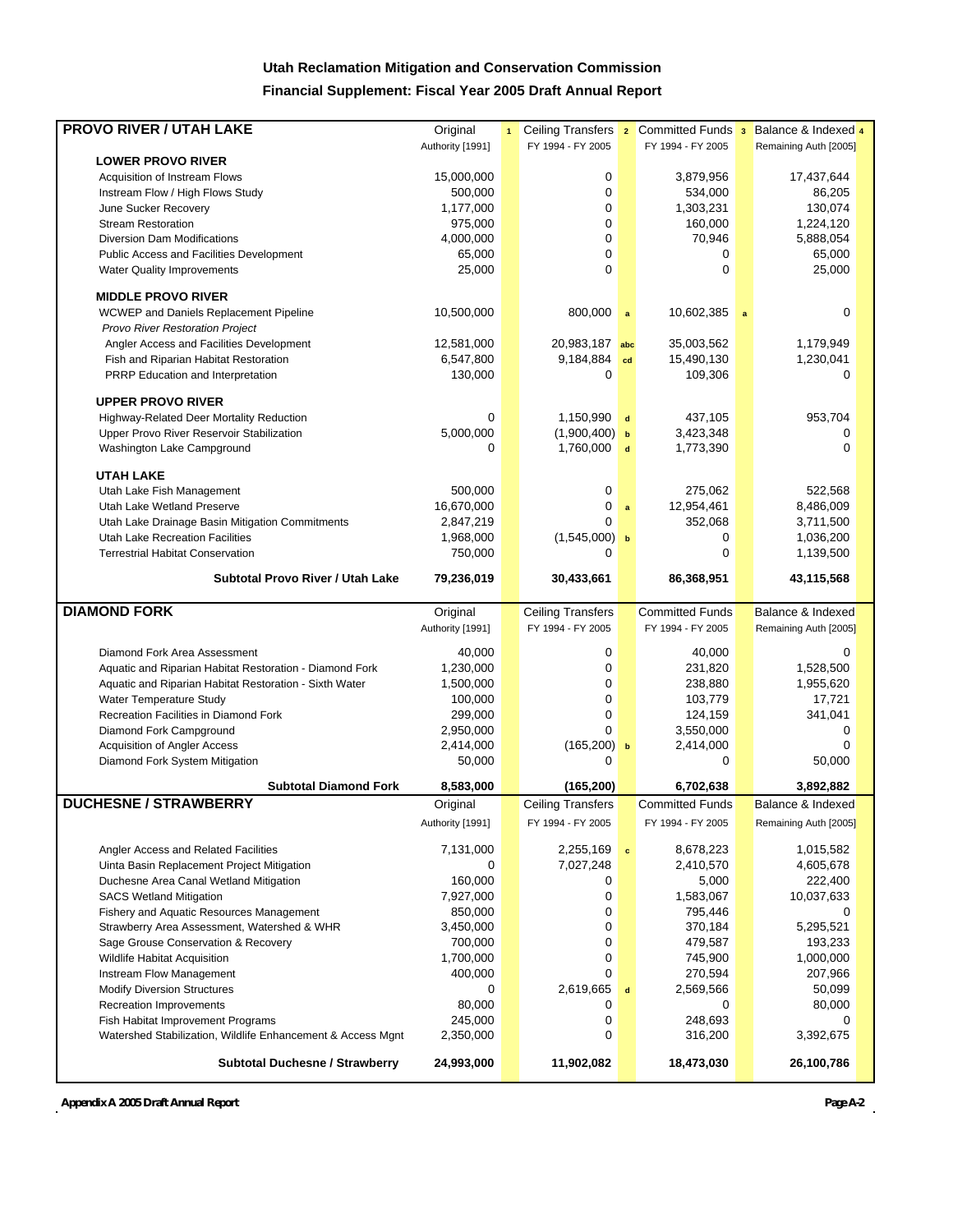### **Utah Reclamation Mitigation and Conservation Commission Financial Supplement: Fiscal Year 2005 Draft Annual Report**

| <b>GREAT SALT LAKE</b>                                     |                  |                          |             |                        |                       |
|------------------------------------------------------------|------------------|--------------------------|-------------|------------------------|-----------------------|
|                                                            | Original         | <b>Ceiling Transfers</b> |             | <b>Committed Funds</b> | Balance & Indexed     |
|                                                            | Authority [1991] | FY 1994 - FY 2005        |             | FY 1994 - FY 2005      | Remaining Auth [2005] |
| Great Salt Lake Wetlands Acquisition                       | 11,028,000       | $(2,292,100)$ bc         |             | 9,806,488              | 1,187,739             |
| Restoration of Agency Management Areas                     | 1,300,000        | 0                        |             | 1,360,684              | $\Omega$              |
|                                                            |                  |                          |             |                        |                       |
| Restoration and Management of Commission Acquired Properti | 240,000          | 0<br>$\Omega$            |             | 180,207                | 40,000                |
| <b>Wetland Preservation Strategies</b>                     | 1,375,000        |                          |             | 1,327,477              | 15,000                |
| <b>Subtotal Great Salt Lake</b>                            | 13,943,000       | (2, 292, 100)            |             | 12,674,856             | 1,242,739             |
| <b>JORDAN RIVER</b>                                        | Original         | <b>Ceiling Transfers</b> |             | <b>Committed Funds</b> | Balance & Indexed     |
|                                                            | Authority [1991] | FY 1994 - FY 2005        |             | FY 1994 - FY 2005      | Remaining Auth [2005] |
|                                                            |                  |                          |             |                        |                       |
| Jordan River Wetland Acquisition                           | 6,980,000        | $(5,342,900)$ bc         |             | 3,141,435              | 366,600               |
| Restoration & Management of Natural Areas                  | 2,385,985        | $(3,515,100)$ c          |             | 1,770                  | 41,215                |
| Support Jordan River Natural Areas Management Plan         | 24.015           | 0                        |             | 22.000                 | 0                     |
| Albion Basin Acquisitions                                  | 225,596          | $\mathbf 0$              |             | 217,521                | $\Omega$              |
| <b>Subtotal Jordan River</b>                               | 9,615,596        | (8,858,000)              |             | 3,382,726              | 407,815               |
| <b>CRSP/STATEWIDE</b>                                      | Original         | <b>Ceiling Transfers</b> |             | <b>Committed Funds</b> | Balance & Indexed     |
|                                                            | Authority [1991] | FY 1994 - FY 2005        |             | FY 1994 - FY 2005      | Remaining Auth [2005] |
|                                                            |                  |                          |             |                        |                       |
| Fish Hatchery Restoration and Construction                 | 22,800,000       | $\mathbf 0$              |             | 16,032,831             | 12,777,299            |
| Sensitive Species Inventory and Database                   | 1,500,000        | $\mathbf 0$              |             | 1,615,677              | 149,913               |
| Stream and Riparian Restoration Enhancement                | 4,693,200        | $\mathbf 0$              |             | 3,000                  | 7,687,422             |
| Small Watershed and Small Dam Improvements                 | 3,774,404        | $\mathbf 0$              |             | 1,216,154              | 3,974,200             |
| Native Cutthroat Trout Restoration                         | 475.000          | $\Omega$                 |             | 360.345                | 213,680               |
| Wetlands Ecosystem Education Plan                          | 117,000          | $\mathbf 0$              | $\mathbf b$ | 115,971                | $\Omega$              |
| <b>Subtotal Statewide</b>                                  | 33,359,604       | $\bf{0}$                 |             | 19,343,977             | 24,802,515            |
|                                                            |                  |                          |             |                        |                       |
| <b>FINANCIAL SUMMARY</b>                                   | Original         | <b>Ceiling Transfers</b> |             | <b>Committed Funds</b> | Balance & Indexed     |
|                                                            | Authority [1991] | FY 1994 - FY 2005        |             | FY 1994 - FY 2005      | Remaining Auth [2005] |
| Provo River / Utah Lake                                    | 79,236,019       | 30,433,661               |             | 86,368,951             | 43,115,568            |
| <b>Diamond Fork</b>                                        | 8,583,000        | (165, 200)               |             | 6,702,638              | 3,892,882             |
| Duchesne / Strawberry                                      | 24,993,000       | 11,902,082               |             | 18,473,030             | 26,100,786            |
| <b>Great Salt Lake</b>                                     | 13,943,000       | (2,292,100)              |             | 12,674,856             | 1,242,739             |
| Jordan River                                               | 9,615,596        | (8,858,000)              |             | 3,382,726              | 407,815               |
| Statewide                                                  | 33,359,604       | $\Omega$                 |             | 19,343,977             | 24,802,515            |
| <b>Total</b>                                               | 169,730,219      | 31,020,443               |             | 146,946,178            | 99,562,304            |
|                                                            |                  |                          |             |                        |                       |
| <b>COMMISSION FUNDING</b>                                  |                  |                          |             |                        |                       |
| <b>Title III Funding</b>                                   | 145,316,000      | 0                        |             | (146, 946, 178)        | 84,051,304            |
| Section 201, 1988 Definite Plan Report Funding             | 24,414,219       | 11,540,748               |             | 0                      | 15,511,000            |
| Title IV Funding                                           | 0                | 16,860,030               |             | 0                      | 0                     |
| Section 203(a)(5) Funding                                  | 0                | 2,619,665                |             | 0                      | 0                     |
| DOI: WCWEP/DRP                                             | $\Omega$         | $\Omega$                 |             | $\Omega$               | $\Omega$              |
| <b>Total</b>                                               | 169,730,219      | 31,020,443               |             | (146, 946, 178)        | 99,562,304            |

#### **NOTES:**

1 Original Mitigation Authority is found in the Central Utah Completion Act of 1992 [P.L 102 575]

2 Reallocations are authorized by CUPCA Section 301(f) and are summarized as follows:

**<sup>a</sup>** Title IV Discretionary Funds Used on Projects:

Fiscal Year 1999: \$800,000 WCWEP / DRP

Fiscal Year 2000: \$3,856,000 PRRP Angler Access and Facilities Development; \$1,180,000 Utah Lake Wetland Preserve

Fiscal Year 2001: \$5,653,100 PRRP Angler Access and Facilities Development

Fiscal Year 2002: \$350,000 PRRP Fish and Habitat Restoration; \$1,922,600 SACS Angler Access and Related Facilities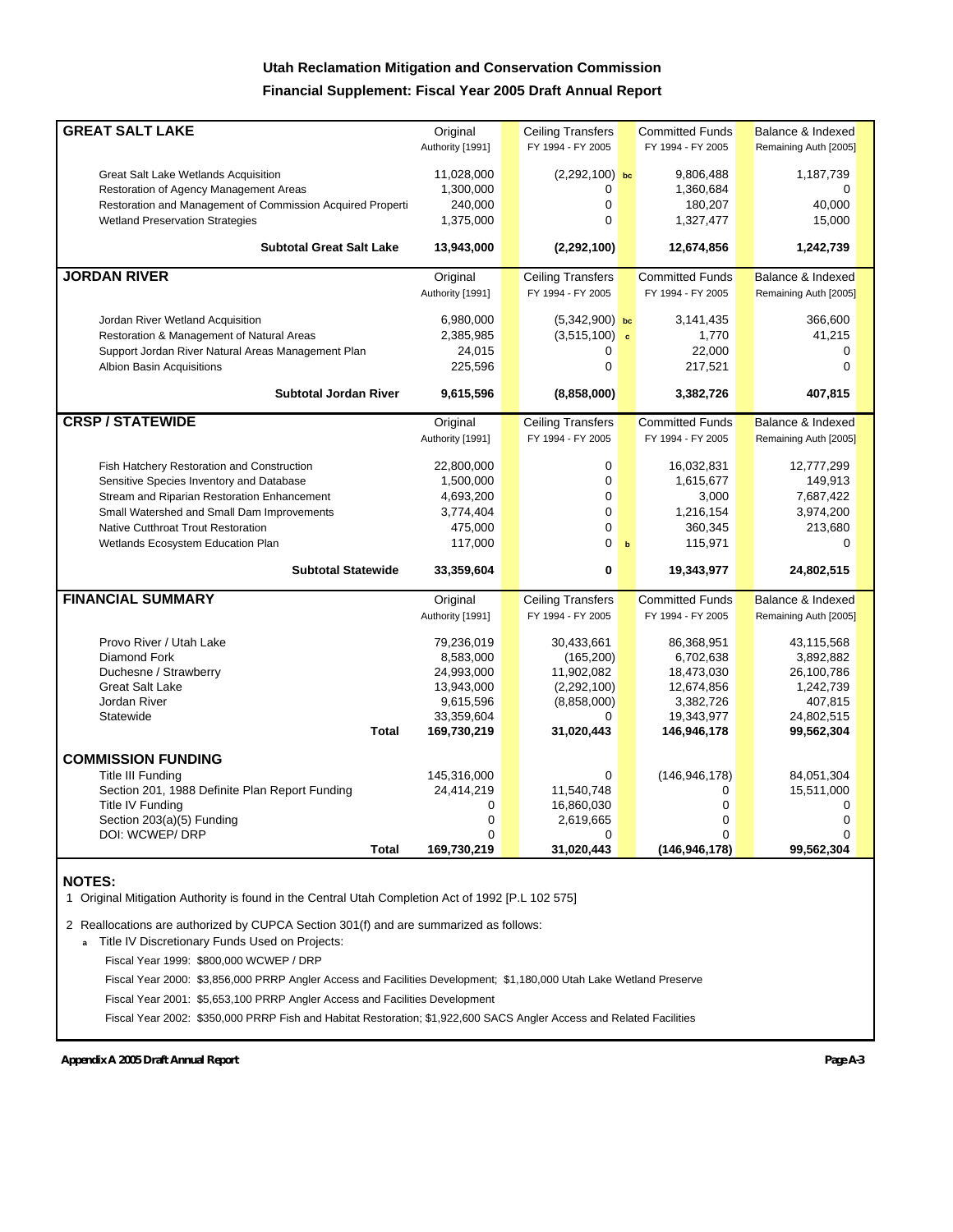#### **Utah Reclamation Mitigation and Conservation Commission Financial Supplement: Fiscal Year 2005 Draft Annual Report**

#### **NOTES:**

- **b** Reallocations implemented through the July 2000 Mitigation and Conservation Plan: \$8,245,600 Increase for PRRP Angler Access and Facilities Development (\$1,900,400) Decrease for Upper Provo River Reservoir Stabilization (\$165,200) Decrease for Acquisition of Angler Access [Diamond Fork] (\$3,090,000) Decrease for Great Salt Lake Wetlands Acquisition (\$1,545,000) Decrease for Jordan River Wetland Acquisition
	- (\$1,545,000) Decrease for Utah Lake Recreation Improvements
- **<sup>c</sup>** Reallocations implemented through the July 2005 Mitigation and Conservation Plan:
	- \$2,105,200 Increase for PRRP Angler Access and Facilities Development \$2,909,900 Increase for PRRP Fish and Riparian Habitat Restoration
	- \$1,500,000 Increase for Strawberry Angler Access & Related Facilities
	- \$797,900 Increase for Great Salt Lake Wetlands Acquisition
	- (\$3,797,900) Decrease for Jordan River Wetland Acquisition
	- (\$3,515,100) Decrease for Jordan River Restoration and Management of Natural Areas
- **<sup>d</sup>** Programs established pursuant to CUPCA
	- \$1,227,600 established for Middle Provo River Diversion Dams and combined in PRRP Fish and Riparian Habitat Restoration
	- \$1,151,000 established for Highway-Related Deer Mortality Reduction
	- \$1,800,000 established for construction of the Washington Lake Campground
	- \$2,619,665 established from CUWCD under Section 203(a)(5) to Modify Diversion Structures
- 3 Committed Funds include appropriations that have been obligated and/or expended under each program element
- **a** DOI paid \$1,343,200 during fiscal year 2000 under WCWEP / DRP authorization.
- 4 Balance & Indexed Remaining Authority includes (a) the Original Authority [\$1991], (b) + or Reallocations, (c) Less Appropriations (d) Less Section 314(c) transfers, (e) Plus indexing increases and (f) plus funds that have been appropriated but not yet obligated.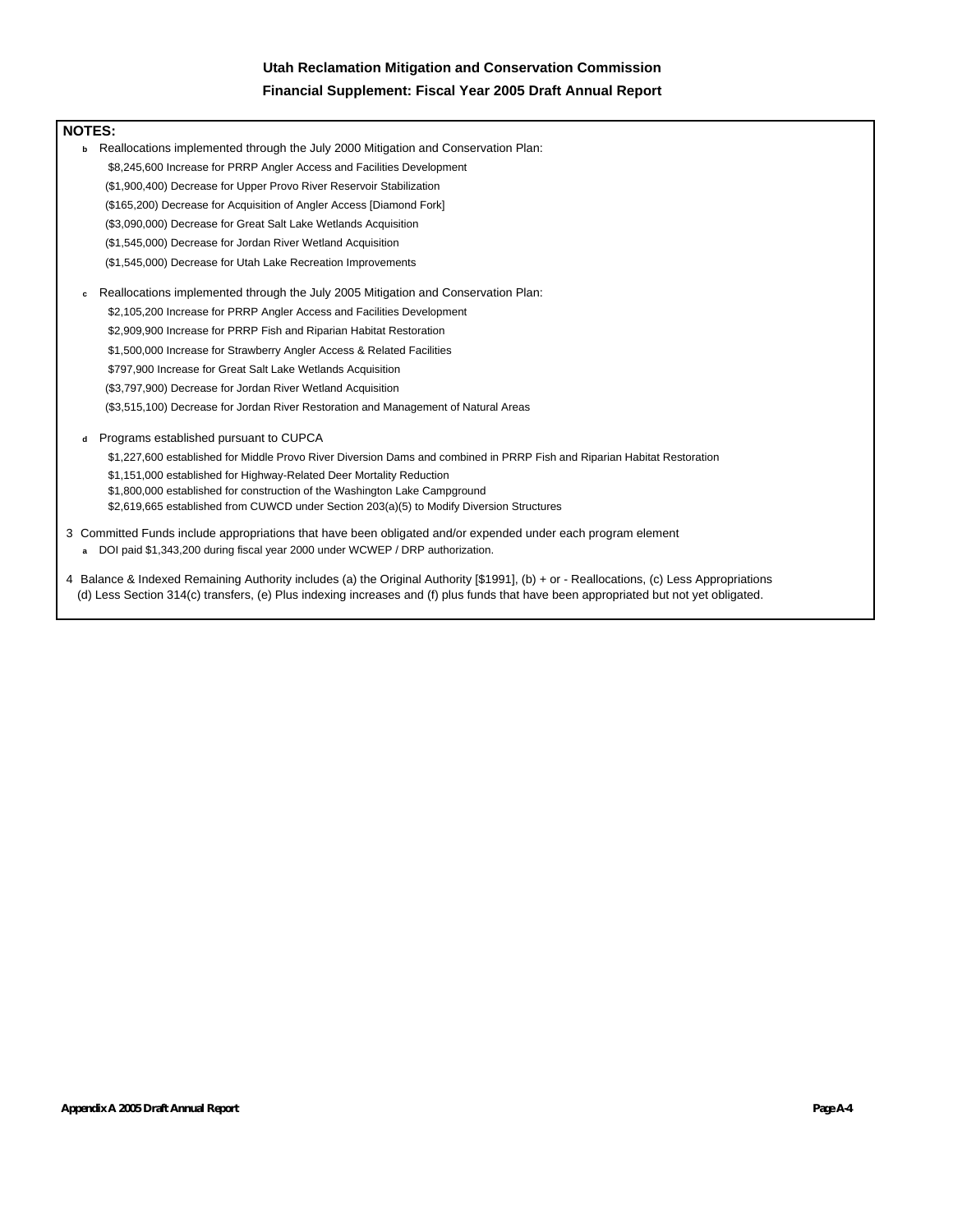





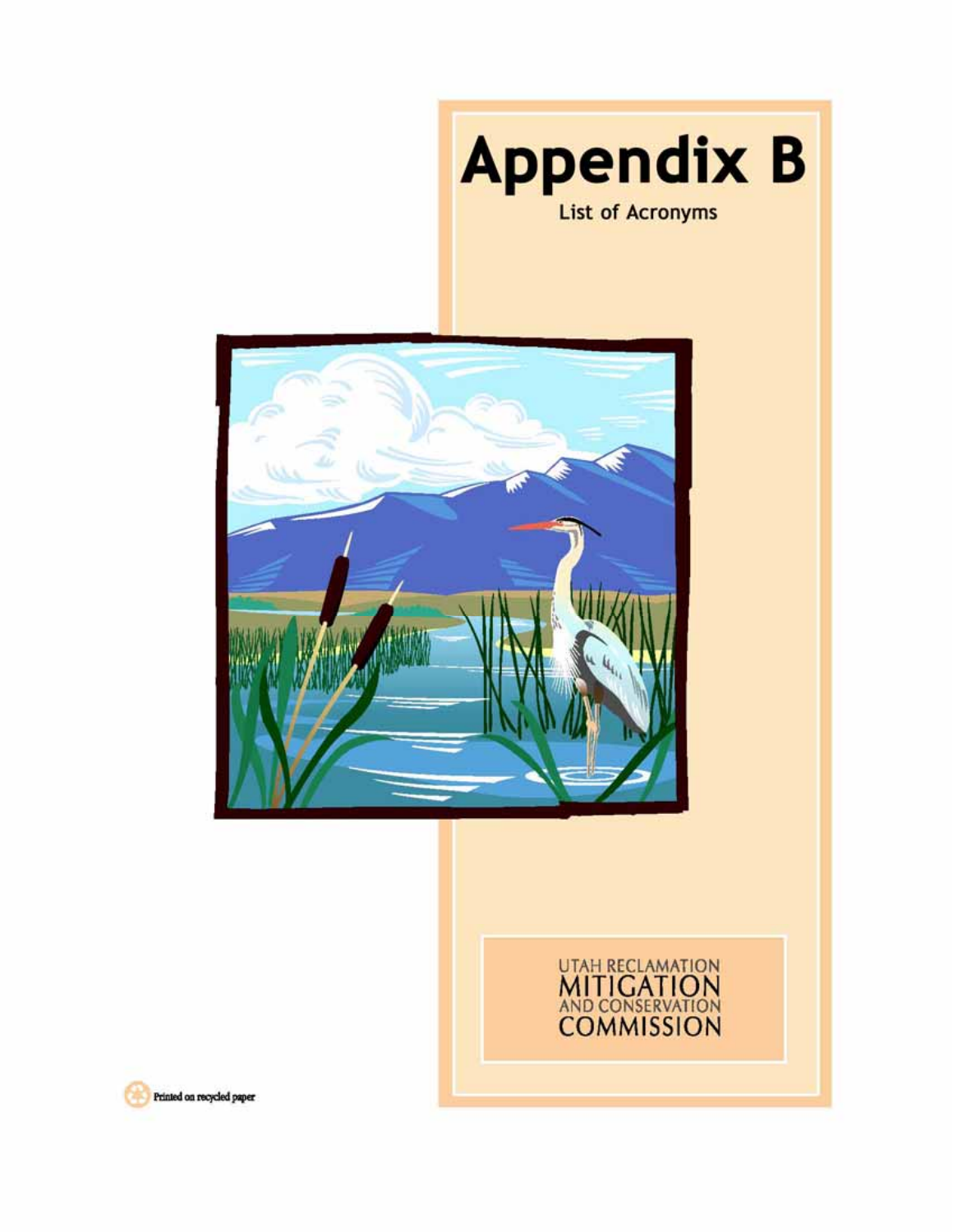## **Appendix B**

## **List of Acronyms**

The following is a list of abbreviations used in this Report.

| <b>Abbreviation</b> | <b>Full Title</b>                                  |
|---------------------|----------------------------------------------------|
| <b>CFS</b>          | Cubic Feet per Second                              |
| <b>CUP</b>          | <b>Central Utah Project</b>                        |
| <b>CUPCA</b>        | Central Utah Project Completion Act                |
| <b>CUWCD</b>        | Central Utah Water Conservancy District (District) |
| <b>CRSP</b>         | Colorado River Storage Project                     |
| <b>DOI</b>          | Department of the Interior                         |
| <b>DPR</b>          | Definite Plan Report                               |
| <b>DRP</b>          | Daniels Replacement Pipeline                       |
| EA                  | <b>Environmental Assessment</b>                    |
| <b>EIS</b>          | <b>Environmental Impact Statement</b>              |
| <b>FONSI</b>        | Finding of No Significant Impact                   |
| <b>GGSLWE</b>       | Greater Great Salt Lake Wetland Ecosystem          |
| <b>GSL</b>          | <b>Great Salt Lake</b>                             |
| <b>GSLA</b>         | <b>Great Salt Lake Audubon</b>                     |
| <b>JORNAC</b>       | Jordan River Natural Areas Conservation Corridor   |
| <b>JSRIP</b>        | June Sucker Recovery Implementation Program        |
| <b>LDWP</b>         | Lower Duchesne Wetlands Mitigation Project         |
| <b>MOA</b>          | Memorandum of Understanding                        |
| <b>NEPA</b>         | National Environmental Policy Act                  |
| <b>PRRP</b>         | Provo River Restoration Project                    |
| <b>ROD</b>          | <b>Record of Decision</b>                          |
| <b>SAMP</b>         | Special Area Management Plan                       |
| <b>SACS</b>         | <b>Strawberry Aqueduct and Collection System</b>   |